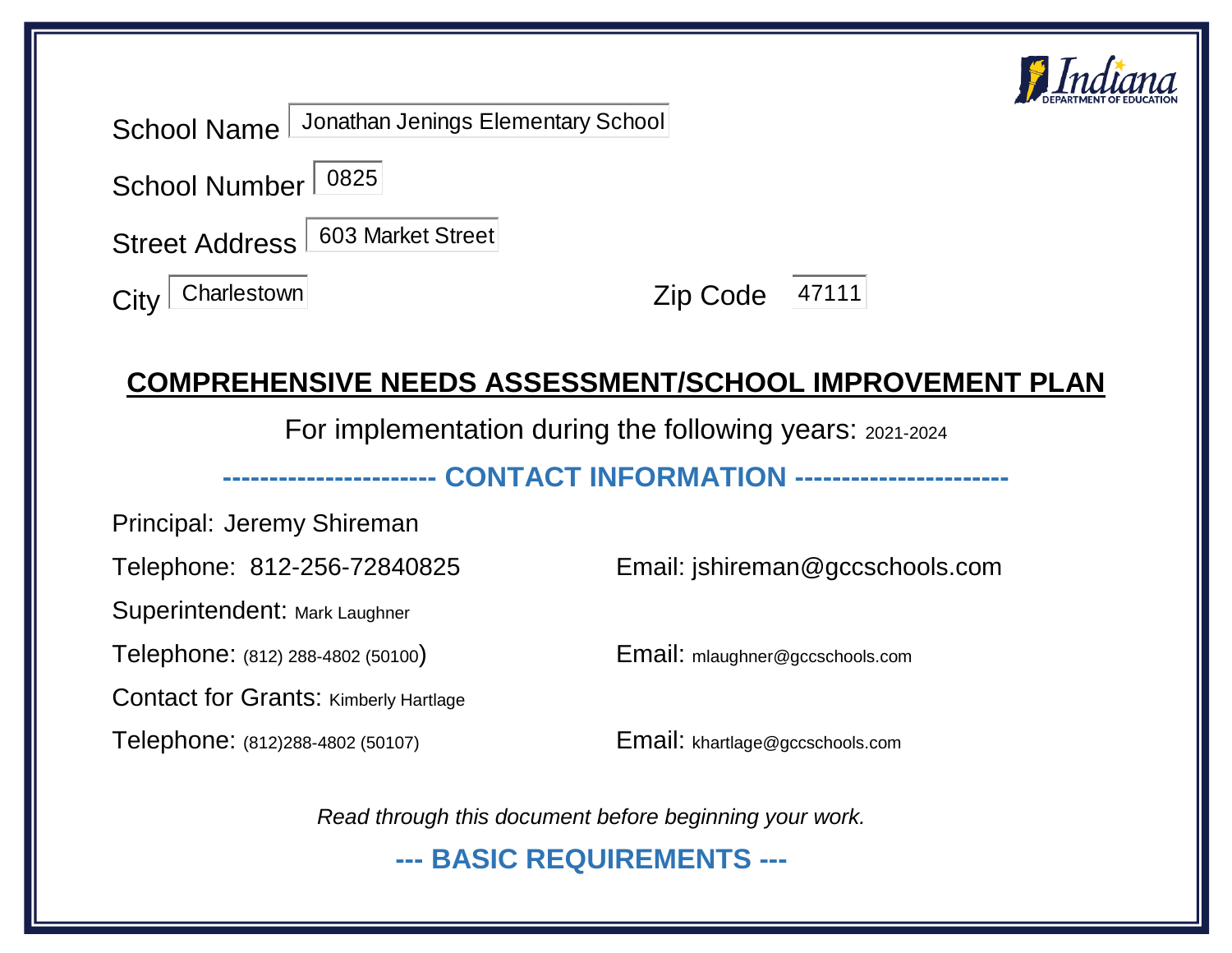Principals are required to coordinate the development of an initial three (3) year strategic and continuous school improvement and achievement plan and to annually review these plans. Whether developing a new plan or updating an existing plan, schools must assess their progress and make necessary changes to ensure continuous improvement.

When completed, this document satisfies requirements in Indiana's Every Student Succeeds Act (ESSA) Plan, federal and state laws, and requirements for Title I Schoolwide Programs. This template contains components that may or may not apply to all schools at all times. **Indication as to who is required to complete a section is noted at the beginning of each Core Element area.**

Common abbreviations used in the plan are:

ESSA Every Student Succeeds Act – replaced No Child Left Behind in the reauthorization of federal education law

- TSI Targeted Support and Improvement federal government school designation under ESSA
- ATSI Additional Targeted Support and Improvement federal government school designation under ESSA
- CSI Comprehensive Support and Improvement federal government designation under ESSA

Who is required to submit a school improvement plan (SIP)? **All public and state-accredited nonpublic schools** Who is required to submit a comprehensive need assessment (CNA)? **Schools that receive Title I funds** AND **schools classified as TSI,** 

**ATSI, and/or CSI**

Who is required to use the Indiana Department of Education's SIP template? **Schools classified as TSI, ATSI and/or CSI**

Who is required to use the Indiana Department of Education's CNA template? **Schools classified as CSI**

**Charter schools, classified as CSI and that receive Title I funds, must complete a CNA/SIP using this template.**

### **If you are unsure of your school's identification as TSI, ATSI, and/or CSI, you can find out [HERE.](https://www.doe.in.gov/sig)**

This school is identified as the following by the federal government: Choose

(TSI only) Underperforming student groups identified by the federal government: Choose , Choose , Choose , Choose , Choose , Choose

This school receives Title IA funding. Is the school's Title I program **S**chool**w**ide or **T**argeted **A**ssistance? \* \**If you are unsure about Title IA funding and/or the type of program, contact your federal programs specialist.*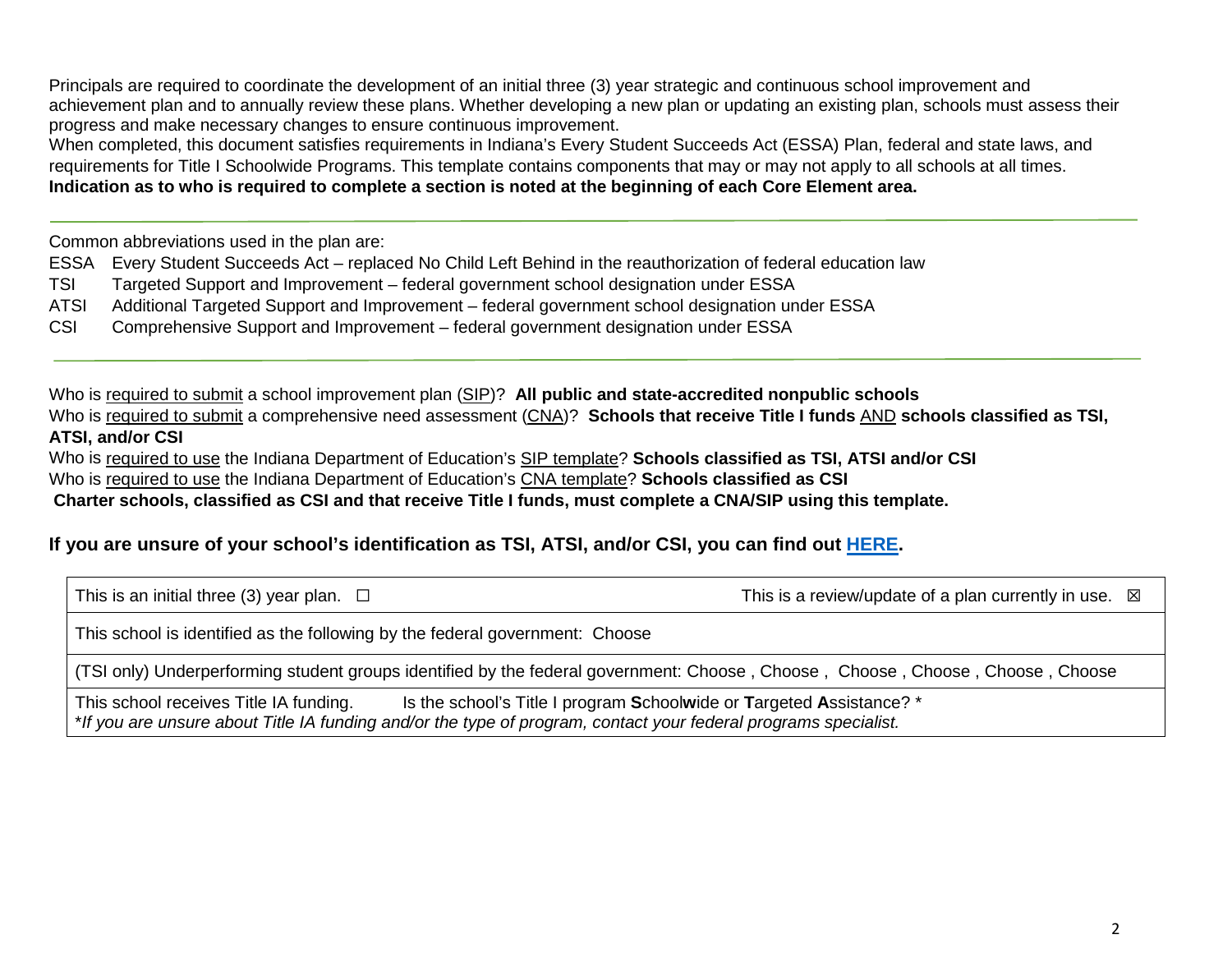# **--- PLANNING COMMITTEE [Required for all] ---**

Schools that are required to conduct a comprehensive needs assessments (CNA) and/or school improvement plan (SIP) must assess the school's needs using a committee comprised of stakeholders, including, but not limited to teachers, administrators, parents, and community and business leaders. Some schools may opt to have separate committees for conducting the needs assessment and developing the school improvement plan, while others may not. Simply indicate if a member serves on either or both in the "Committee(s)" column. Many schools may have subcommittees to focus on prioritized areas such as language arts, math, attendance, etc. Indicate this in the "CNA/SIP Subcommittee(s) column below. To be sure the needs of each underperforming student group are addressed, **schools classified as TSI or ATSI must have a sub-committee for each underperforming group**.

**List members of the committee below. If a member serves on more than one subcommittee, list all those on which the member serves**.

| <b>Member Name</b>                                                         | <b>Title</b>            | <b>Committee(</b><br>s) | <b>CNA/SIP Subcommittee(s)</b> |
|----------------------------------------------------------------------------|-------------------------|-------------------------|--------------------------------|
| Sample: Alma Smith                                                         | Teacher                 | <b>Both</b>             | ELA, Wht, SpEd, Multiracial    |
| Jeremy Shireman                                                            | Principal               | <b>Both</b>             | Choose, Choose, Choose, Choose |
| Aimee Doherty                                                              | <b>Principal Intern</b> | <b>Both</b>             | Choose, Choose, Choose, Choose |
| Sulayne Kaelin                                                             | AIC                     | <b>Both</b>             | Choose, Choose, Choose, Choose |
| Jamie Spear                                                                | <b>AIC</b>              | <b>Both</b>             | Choose, Choose, Choose, Choose |
| Jill Richardson                                                            | Teacher                 | <b>Both</b>             | Choose, Choose, Choose, Choose |
| Angie Hardy                                                                | Teacher                 | <b>Both</b>             | Choose, Choose, Choose, Choose |
| Amber Park                                                                 | Teacher                 | <b>Both</b>             | Choose, Choose, Choose, Choose |
| Beth Day                                                                   | Teacher                 | <b>Both</b>             | Choose, Choose, Choose, Choose |
| JoAnn Sawyer                                                               | Teacher                 | <b>Both</b>             | Choose, Choose, Choose, Choose |
| <b>Christy Elkin</b>                                                       | Teacher                 | <b>Both</b>             | Choose, Choose, Choose, Choose |
| <b>Ashley Grimes</b>                                                       | Teacher                 | <b>Both</b>             | Choose, Choose, Choose, Choose |
|                                                                            |                         | Choose                  | Choose, Choose, Choose, Choose |
|                                                                            |                         | Choose                  | Choose, Choose, Choose, Choose |
|                                                                            |                         | Choose                  | Choose, Choose, Choose, Choose |
|                                                                            |                         | Choose                  | Choose, Choose, Choose, Choose |
|                                                                            |                         | Choose                  | Choose, Choose, Choose, Choose |
|                                                                            |                         | Choose                  | Choose, Choose, Choose, Choose |
|                                                                            |                         | Choose                  | Choose, Choose, Choose, Choose |
|                                                                            |                         | Choose                  | Choose, Choose, Choose, Choose |
| Link additional committee information<br>here (if necessary) $\rightarrow$ |                         |                         |                                |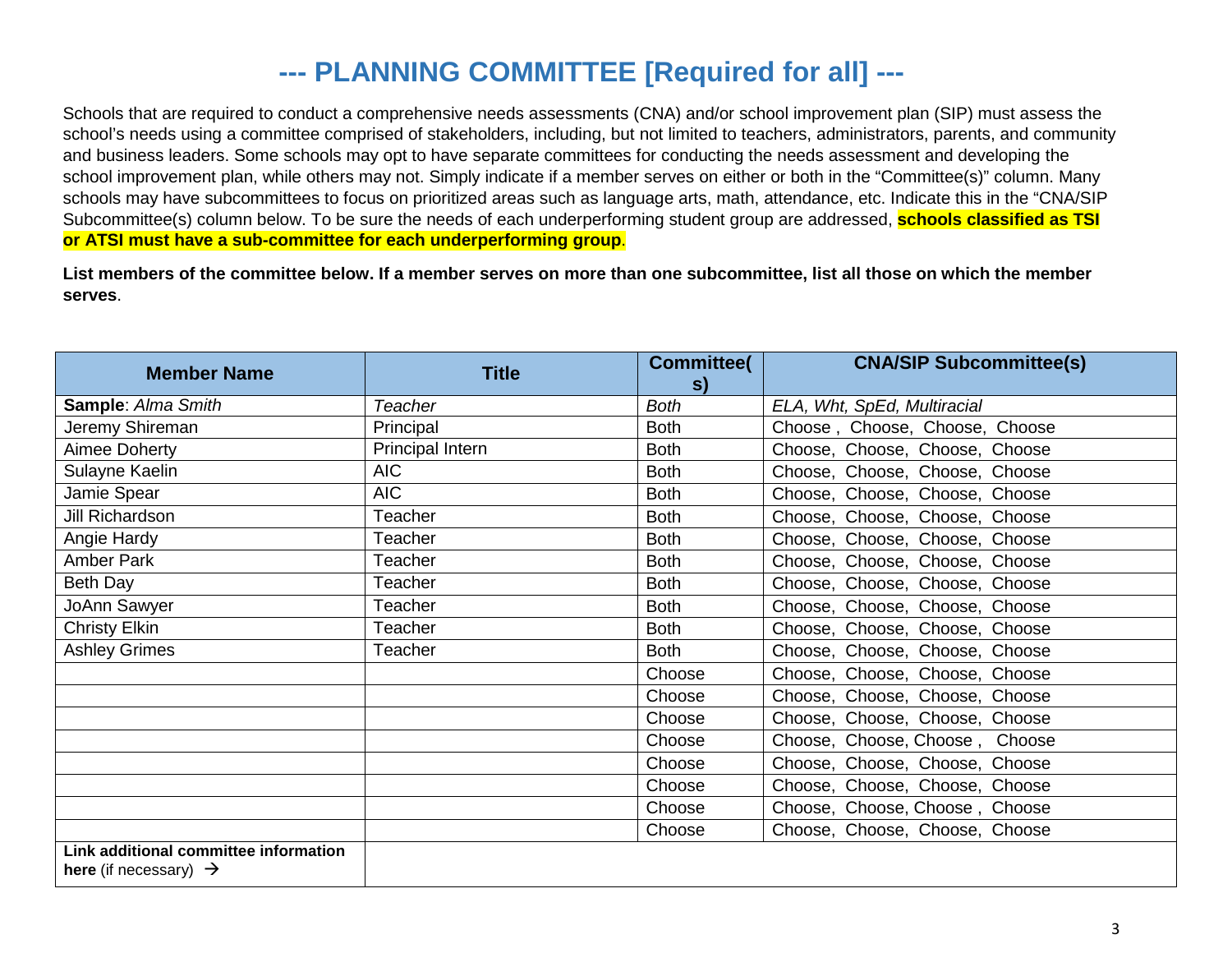# **--- ALIGNMENT [optional] ---**

A systems-based approach to continuous school improvement involve alignment across the district. While still being attentive to their unique needs, schools should align curricular, instructional, and assessment programs with the district's vision, mission, and goals.

**Assess the school's alignment with the district using this page. If necessary, work with district personnel to make necessary changes before moving forward with the need's assessment. If there is not enough room to type or cut-and-paste the information below, attach appropriate documents.**

| <b>District Vision</b><br>Our vision is to become nationally recognized as a premiere provider<br>of education by serving as the bridge connecting stakeholders to<br>ensure all students are college and career ready. | <b>School</b><br><b>Vision</b><br>The vision at JJES is to instill a lifelong love of learning.                                                                     |  |  |  |  |  |  |
|-------------------------------------------------------------------------------------------------------------------------------------------------------------------------------------------------------------------------|---------------------------------------------------------------------------------------------------------------------------------------------------------------------|--|--|--|--|--|--|
| <b>District</b><br><b>Mission</b><br>Greater Clark County Schools will prepare students for lifelong<br>success.                                                                                                        | <b>School</b><br><b>Mission</b><br>The mission at JJES is to provide a high-quality educational experience<br>where all students are able to reach their potential. |  |  |  |  |  |  |
| <b>District Goals</b><br>GCCS will increase the % of students reading at or above grade level to 75%.<br>CCCS will increase the % of students performing in math at or above grade level to 75%                         |                                                                                                                                                                     |  |  |  |  |  |  |

GCCS will increase the % of students performing in math at or above grade level to 75%. GCCS will increase the % of students with zero office referrals by 2%. GCCS will increase student attendance to 96%.

**Does the school's vision support the district's vision?** Yes **Does the school's mission support the district's mission?** Yes **Do the school's mission and vision support district goals?** Yes

**If the school's mission, vision, and/or goals are not aligned with those of the district, what steps will the school take to do so?**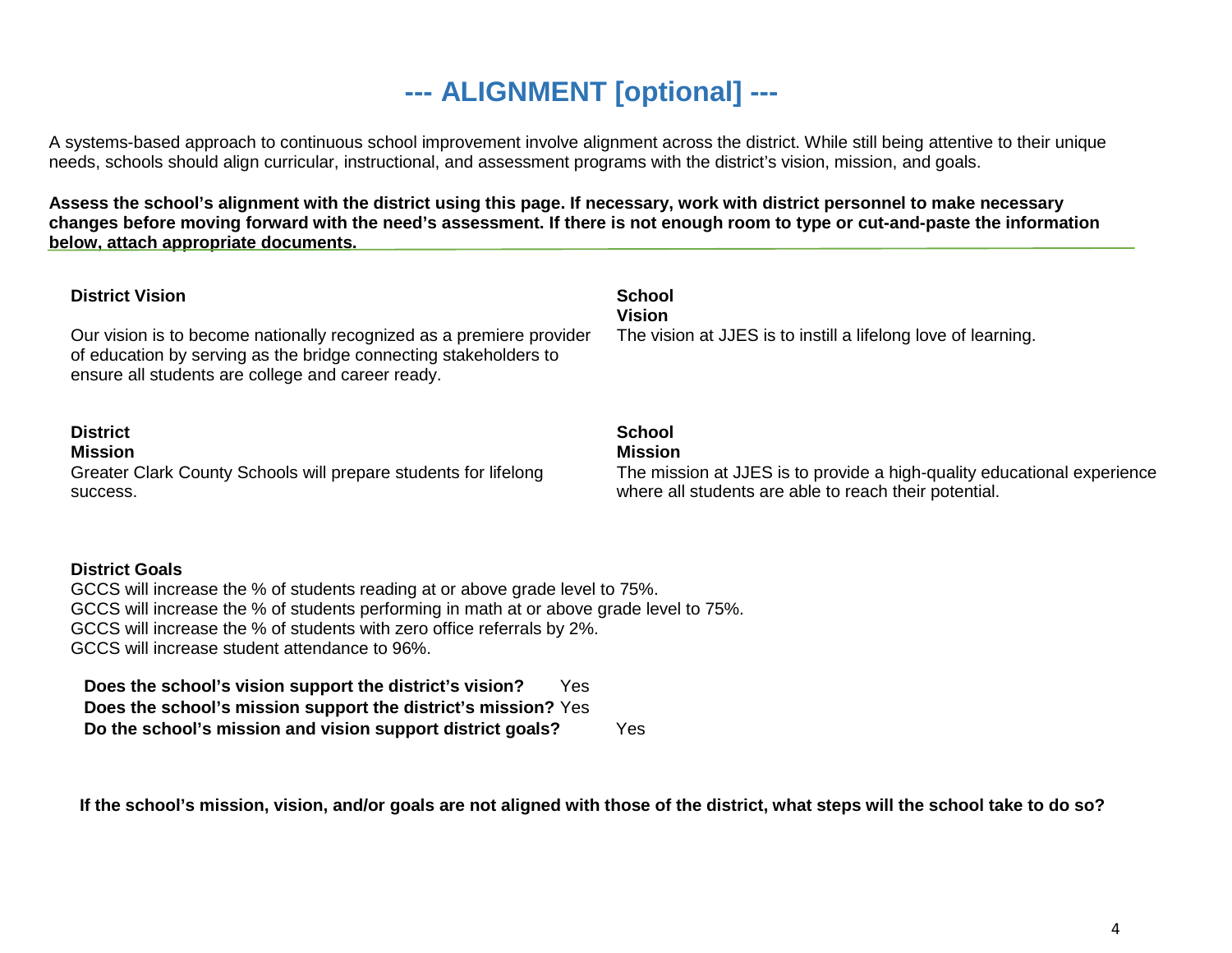## **SECTION A: Review Essential Information**

All schools are required to provide basic information about the following **core elements**: curriculum; assessment; safe and disciplined learning environment; technology; cultural competency; parental involvement; secondary offerings; and, career awareness and development. Information requested in the following sections is intended to promote discussion about how the core element might be aiding or inhibiting continuous school improvement efforts. Responses are NOT to monitor compliance. After discussion, place an 'x' in the last column if the items should be considered by the school's planning team when reviewing data and/or developing school goals. Do this for all tables where the 'x' column exists.

### **Core Element 1: Curriculum [Required for all]**

**List primary curriculum resources (i.e. adopted materials) and supplementary materials such as online subscriptions or other such materials used by most teachers. Subject/Courses should include: English/language arts, math, social studies, science, visual arts, music, health, and physical education. Assess the degree to which these resources are aligned with the Indiana Academic Standards. Consider the need to keep, replace, or discontinue use of materials that are not essential for instruction. If room does not allow for all resources to be listed below, continue the list on a separate page and attach it to this document. Secondary schools may attach or link course descriptions.**

| Subject/Course          | Grade<br>S | Resource Name                 | Aligned<br>to IAS | <b>Tier</b> | Rationale for Resource Use                                  | <b>Continu</b><br>e<br>Use? | X |
|-------------------------|------------|-------------------------------|-------------------|-------------|-------------------------------------------------------------|-----------------------------|---|
| Sample: Reading         | $1 - 6$    | ABC Reading is Fun            | Yes               | 1,2,3       | Textbook and readers are core component of reading program. | Yes                         |   |
| Reading                 | k - 6      | McGraw - Hill                 | Yes               |             | Textbook and resources are the core reading program.        | Yes                         | 区 |
| English /Language       | $-12$      | Pearson                       | Yes               |             | Textbook and resources are the core reading program.        | Yes                         |   |
| Math                    | k - 6      | McGraw - Hill                 | Yes               |             | Textbook and resources are the core math program.           | Yes                         | 区 |
| <b>Social Studies</b>   | k - 8      | <b>Houghton Mifflin</b>       | Yes               |             | Textbook and resources are the core social studies program. | Yes                         | 区 |
| Science                 |            | Scott Foresman                | No                |             | Textbook and resources are the core science program.        | Yes                         |   |
| <b>Sequencing Guide</b> | k - 12     | <b>GCCS Sequencing Guides</b> | Yes               |             | Sequencing guides provide a map to teach the IAS.           | Yes                         | 区 |
| Math                    | $k - 12$   | <b>Balanced Math</b>          | Yes               |             | Framework for culturally responsive teaching                | Yes                         | 区 |
| Reading                 | k - 8      | <b>Guided Reading</b>         | Yes               | 1,2         | Differentiated instruction to develop proficiency           | Yes                         | 区 |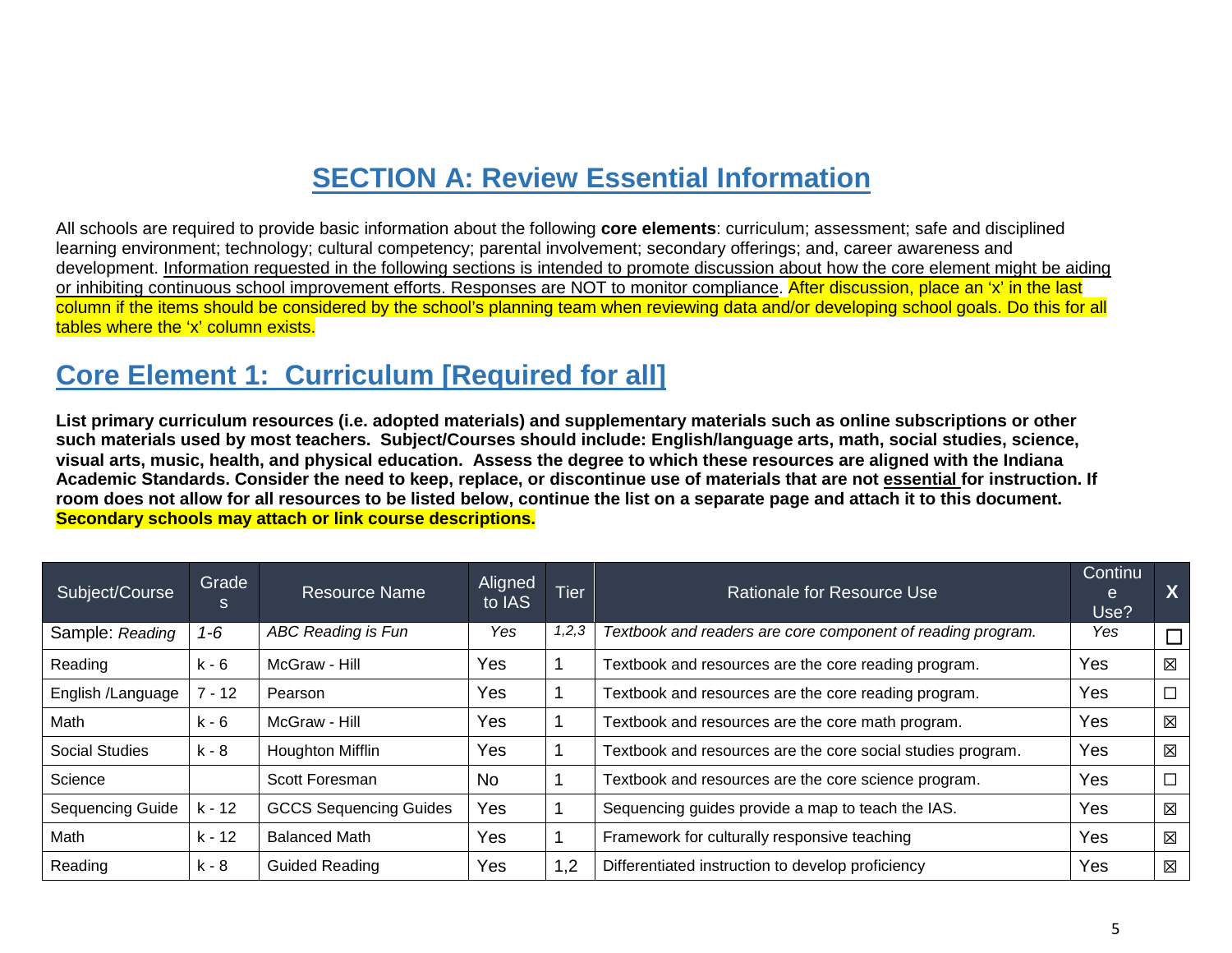| Writing                    | k - 12 | <b>Guided Writing</b> | Yes | 1,2 | Differentiated instruction to develop proficiency | Yes | $\boxtimes$ |
|----------------------------|--------|-----------------------|-----|-----|---------------------------------------------------|-----|-------------|
|                            |        |                       |     |     |                                                   |     |             |
| <b>High School</b>         |        |                       |     |     | <b>Secondary Course Description Guides</b>        | Yes |             |
| <b>Place link here (if</b> |        |                       |     |     |                                                   |     |             |
| necessary) ->              |        |                       |     |     |                                                   |     |             |

# **Core Element 1: Curriculum [Required for all]** *continued*

| <b>Best Practice/Requirements Self-Check</b>                                                                            | Yes/No X |   |  |
|-------------------------------------------------------------------------------------------------------------------------|----------|---|--|
| The school uses district-established curriculum that is aligned to the Indiana Academic Standards.                      | Yes      | 冈 |  |
| Pacing guides and/or curriculum maps are used to plan and teach a standards-based curriculum.                           |          |   |  |
| Teachers and staff are engaged in cross grade-level articulation of standards.                                          | Yes      | 冈 |  |
| A culturally responsive curriculum is used to ensure all students' cultural differences are recognized and appreciated. | Yes      | 区 |  |

#### **The public may view the school's curriculum in the following location(s):**

GCCS curriculum is aligned with state standards. Curriculum information is located in the main office as well as on the schools Learning Management System pages. The INSIP plans will also be posted on the district's website and the school's website.

**Core Element 2: Instructional Program [Required for all]**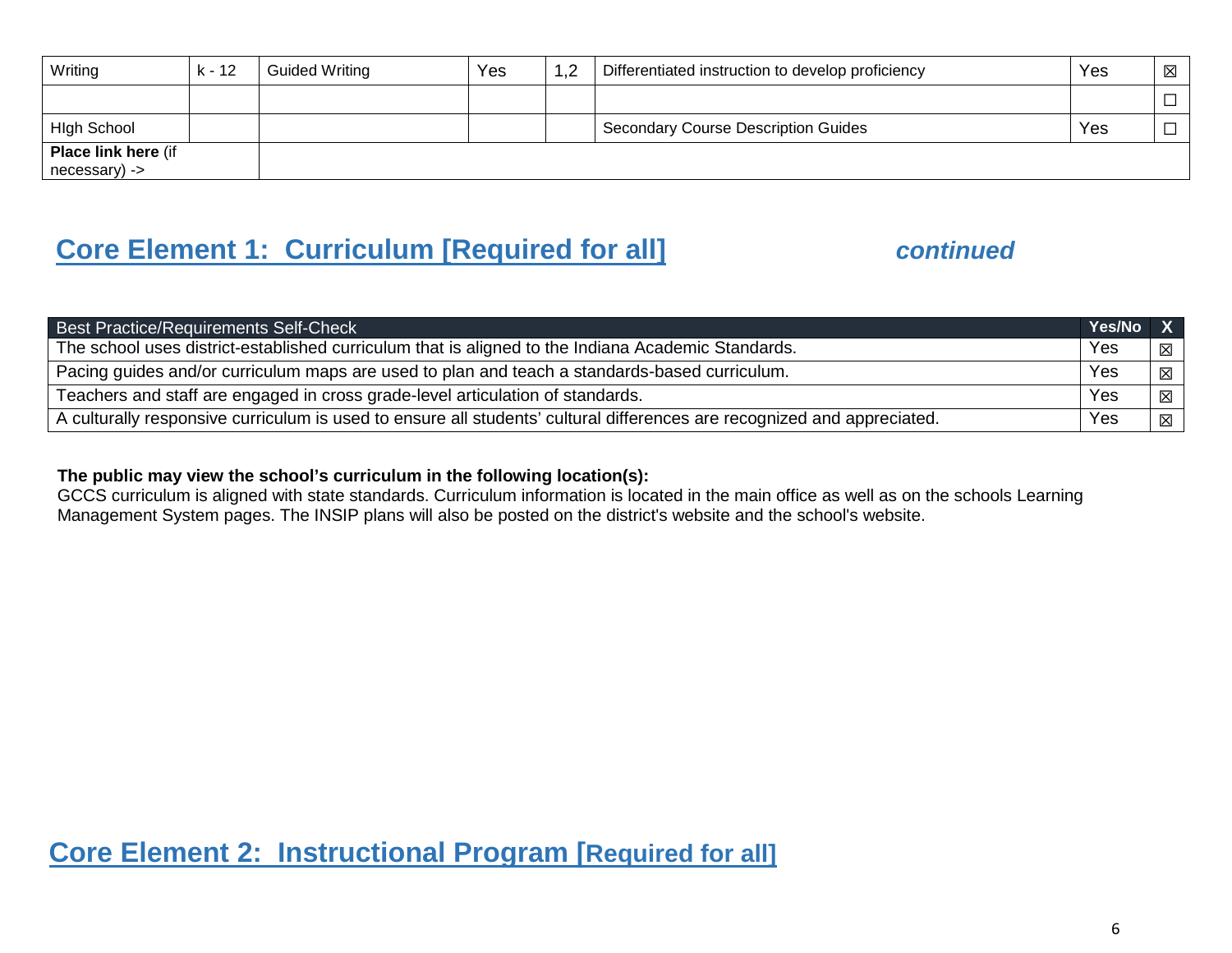Schools are required to address the learning needs of all students and develop strategies, programs, and services to address such needs. Sound instructional practices are essential for students to reach the highest levels of academic achievement. **Assess your practices using the chart below.**

| <b>Best Practice/Requirements Self-Check</b>                                                                                          | Yes/No     |   |  |  |  |
|---------------------------------------------------------------------------------------------------------------------------------------|------------|---|--|--|--|
| The school has a process for identifying the exceptional learning needs of students who are highly proficient and at risk of failure. | Yes        | 区 |  |  |  |
| A process for coordinating instructional services (e.g. Head Start, adult education, etc.) is in place.                               |            |   |  |  |  |
| A variety of instructional strategies are employed to meet the diverse learning needs of students.                                    | <b>Yes</b> | 区 |  |  |  |
| Teachers use strategies that monitor and adjust instruction during lessons (e.g. adjusted based on checks for understanding).         | <b>Yes</b> | 区 |  |  |  |
| Teachers ensure students are engaged in cognitively complex tasks (including varying depth of knowledge) during instruction.          | Yes        | 区 |  |  |  |
| Teachers use instructional strategies that ensure students have multiple means of accessing instructional content.                    | Yes        | 区 |  |  |  |
| Instructional strategies provide students with multiple options for illustrating their knowledge.                                     | Yes        | 区 |  |  |  |
| Instructional strategies foster active participation by students during the instructional process.                                    | <b>Yes</b> | 区 |  |  |  |
| Teachers and staff promote authentic learning and student engagement across all content areas.                                        | Yes        | 区 |  |  |  |
| Strategies and instructional methods ensure equity of opportunity for all students during the learning process.                       | Yes        | 区 |  |  |  |
| Instructional strategies assist with bridging the cultural differences in the learning environment.                                   | Yes        | 区 |  |  |  |
| Teachers and staff integrate evidence-based strategies during Tier II and Tier III instruction.                                       | Yes        | 区 |  |  |  |
| Teachers work collaboratively to support and refine instructional effectiveness (e.g. with feedback, coaching, etc.).                 | Yes        | 区 |  |  |  |
| High expectations for academic achievement are made clear to students and supported with adequate scaffolding and resources.          | Yes        | 区 |  |  |  |

#### **For Title I schools with Schoolwide Programs only:**

**Describe activities and programs implemented at the school to ensure that students who have difficulty mastering proficient and advanced levels of academic achievement are provided with effective and timely additional assistance.**

Students who do not meet grade level mastery are provided tiered intervention to support learning deficits. Students who do not pass ILEARN, IREAD, standardized assessments, and formative assessments participate in remediation during the school day, after school programs and/or summer instruction. Supplemental programs are monitored and evaluated with assessments. Student grades and report cards are aligned with Indiana Academic Standards and ILEARN as evidenced by correlations of student grades with ILEARN scores. The interventions that will address critical areas will include: tiered small group instruction (IMPACT Groups), extended school year, and after school programming options. Academic Improvement Coordinators and district coaches provide remediation resources as well as professional development to enhance instructional practice. Centerstone is contracted to provide Social and Emotional support to students to optimize learning. All students participate in a 30 – minute IMPACT session daily for enrichment or intervention, in addition to the 90 – minute reading and math blocks. Students are pulled out as necessary and as required by his/her IEPS/ILPs for smaller group and individualized instruction in reading/language arts and math. Special needs and ELL students receive services through inclusion in science and social studies.

## **Core Element 3: Assessment [Required for all]**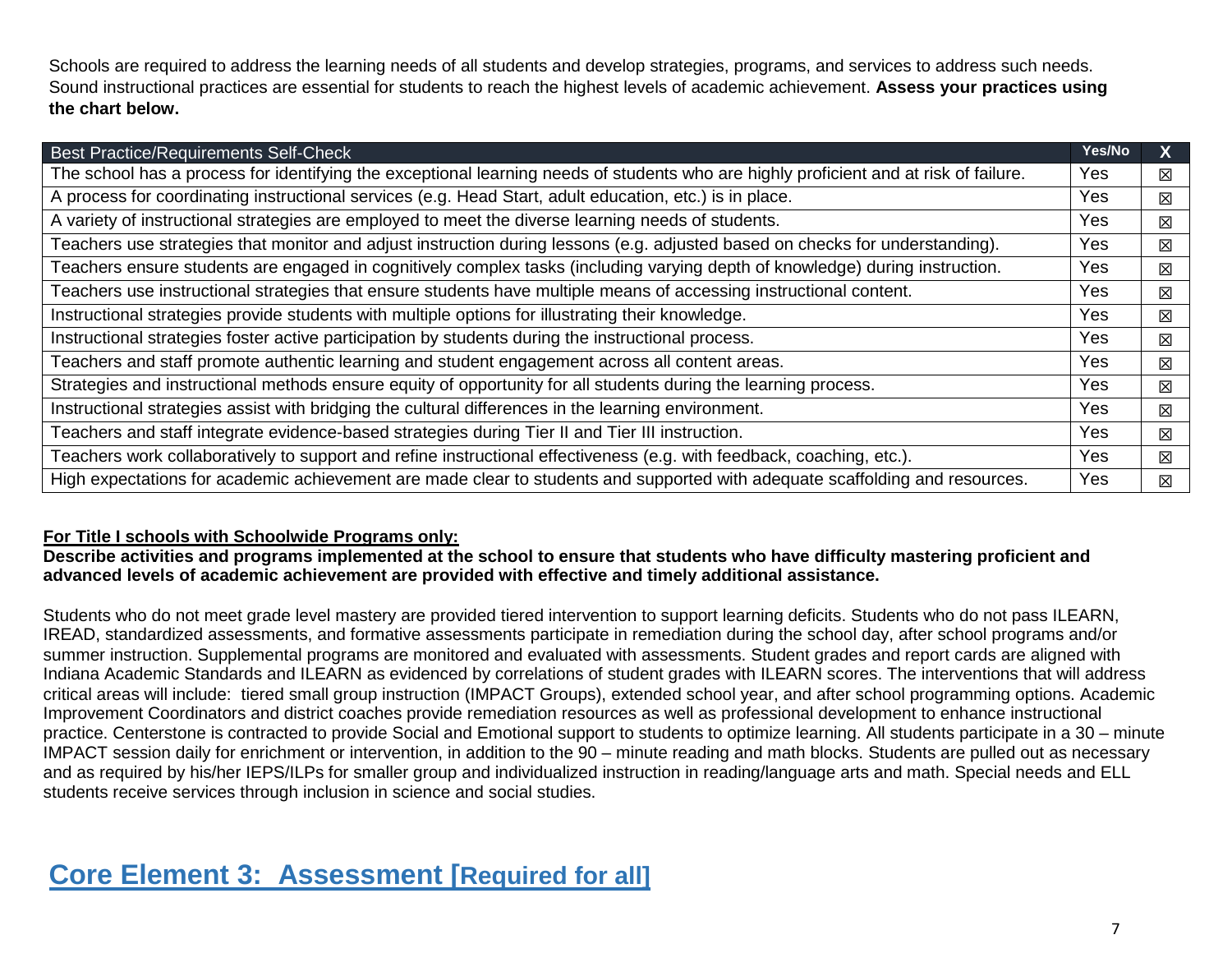**List the assessments used in addition to the following statewide assessments: ILEARN, IREAD, I AM, ISPROUT, and PSAT. Include type of assessment (benchmark, common formative [CFA], or summative) and a brief rationale for their use**. Consider the need to keep, replace, or discontinue use of each assessment based on the value and use of the data it provides.

| <b>Assessment Name</b>  | Grade(s   | <b>Use</b>     | Type and Rationale for Use                                               | <b>Continu</b><br>e Use | $\boldsymbol{X}$ |
|-------------------------|-----------|----------------|--------------------------------------------------------------------------|-------------------------|------------------|
| <b>NWEA</b>             | $k - 2$   | Other          | <b>Dyslexia Screeening process</b>                                       | Yes                     | $\Box$           |
| <b>NWEA</b>             | k - 8     | Benchmk        | Used to determine students instructional needs to accelerate performance | Yes                     | 区                |
| <b>Running Records</b>  | k - 5     | Other          | Used to monitor progress and to determine guided reading levels          | Yes                     | 区                |
| <b>District Mastery</b> | $1 - 8$   | <b>CFA</b>     | Used to measure power standards mastery in reading writing and math      | Yes                     | 区                |
| <b>Mastery Checks</b>   | $1 - 8$   | <b>CFA</b>     | Used frequently to determine remediation needs and allow for retakes     | Yes                     | 区                |
| <b>Checklists</b>       | k - 1     | <b>Benchmk</b> | used to assess total mastery of foundational skills in reading and math  | Yes                     | 区                |
| <b>ACT Aspire</b>       | Gear Up   | Summativ<br>е  | Used to assess Gear up cohort                                            | Yes                     | $\Box$           |
| <b>PSAT/SAT</b>         | $10 - 11$ | Summativ<br>е  | Will be used in 2023 as part of state and federal accountability         | Yes                     | $\Box$           |
| <b>ASVAB</b>            | $11 - 12$ | Other          | Aptitude test for potential for success in the military                  | Yes                     | $\Box$           |
| Daily Math Review       | k - 12    | <b>CFA</b>     | assessment system based upon student data                                | Yes                     | 区                |

| <b>Best Practice/Requirements Self-Check</b>                                                                                                                    | Yes/No |   |
|-----------------------------------------------------------------------------------------------------------------------------------------------------------------|--------|---|
| A system is in place to use assessment data to make decisions about programs, practices, and instruction.                                                       | Yes    | 区 |
| The school uses assessment data to identify students for Tier II and Tier III instruction.                                                                      | Yes    | 区 |
| Locally created assessments are reviewed and revised regularly to ensure priority standards are being measured at the appropriate<br>levels of depth and rigor. | Yes    | 区 |

#### **For Title I schools with Schoolwide Programs only:**

**Describe opportunities and expectations for teachers to be included in decision-making related to the use of academic assessment results, where the intent is improved student achievement.**

The Data Wise Improvement Process is an eight-step model that guides teachers to work in collaboration to improve teaching and learning through evidence - based analysis. The steps occur in three phases: Prepare; Inquire; and Act. The prepare phase involves creating a culture in which educators collaborate effectively and use data responsibly. The inquire phase is where teachers use a variety of data sources to define a specific problem of practice they are committed to solving. In the Act phase, teams articulate how they will employ high - leverage strategies to address the problem and ultimately accelerate student achievement. Adjustments are made to the plan and determine the focus for the next cycle.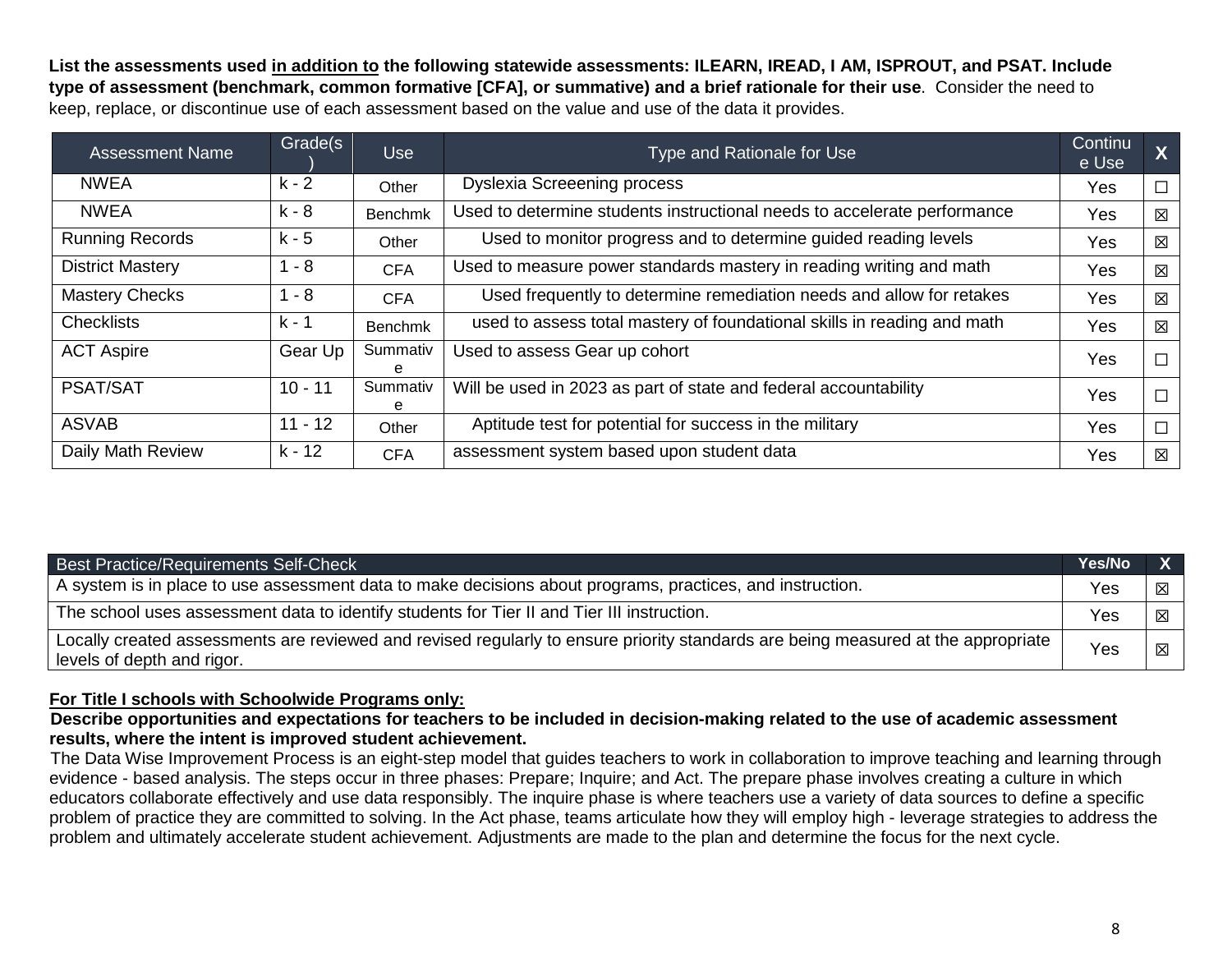### **Core Element 4: Coordination of Technology Initiatives [Required for all]**

#### **Briefly describe how technology is used by students to increase learning.**

Greater Clark is a 1:1 district and all students k – 12 will have access to a Chromebook device. GCCS uses technology to create authentic learning experiences and to empower all learners to take ownership of his/her own learning. Teachers and students leverage tools like interactive whiteboards, Activinspire, Chromebooks, Google Classroom, Google Apps for Education, online textbook resources, Symbaloo, EasyTech, Remind, Class Dojo, Exact Path, and more in partnership with our sequencing maps to support student learning and teacher clarity. All technology integration and professional development is incorporated inside of our Numeracy, Literacy, Computer Science, College and Career Readiness frameworks.

| <b>Best Practice/Requirements Self-Check</b>                                                                    | Yes/No |   |  |
|-----------------------------------------------------------------------------------------------------------------|--------|---|--|
| The school has a process for integrating technology into the instructional program to promote learning.         | Yes    | 冈 |  |
| A plan is in place to provide in-service training in the use of technology.                                     | Yes    | × |  |
| Protocols and criteria are used to review and select technology hardware, software, and instructional programs. |        |   |  |
| There are established procedures for maintaining technology equipment.                                          | Yes    | 区 |  |
| Sufficient infrastructure exists to support instructional, assessment, and operational needs.                   | Yes    | 区 |  |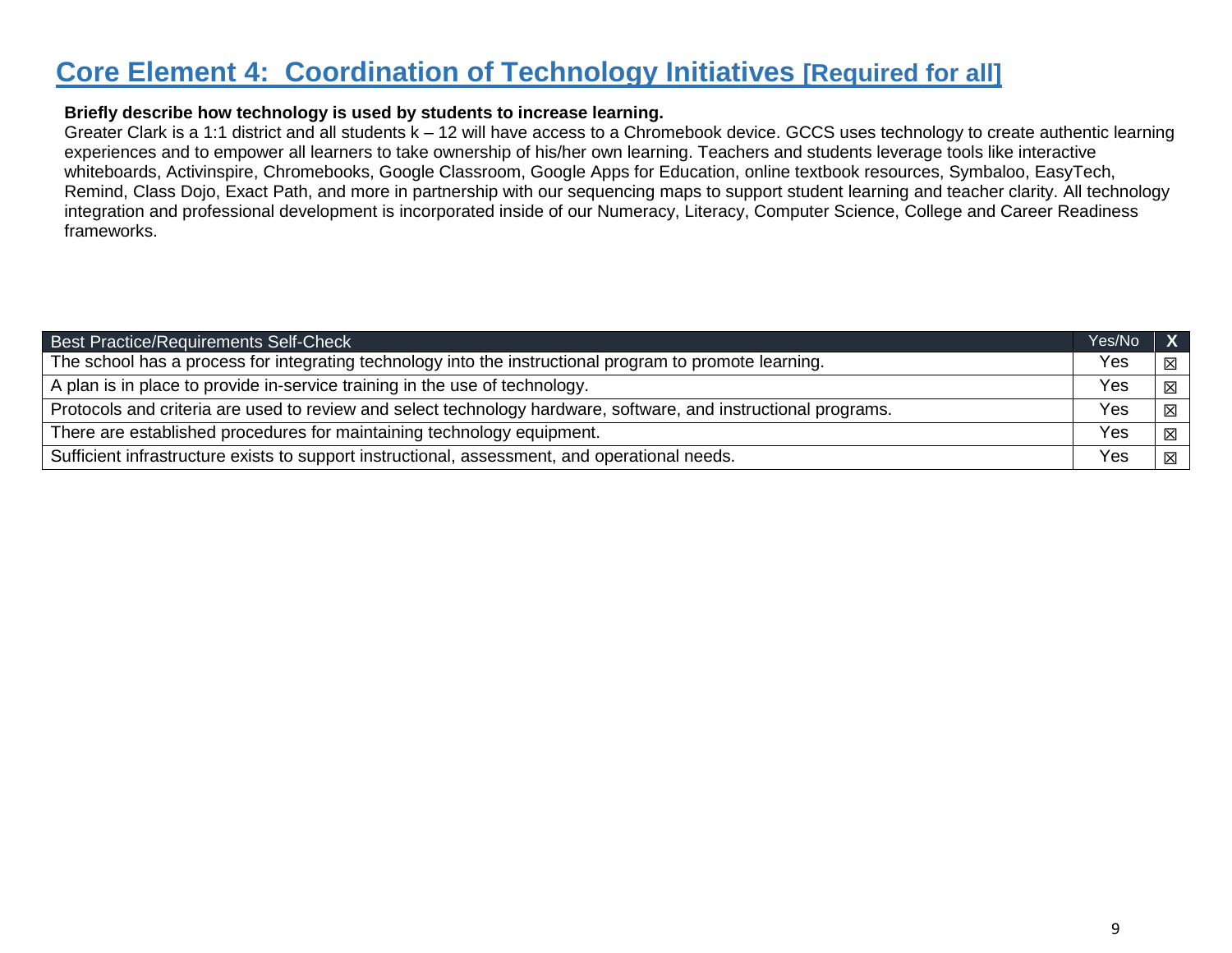## **Core Element 5: Career Awareness and Development [Required for all]**

**Answer the questions for the grade levels in your school.**

### **Grades K-5 only**

| What career awareness activities are provided for students? |                                                        |   |                                                                  |  |  |  |
|-------------------------------------------------------------|--------------------------------------------------------|---|------------------------------------------------------------------|--|--|--|
| $\Box$                                                      | Not currently implementing career awareness activities | 図 | Career Day/Fair or Community Day                                 |  |  |  |
| 区                                                           | Career Simulation (JA/Biztown, etc.)                   | ⊠ | Career-focused clubs (Robotics, agricultural garden, STEM, etc.) |  |  |  |
| 区                                                           | Career-focused classroom lessons                       | 冈 | Guest speakers                                                   |  |  |  |
|                                                             | Other                                                  |   |                                                                  |  |  |  |

**If "Not currently implementing career exploration activities" was checked above, explain why.** 

### **Grades 6-8 only**

|             | What career awareness activities are provided for students?           |        |                                  |  |  |  |  |
|-------------|-----------------------------------------------------------------------|--------|----------------------------------|--|--|--|--|
| $\Box$      | Not currently implementing career information activities.             | 冈      | Career-related courses           |  |  |  |  |
| $\boxtimes$ | Career-focused classroom lessons                                      | 冈      | Job-site tours                   |  |  |  |  |
| $\boxtimes$ | Guest speakers                                                        | 冈      | Career Day/Fair or Community Day |  |  |  |  |
| $\boxtimes$ | Career-focused clubs (i.e., Robotics, Agriculture Garden, STEM, etc.) | $\Box$ | Online career navigation program |  |  |  |  |
|             | Other                                                                 |        |                                  |  |  |  |  |

**If "Not currently implementing career exploration activities" was checked above, explain why.** 

#### **Grades 9-12 only** (*add others in blanks as necessary*)

|             | What career awareness activities are provided for students?           |        |                                  |
|-------------|-----------------------------------------------------------------------|--------|----------------------------------|
| $\boxtimes$ | Not currently implementing career information activities.             | 区      | Career-related courses           |
| 図           | Job-site tours                                                        | X      | Career Day/Fair or Community Day |
| 区           | Guest speakers                                                        | $\Box$ |                                  |
| 区           | Career-focused clubs (i.e., Robotics, Agriculture Garden, STEM, etc.) | $\Box$ |                                  |
| $\boxtimes$ | Industry-related Project-Based Learning                               | $\Box$ |                                  |
| 図           | Online career navigation program                                      | $\Box$ |                                  |
| 図           | Job shadowing                                                         |        |                                  |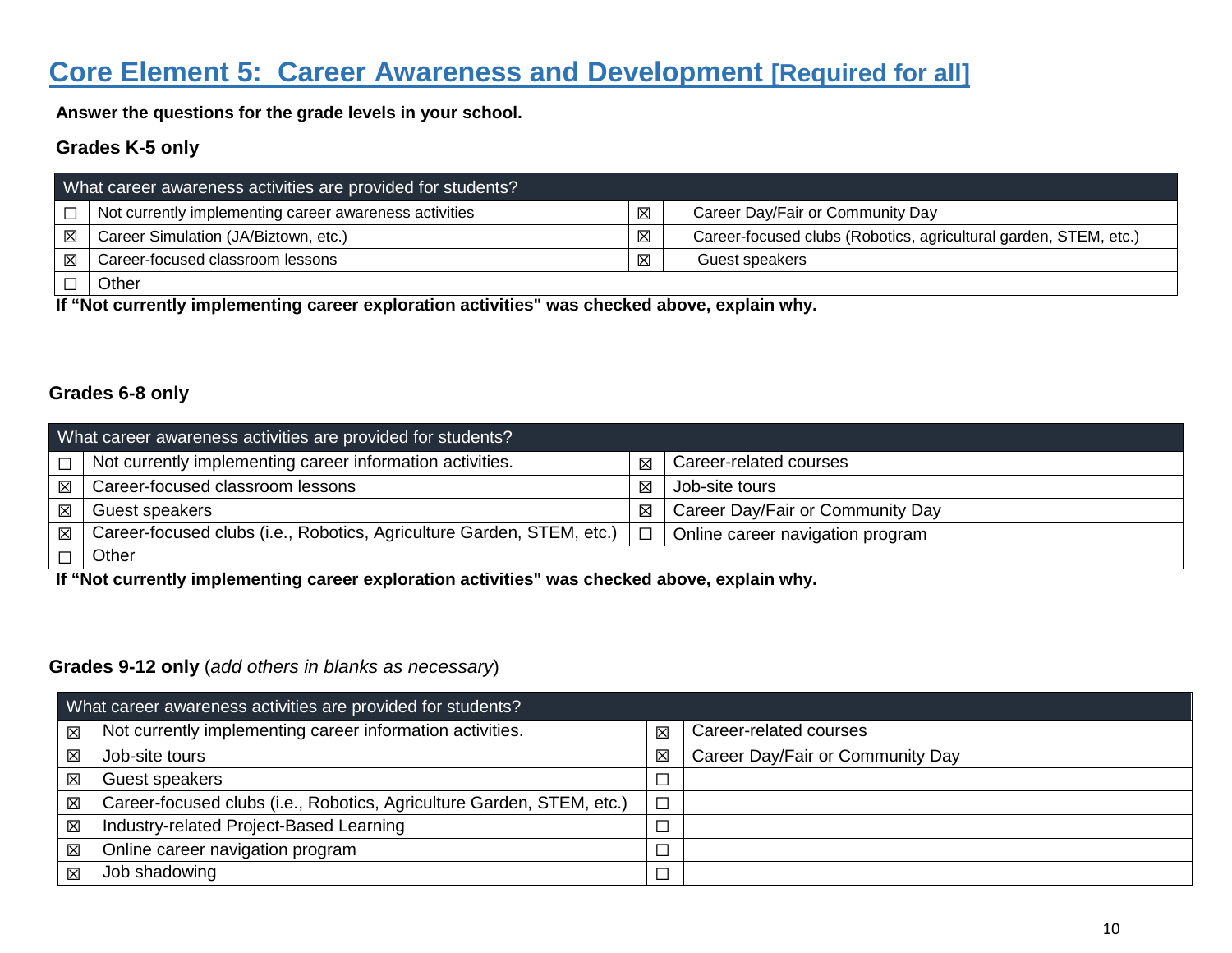# **Core Element 6: Safe and Disciplined Environment [Required for all]**

All schools are required to develop a school safety plan. That plan is not part of this document. Since student safety and social-emotional well-being are crucial factors in learning, the questions below are intended to promote conversation about how the school's environment adds to or takes away from student learning.

| Best Practice/Requirements Self-Check                                                                                     | Yes/No |             |
|---------------------------------------------------------------------------------------------------------------------------|--------|-------------|
| Practices are in place to develop and maintain a positive school climate between staff, students, and families.           | Yes    | 区           |
| A multi-tiered system of supports (MTSS) provides students with academic, behavioral, and social-emotional care and early | Yes    | X           |
| intervention.                                                                                                             |        |             |
| Discipline rules are established, and copies of the rules are made available to students and their parents/guardians.     | Yes    | 区           |
| Discipline rules to prevent bullying are in place and include education, parental involvement, and intervention.          | Yes    | $\boxtimes$ |
| A suicide awareness and prevention policy is in place and staff have been appropriately trained.                          | Yes    | $\boxtimes$ |
| High expectations for behavior and attendance are communicated to families and consistently reinforced by all staff.      | Yes    | 区           |
| All staff express belief that all children can learn and consistently encourage students to succeed.                      | Yes    | 区           |
| The school develops staff capacity to create positive classroom and school climates that are culturally responsive.       | Yes    | X           |
|                                                                                                                           |        |             |

#### **Briefly answer the following:**

#### **What practices are in place to maintain a safe environment?**

- Media Statements and inquires need to be made to the principal.
- All entrances are locked and monitored with an A phone system during the school day.
- Visitors should report to the office. Staff report to the office if they see someone without a badge.
- All classes should use caution when exiting/entering the building to and from recess or any other outdoor activity.
- Students should not be in the hallway without appropriate pass.
- All staff members wear a badge daily. If a visitor is seen in the building without a visitor's badge, they are directed to the office to sign in.
- Personnel are assigned to designated areas in the AM to supervise student's entry into the building and to class.
- In the case of a fire, tornado drill, or school evacuation, staff members take an attendance roster and emergency cards to ensure you know where all of your students are located.
- Classroom Doors remained locked during the school day and doors are not to be propped open.

#### **REPORTING PROCEDURES**

- 1. Bullying report to the office.
- 2. Child Abuse or Neglect staff report to hotline immediately 1 (800) 800-5556
	- $\circ$  Inform administrator and request case # from the hotline and give to administrator before you leave for the day
- 3. Staff are trained to immediately call the office and report manmade occurrence: A student needs shelter, Threat by Student, Possible Weapon on School Grounds, Possible Bomb Threat, Drugs Usage or Drugs on School Grounds, Gang Activity Power Outage, Water Advisory or Outage.
- 4. Safe Crisis Teams are in place in all schools.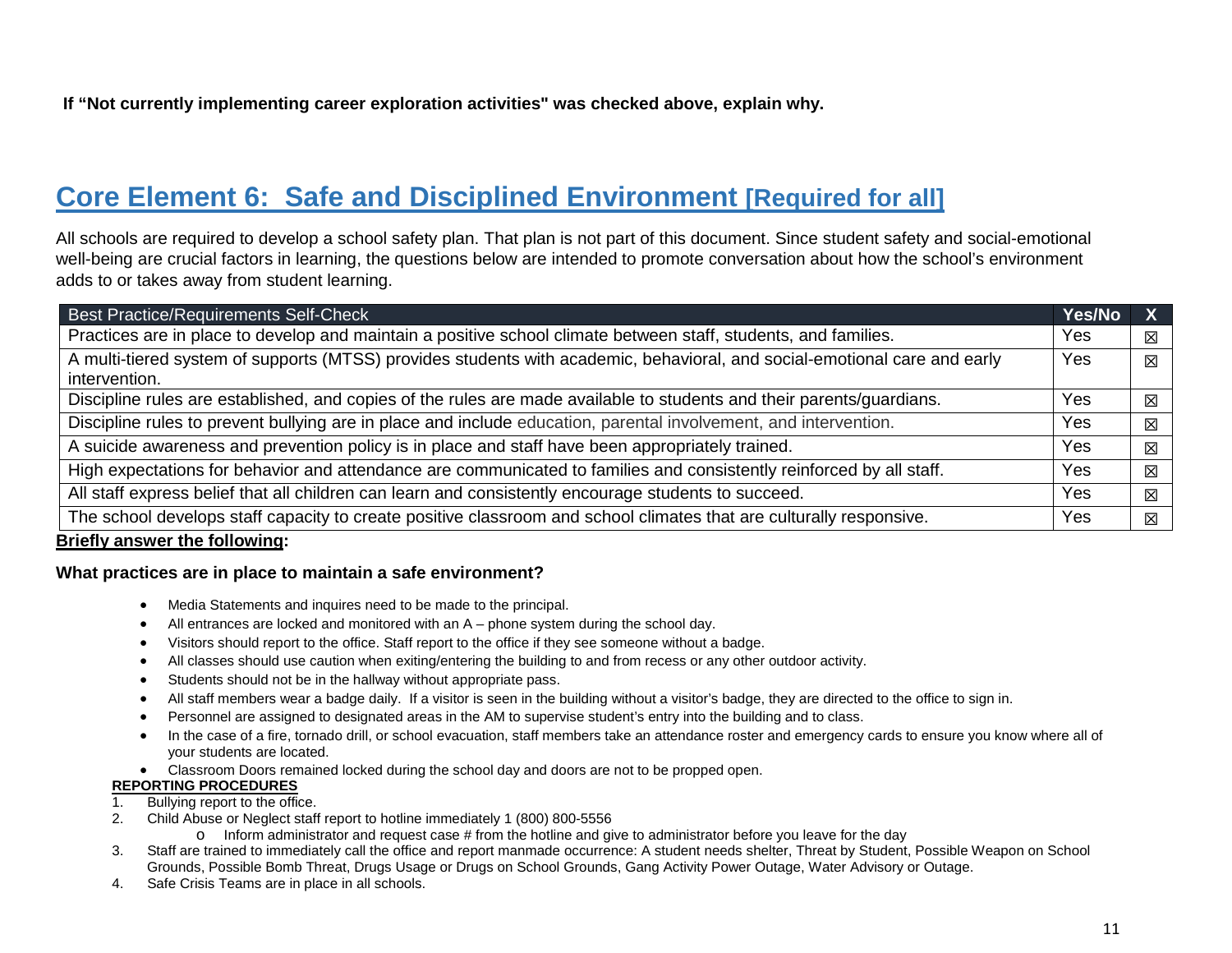# **Core Element 7: Cultural Competency [Required for all]**

**List the racial, ethnic, language-minority, and socio-economic groups in your school's population. Provide strategies and indicate whether or not professional development is needed to successfully implement these strategies. Any such professional development should be detailed in the professional development plan portion of this document. Cultural competency considerations are embedded throughout this document**

**Identify the racial, ethnic, language-minority, and socio-economic groups in your school using the check boxes below.**

|   | <sup>1</sup> American Indian/Alaskan Native | 区 | English Language Learner  | 冈 | Multiracial                                  |
|---|---------------------------------------------|---|---------------------------|---|----------------------------------------------|
| 区 | Asian                                       | 区 | Free/Reduced Lunch        |   | Native Hawaiian or Other Pacific<br>Islander |
| 区 | <b>Black</b>                                | 区 | <b>Hispanic Ethnicity</b> | 区 | White                                        |

#### **Describe how racial, ethnic, language-minority, and socio-economic groups are identified.**

Our district and school strive to create a culturally sensitive environment where all students can succeed. Our mission, vision, and belief statements support a nurturing environment where all students feel safe and respected, and provide all children a challenging curriculum in both academic and social skills. Specific subgroup challenges for our school are addressed through content benchmark goals, which are implemented through IMPACT intervention and individualized instruction on a daily basis. Our district is part of a Universal Design for Learning grant through Indiana University. Teachers are being trained and cultural diversity strategy training is included as a component of this work. We have a few pilot schools in the district and our hope is to continue to expand this work and strengthen the capacity of all staff.

#### **What curriculum materials are used to ensure all students' cultural differences are recognized and appreciated?**

Pescrigest retenies for increasing educational generginaties and performance for students in groups identified for the school. We will provide equitable access to strong, challenging school experiences. This will start by assessing our school culture and climate and building a culture of high expectations and achievement for all staff and students. We strive to follow guidelines for Improving English Language Arts and mathematics materials for English Learners by selecting and utilizing materials which provide specific guidance to enhance language development with content embedded across a curricula, in units, and in lessons so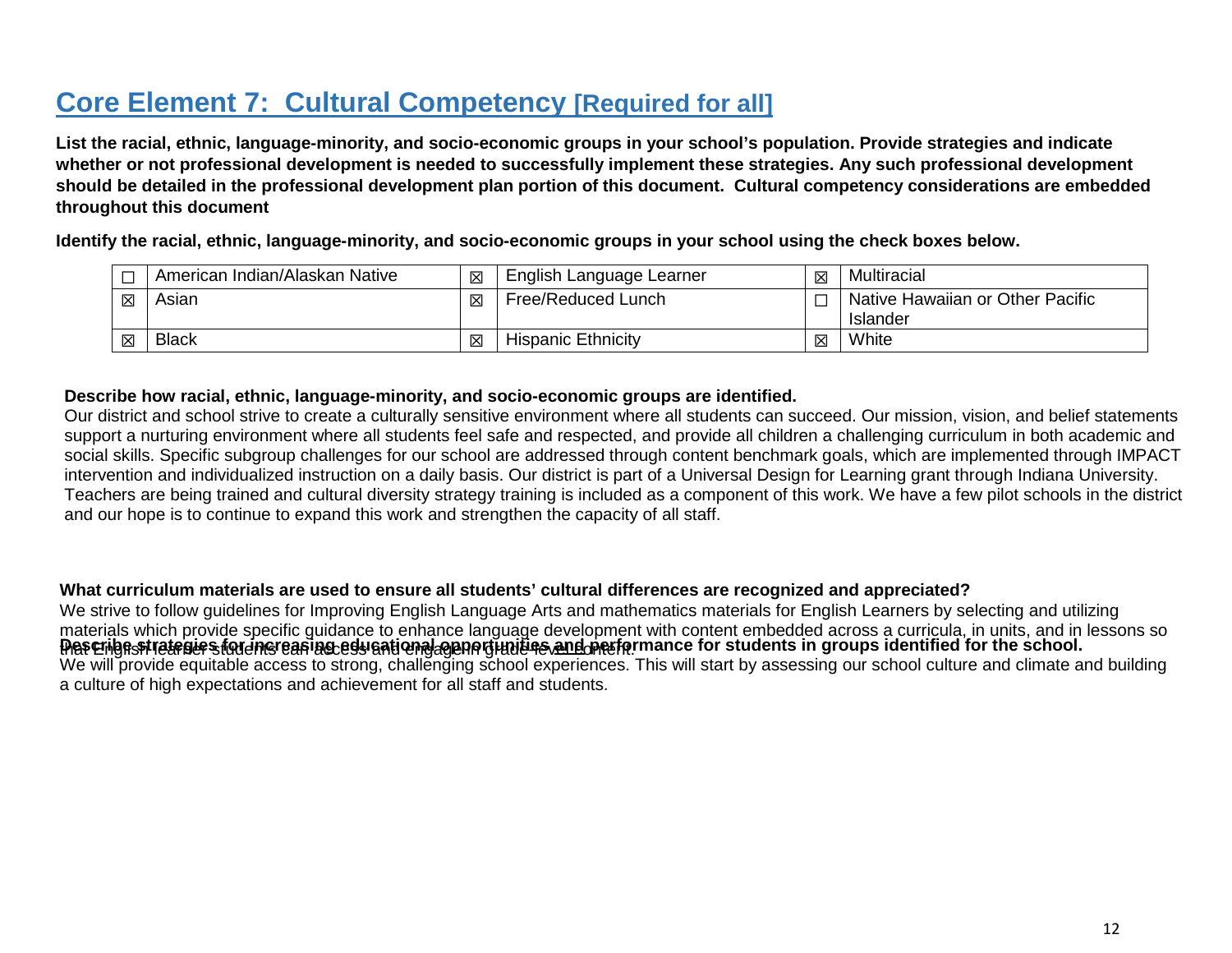#### **What professional development might be necessary for staff to work effectively in cross-cultural situations?**

We work on a regular basis to provide resources and trainings on Culturally Responsive teaching. The focus emphasizes cultural ways of learning and cognition. Affirmation of students' cultural roots comes through incorporating deep cultural values and cultural ways of learning (using memory systems of the brain, organizing around social interaction (collectivism), and combining oratory skills with academic talk. We will work with district resources to train teachers in Culturally Responsive teaching strategies by defining what culture is and understanding the myths surrounding Culturally Responsive teaching as well as the proven strategies that provide cultural representation in relevant ways with the curriculum. We will also train teachers in unconscious bias protocols that will enable teachers to become aware of and recognize their own biases when interpreting behavior in the classroom so they can be more culturally responsive.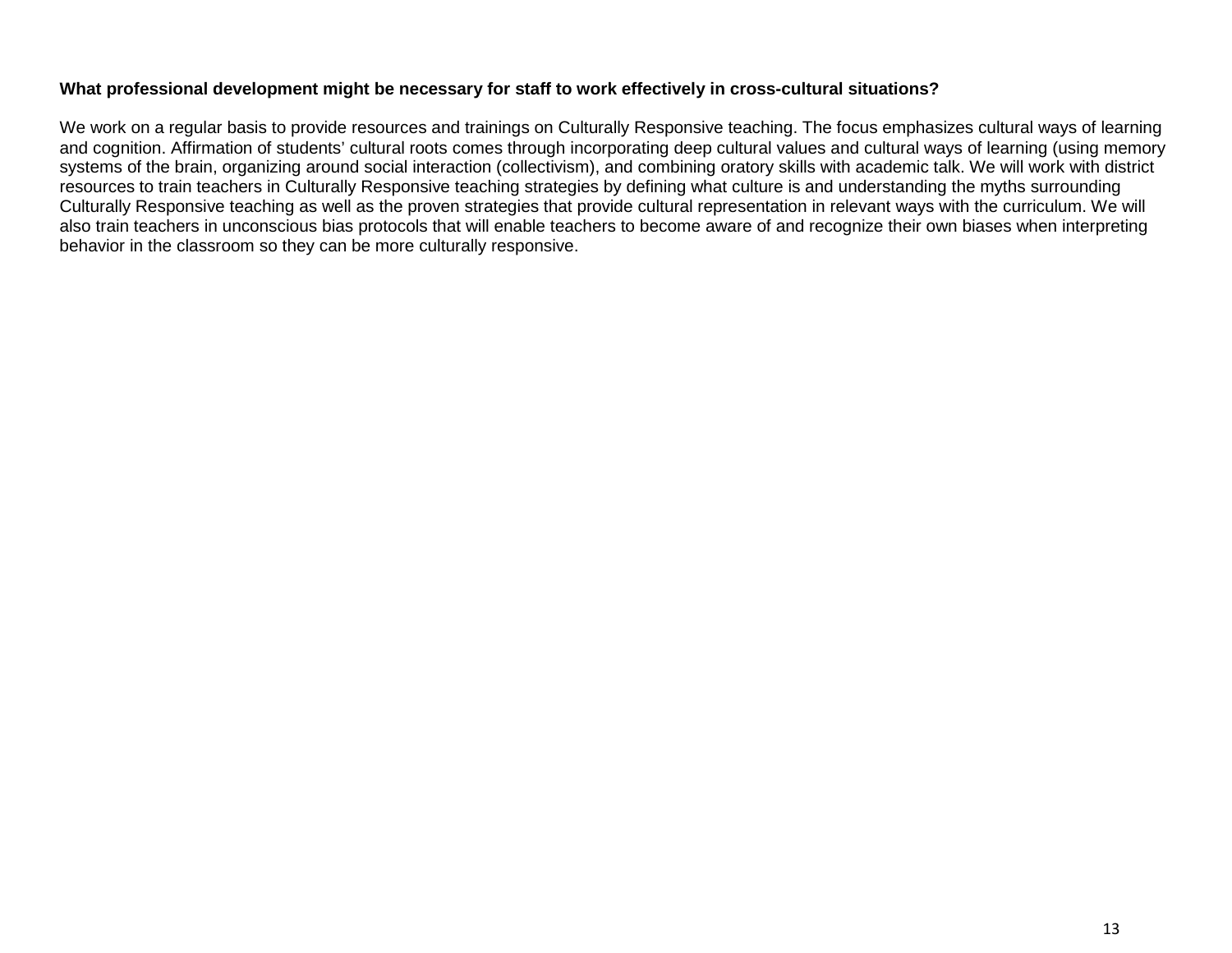### **Core Element 8: Review Attendance [Required for all]**

Reduction of absenteeism is a top priority for Indiana schools. Students are considered chronically absent when they are not in attendance for ten percent of the school year. This equates to approximately 18 days of school.

**Number of students absent 10% or more of the school year. Last year:** 47 **Two years ago:** 43 **Three years ago:** 33

#### **What may be contributing to the attendance trend?**

Virtual learning and a global pandemic are the main contributors to our increase in absenteeism.

#### **What procedures and practices are being implemented to address chronic absenteeism?**

We believe that student achievement improves with regular attendance and parent involvement. The school principal and leadership team have established attendance goals that include strategies and schedules to maximize attendance and instructional minutes within the student day. We are striving to reach our attendance goal through the following steps and support:

- Average daily attendance data are monitored and discussed with teacher teams each quarter.
- We utilize the parent attendance legal notice and Truancy advocates assigned to our school to address habitual attendance concerns.
- Announcements and recognitions are made regularly to emphasize the importance of punctuality and attendance.

#### **If procedures or practices to reduce chronic absenteeism are in place, how are the results monitored?**

Attendance data is reviewed regularly by the PRIDE and Building Leadership Teams with administration to recognize trends and plans are implemented to address families who may need support.

| <b>Best Practice/Requirements Self-Check</b>                                                                                                                         | Yes/No |  |
|----------------------------------------------------------------------------------------------------------------------------------------------------------------------|--------|--|
| The school has and follows a chronic absence reduction plan.                                                                                                         | Yes    |  |
| A multi-tiered system of supports (MTSS) is in place to identify and help the academic, behavioral, and/or social emotional needs of<br>chronically absent students. | Yes    |  |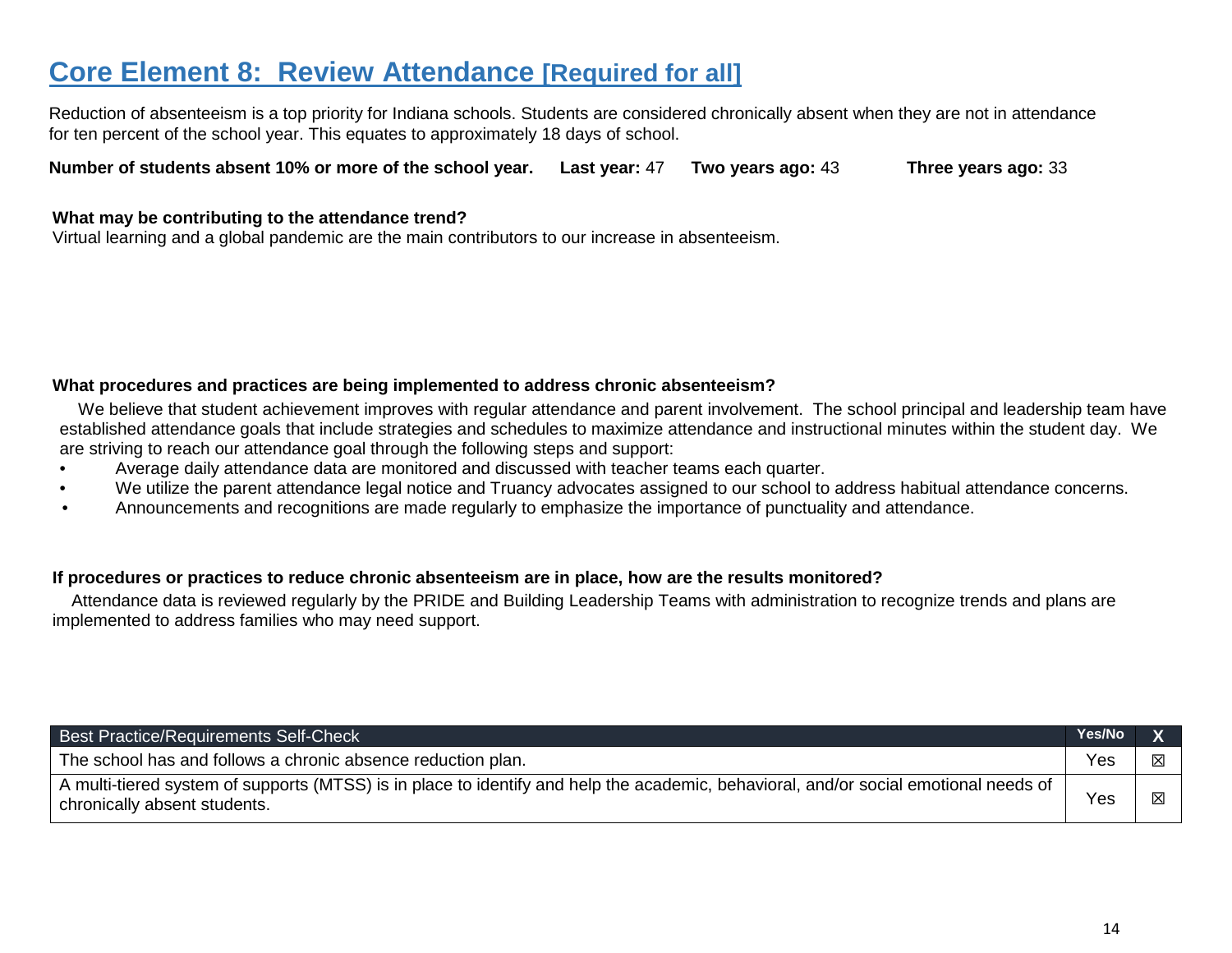### **Core Element 9: Parent and Family Engagement [Required for all]**

#### **How does the school maximize family engagement to improve academic achievement?**

The school has an active parent organization, which sponsors several family events throughout the year. They meet on a regular basis to develop supports for students and staff. The parent organization serves as a conduit for improvement of the schoolwide plan to support academics. Other activities offered for parents to become involved are: orientation, field trips, family nights, third grade orientation, and various sports and extracurricular activities including academic teams and robotics events. Parents are given the option to participate in school events and offered opportunities to volunteer.

#### **In what ways are parents/families able to express ideas, concerns, and/or suggestions?**

Family surveys are utilized to determine how to provide more opportunities for parents to contribute to their child's learning. The district website and social media platforms provide a means for parents to express ideas, concerns, or suggestions.

#### **In what ways does the school involve parents/families to maintain or increase high levels of student attendance?**

Positive peer and parent relationships can promote healthy attendance. Using structures like student government and morning meetings, we empower students to have an active presence and helping them develop a collective identity. We are also working on implementing restorative justice practices. Regular parent contacts include early phone calls and email messages pertaining to attendance and student work completion. Parents will be invited to visit with the students as they work before, during, or after school to finish homework, improve grades, and master key concepts. An electronic parent newsletter will provide more information about tutoring and other opportunities for students to access more assistance and support. The Unified Classroom allows parents the ability to see their child's attendance daily.

#### **How do teachers and staff bridge cultural differences through effective communication?**

The GCCS district promotes equity by striving to make all students, staff, and parents feel welcome, accepted, and protected against discrimination. We continue to learn, work, and grow in how to eliminate bias in our systems and interactions through continued professional development, trainings, book studies, and community resources to build our knowledge base and practices.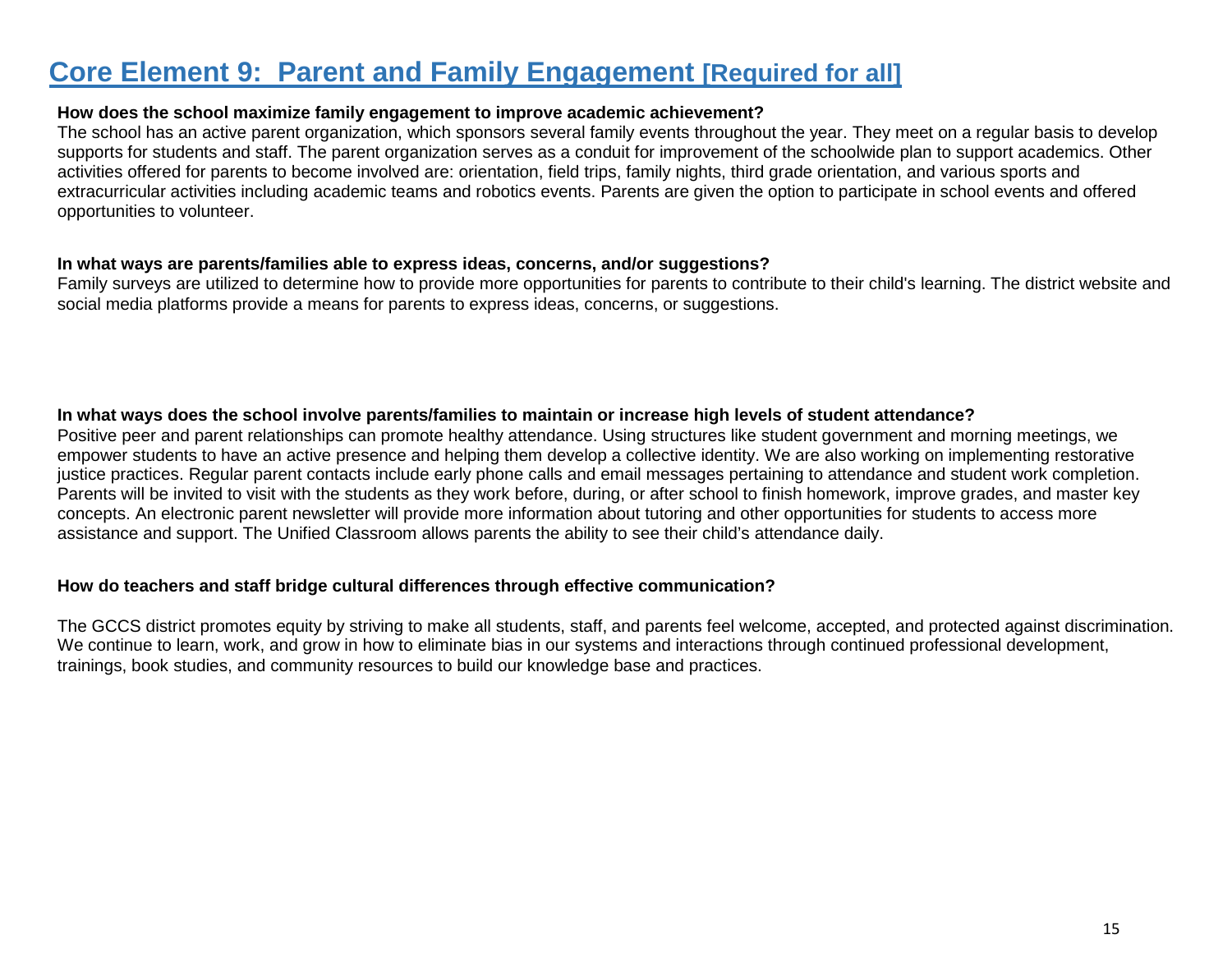## **Core Element 9: Parent and Family Engagement [Title I Schoolwide only]**

#### **The following is specific to Title I Schoolwide Programs**.

#### **Describe strategies used to increase parental involvement.**

A parent compact outlining each student's growth is completed with parents during parent – teacher conferences. We strive to conference with 100% of parents. Parents are informed throughout the year if it is necessary for their student to receive tier 2 or Tier 3 intervention. Family nights are planned throughout the year to encourage parent involvement and to showcase student work and achievements.

#### **How does the school provide individual academic assessment results to parents/guardians?**

Parents are informed of student progress in core academic areas aligned to Indiana Academic Standards and performance on Benchmark assessments for reading, writing, and math on a regular basis.The school will provide individual academic assessment results and/or progress to parents several times during the school year. Communicating performance results to parents will incude: midterms each quarter, parents LMS pages through Powerschool, blogs, class Dojo, and Google Classroom. Report cards are distributed quarterly. Parent teacher conferences are conducted in November. NWEA math and reading reports as well as behavior goals and concerns are shared with parents throughout the year at designated intervals.

#### **How does the school involve parents in the planning**, **review, and improvement of the schoolwide plan?**

All Title 1-served schools in Greater Clark County School Corporation will host an annual parent meeting, and follow up meetings for those who could not attend, to outline the parameters of services being provided to their children. At this meeting, information will be shared regarding services provided, complaint procedure policy reviewed, discussion of Right-to-Know letter, school compact is reviewed and signed, and contact information shared regarding key personnel in the school. The meeting is publicized to all families and individual question and answer sessions will be held after the parent meeting as needed. The INSIP plan is also available on the school's website for access by parents and community members.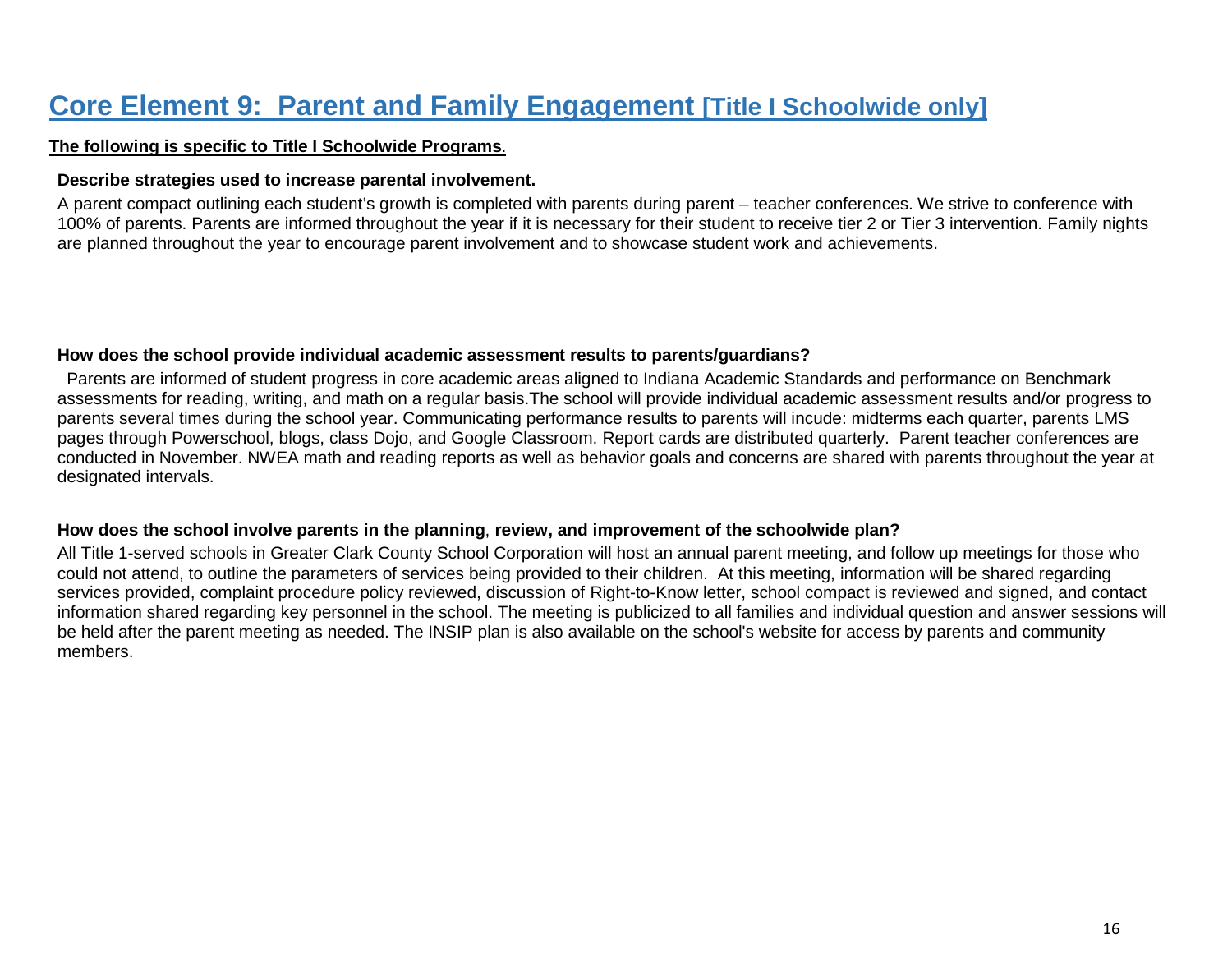### **Core Element 10: Provision for Secondary Schools [Secondary schools only]**

#### **How do course offerings allow all students to become eligible to receive an academic honors diploma?**

We strive to provide all students with a diverse education in a safe, supportive environment that promotes self – discipline, motivation, and excellence in learning. Our high school meets the needs of all students by providing them with a diverse curriculum that allows students to earn an Academic Honors Diploma, Associates Degree, Technical Honors Diploma or the Core 40 Diploma.

#### **How are all students encouraged to earn an Academic Honors Diploma or complete the Core 40 curriculum?**

We offer three diploma tracks; Academic Honors Diploma, Technical Honors Diploma and Core 40. Greater Clark County schools, in partnership with Ford Next Generation Learning, implemented wall-to-wall Career Academies during the 2018-2019 school year, which offers a focused curriculum plan related to four areas: Public Service, Business and Entrepreneurship, Engineering and Advanced Manufacturing, and Health Services. These academies serve to create Small Learning Communities within the larger school which, coupled with the Freshman Academy, provide teams of teachers and staff dedicated to ensuring students are supported, affirmed, guided and directed through a pathway that leads to College and Career Readiness. Through this initiative, students directly benefit from a transformation of teaching and learning, a transformation of the secondary school experience, and a transformation of business and civic engagement, which forges a strong partnership with community stakeholders

#### **How are advanced placement, dual credit, international baccalaureate, and CTE opportunities promoted?**

All students are enrolled in the Freshman Seminar course during their 9<sup>th</sup> grade. This class focuses on introducing and promoting each of the High School's academic opportunities and advises students on the best fit for them based on interest inventories.

**Graduation rate last year: Percent of students on track to graduate in each cohort:**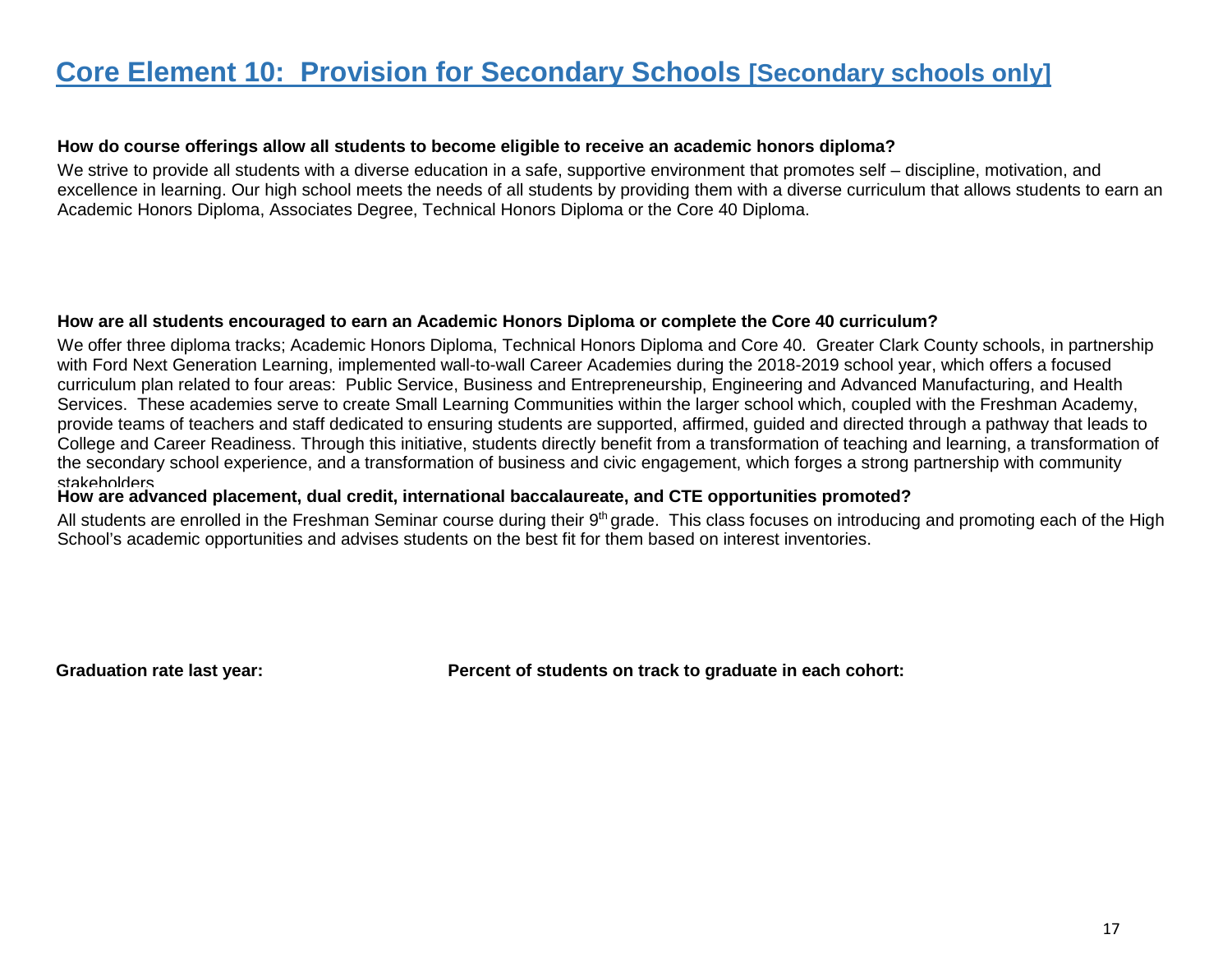### **Core Element 11: Provision for Title I Schools Operating a Schoolwide Program**

#### **This section applies only to schools that receive Title I funds and operate a Schoolwide Program**

#### **Describe how your school coordinates and integrates Federal, State, and local funds and resources, such as in-kind services and**

Federal Programs (Title I, II, III, and IV) as well as the various Cares Act dollars **t** (I, II, and III) will be coupled with instructional services (staff development), technological services, student services, Special Education funding and various business partnerships to improve the academic achievement of all students. In addition, Title I professional development funding and staffing support will be used to support the SWP/School Improvement plan.

**Provide a list of programs that will be consolidated under the schoolwide plan** *(if applicable).* Not Applicable

#### **Describe the school's plan for assisting preschool children in the transition from early childhood programs, such as Head Start, Even Start, Early Reading First, or a state-run preschool program.**

Greater Clark has been able to increase our preschool capacity within the district to well over 200 students with plans for even greater expansion. Our preschool teachers work collaboratively with our kindergarten teachers and academic coaches to provide developmentally appropriate curriculum and instruction for our earliest learners. Our district works collaboratively with other community early childhood programs to share our resources and to ensure kindergarten readiness to all incoming students. We support parents through a program called Camp Kindergarten to help students and parents prepare children socially, emotionally, and physically for kindergarten expectations and programming. In the spring, Camp Kindergarten visits and screenings are scheduled to assist in a smooth transition. All area preschools are notified and invited to attend. IEPs for special needs students transitioning to kindergarten from Head Start are communicated though conferences. We work to maintain a PTQ level 3 in our preschool classrooms and are striving for a level 4

**Describe strategies used to attract high-quality teachers to your school and/or district. Examples could include: Mentoring and induction programs; recruitment incentives; high-quality professional development; partnerships with teacher preparation programs; and, career th** f t d<sup>at</sup> d<sup>2</sup> d<sup>2</sup> d<sup>2</sup>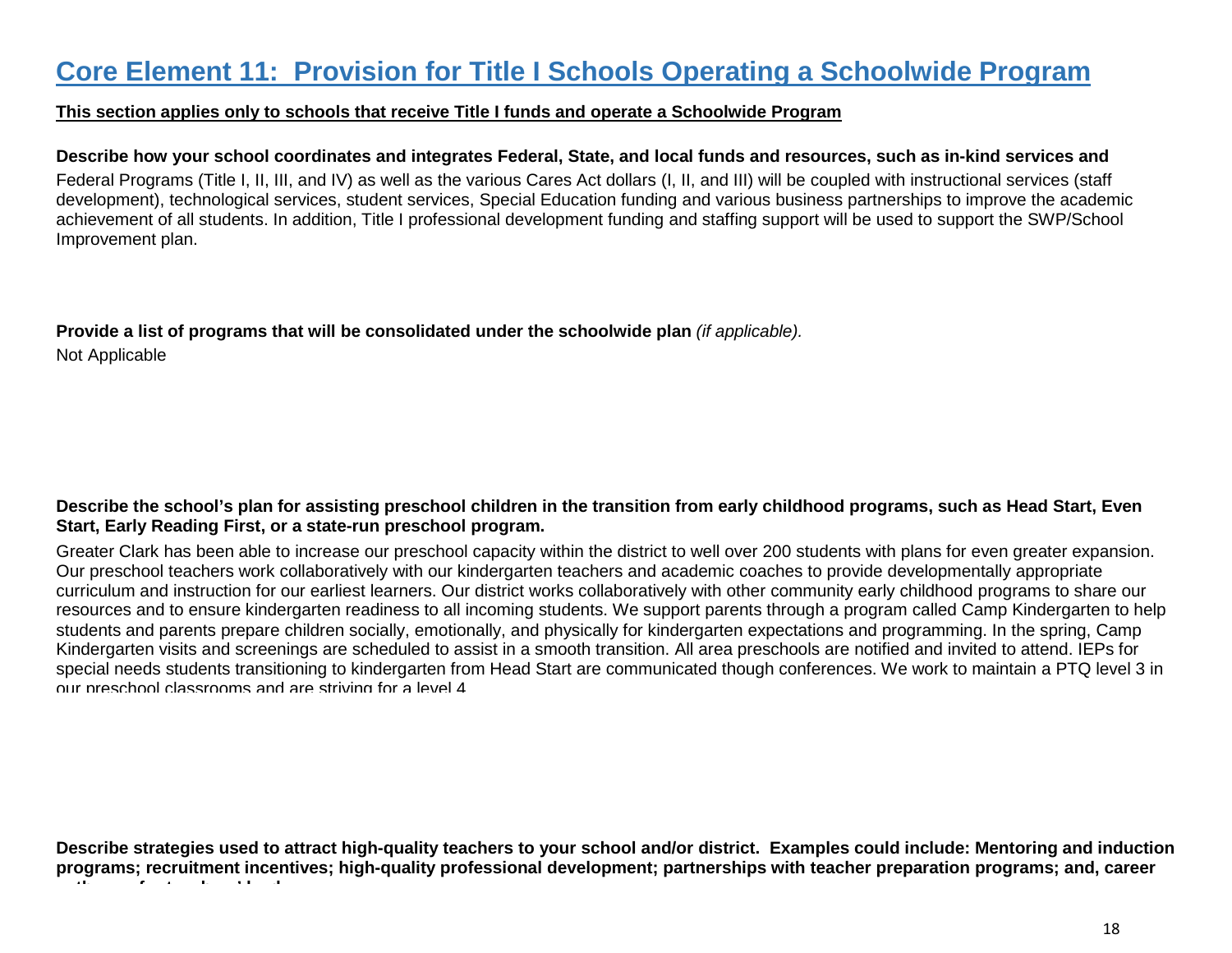Greater Clark County Schools is actively recruiting and attending job fairs across the state to attract highly qualified teachers. We have cohorts run through local universities to provide advanced course work options for our teachers. We have created and conducted an action plan to interview in the early spring to secure the top teacher candidates. We also conduct "mock' interviews with local universities to get a preview of upcoming graduates. We maintain agreements with several universities across the state to supervise student teachers thoughout their educational course work in our schools.

**Provide a list of all instructional staff. Include licensure/certification and current class/subject areas being taught. To provide this information, you may include a link, attach the information to this document, or list the information in the table below.**

| <b>Staff Name</b>        | Licensure/Certification                                                                                       | Assigned Class/Subject |
|--------------------------|---------------------------------------------------------------------------------------------------------------|------------------------|
| Rebecca DeCamp           | General Elementary 1-6, 7/8 Non-Departmentalized                                                              | 3rd                    |
| <b>Christy Elkin</b>     | Elementary/Intermediate Generalist                                                                            | 3rd                    |
| <b>Ashley Grimes</b>     | Elementary/Intermediate Generalist                                                                            | 3rd                    |
| <b>Cristie Harper</b>    | General Elementary 1-6, 7/8 Non-Departmentalized                                                              | 3rd                    |
| Alicia Marlin            | General Elementary 1-6, 7/8 Non-Departmentalized                                                              | 3rd                    |
| <b>Holly Propes</b>      | General Elementary 1-6, 7/8 Non-Departmentalized, K                                                           | 3rd                    |
| Beth Day                 | <b>Elementary Generalist K-6</b>                                                                              | 4th                    |
| <b>Daniel Dietrich</b>   | General Elementary 1-6, 7/8 Non-Departmentalized                                                              | 4th                    |
| <b>Brent Holt</b>        | General Elementary 1-6, 7/8 Non-Departmentalized                                                              | 4th                    |
| Jennifer Johanningsmeier | <b>Elementary Generalist K-6</b>                                                                              | 4th                    |
| JoAnn Sawyer             | General Elementary 1-6, 7/8 Non-Departmentalized, LD K-12,<br>mathematics Endorsement 1-9, MMH K-12, SHE K-12 | 4th                    |
| Dina Schafer             | General Elementary 1-6, 7/8 Non-Departmentalized, ESL K-12                                                    | 4th                    |
| Alisha Briner            | Elementary/Intermediate Generalist                                                                            | 5th                    |
| Angie Hardy              | Elementary/Intermediate Generalist, Elementary/Primary<br>Generalist, ELA P-12                                | 5th                    |
| Alysha Harris            | Elementary Generalist K-6, Mathematics K-6                                                                    | 5th                    |
| Ronda Hostetler          | Elementary/Intermediate Generalist                                                                            | 5th                    |
| Lisa Howard              | Elementary/Intermediate Generalist                                                                            | 5th                    |
| <b>Amber Park</b>        | Elementary Generalist K-6, MI P-12                                                                            | 5th                    |
| <b>Stevie Robinson</b>   | General Elementary 1-6, 7/8 Non-Departmentalized, K<br>Kindergarten Endorsement                               | 5th                    |
| Jordan Fath              | Elementary Generalist K-6, MI P-12                                                                            | <b>SPED</b>            |
| Jennifer Hutton          | LD K-12, MMH K-12, SEH K-12                                                                                   | <b>SPED</b>            |
| Elizabeth Hardy          | Intense Intervention P-12, MI P-12                                                                            | <b>SPED</b>            |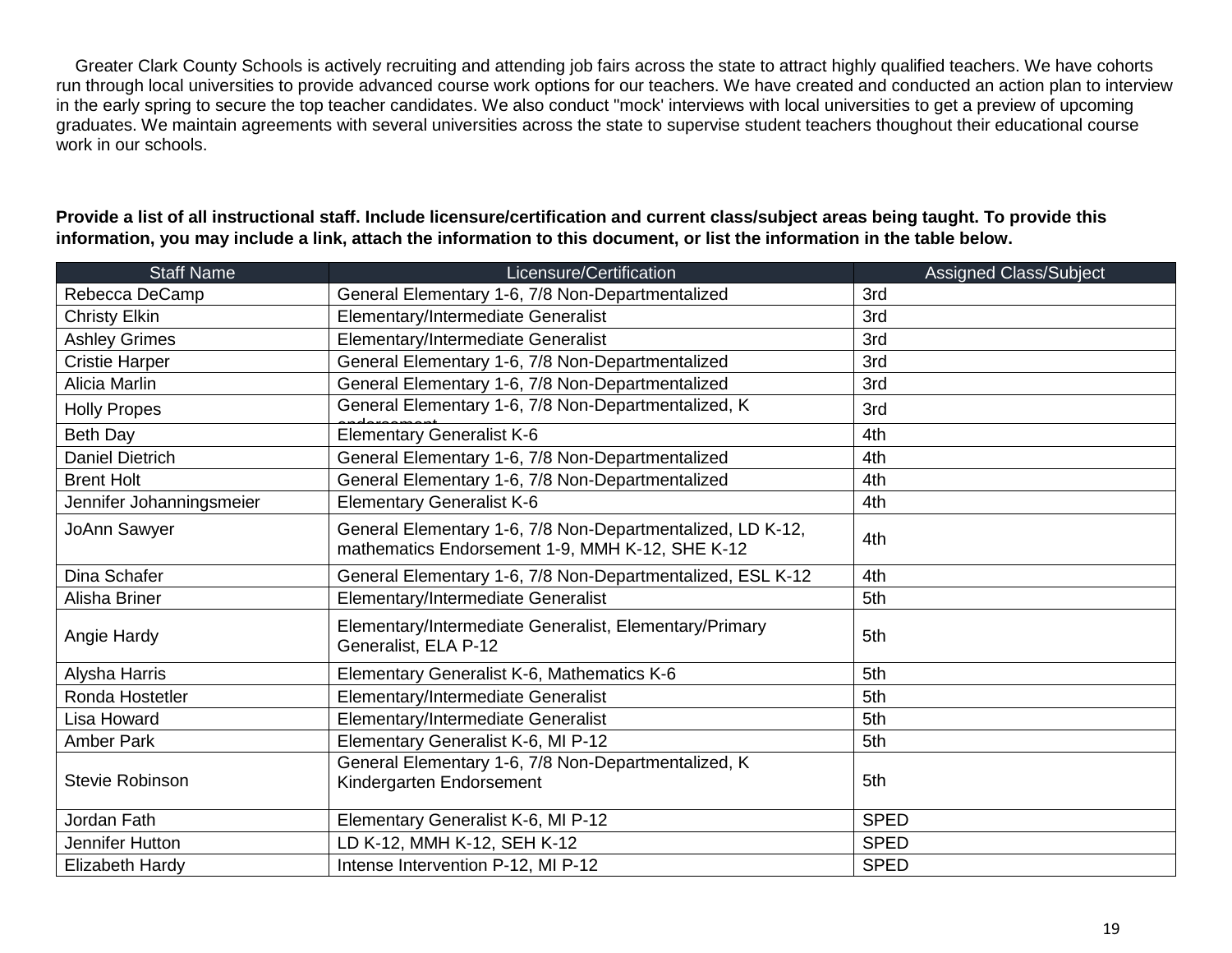| Dana Wiles              | General Elementary 1-6, 7/8 Non-Departmentalized, LA Addition 5-<br>12, LD K-12, MMH K-12, SHE K-12 | <b>SPED</b>              |
|-------------------------|-----------------------------------------------------------------------------------------------------|--------------------------|
| Jamie Spear             | Elementary/Intermediate Generalist, Elementary/Primary<br>Generalist                                | Cares Act Numeracy Coach |
| <b>Christina Sonner</b> | Elementary/Intermediate Generalist                                                                  | <b>ELL</b>               |
| Jillian Richardson      | General Elementary 1-6, 7/8 Non-Departmentalized                                                    | Interventionist          |
| Jason Connell           | PE K-12, Health Safely 5-12                                                                         | <b>PE</b>                |
| Sulayne Kaelin          | General Elementary 1-6, 7/8 Non-Departmentalized, K<br>Endorsement, LA 1-9                          | <b>AIC</b>               |
| Aimee Doherty           | General Elementary 1-6, 7/8 Non-Departmentalized, Mathematics<br>$1 - 9$                            | <b>Principal Intern</b>  |
| Jeremy Shireman         | BLA P-12, Superintendent                                                                            | Principal                |
| Link:                   |                                                                                                     |                          |

# **SECTION B: Needs Assessment**

**Every school is required to address the learning needs of all students, including programs and services for exceptional learners (special education and high ability).** Below is a list of possible sources of data to help evaluate your school's current performance in the steps below. Schools are not required to use each of these, but data must be used in determining where improvement is needed immediately. **This information is necessary when performing the Gap Analysis and Root Cause Analysis. Check the box next to each source of data used in the following steps and add or link the data reviewed for this plan.**

| <b>General Academic</b><br><b>Specific Student Groups</b> |                                              |             |                                            |             |                                             |   | <b>General School Data</b>                       |  |
|-----------------------------------------------------------|----------------------------------------------|-------------|--------------------------------------------|-------------|---------------------------------------------|---|--------------------------------------------------|--|
| 区                                                         | <b>Statewide Assessments</b>                 | 区           | <b>Statewide Assessment Data</b>           | $\boxtimes$ | ELL Assessment(s)                           | 冈 | Attendance*                                      |  |
|                                                           | Federal (ESSA) Data                          | 区           | Federal (ESSA) Data                        | $\boxtimes$ | <b>Individual Education Plans</b><br>(IEPs) | 区 | School Discipline Reports*                       |  |
| $\boxtimes$                                               | <b>Districtwide Assessments</b>              | $\boxtimes$ | <b>IAM Assessment</b>                      | 区           | <b>Individual Learning Plans</b><br>(ILPs)  | 区 | <b>Bus Discipline Reports*</b>                   |  |
|                                                           | <b>Dyslexia Assessments</b>                  |             | Aptitude Assessment(s)                     | 区           | <b>Staff Training</b>                       | 区 | <b>Surveys</b><br>student.<br>(parent,<br>staff) |  |
| $\boxtimes$                                               | <b>Common Formative</b><br>Assessments       | 区           | <b>Special Education Compliance</b><br>Rpt | $\Box$      | Aptitude Assessment (e.g.<br>CoqAT          | 区 | Daily Schedule Configuration                     |  |
| □                                                         | PSAT/SAT/ACT                                 | 区           | Subgroup Assessment Data                   | $\Box$      | <b>Current High Ability Grant</b>           | 区 | *Including student subgroups                     |  |
|                                                           | <b>List or Link Other Data Sources Below</b> |             |                                            |             |                                             |   |                                                  |  |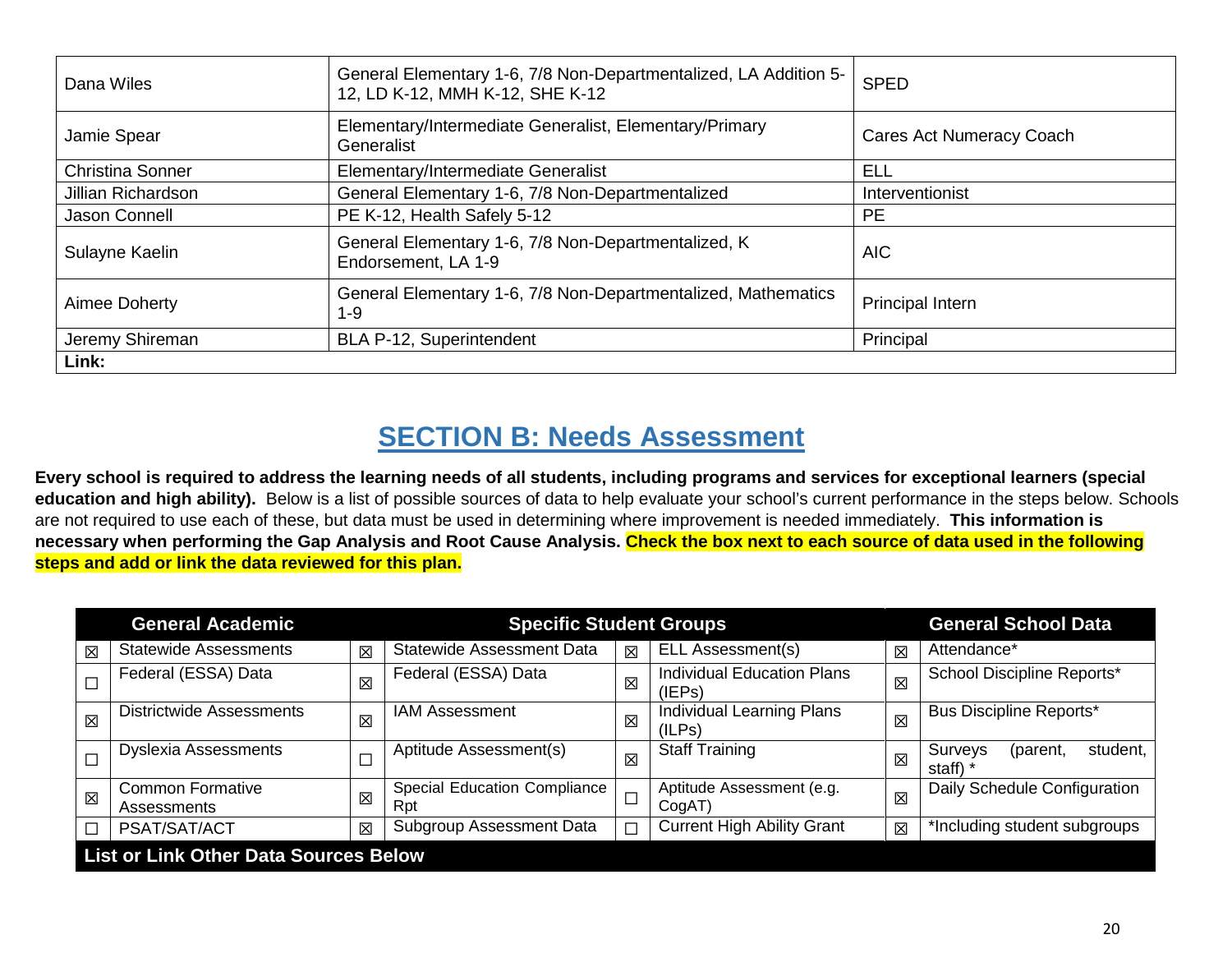| $Link \rightarrow$ | $Link \rightarrow$ |  |  |  |
|--------------------|--------------------|--|--|--|
|                    |                    |  |  |  |

#### **Be sure no personally identifiable student information is included in any/all linked or uploaded data.**

#### **Step 1: Review Potential Issues from the Core Elements**

In this section, the committee should begin reviewing the information from the core elements in Section A. Look back at the information in Section A. If there were items checked (X) for further discussion, note them below and discuss them considering the following two questions:

#### **Do these issues significantly impact our current school goals as strengths or problems?**

**Do these issues present significant strengths or problems not already addressed by goals in our current school improvement plan?**

If there is an issue that fits one of the above, note the issue and consider it when determining whether to conduct a Gap Analysis.

#### **Step 2: Evaluate Progress on Current School Goals**

If there is evidence that current school goals are priorities where improvement is needed immediately, schools should continue working toward meeting these goals. The section below is a brief review of current goals. This is intended to help you decide if these goals should continue to be the focus of improvement efforts. To analyze the progress of current goals and look for any gaps in performance, the committee should use a variety of data**. Schools with identified underperforming student groups must analyze data about these groups, including but not limited to: assessment, attendance, and behavior**. **All** schools are required to consider the needs of exceptional learners (special education and high ability) using data to assess their progress.

**Review current goals using data referenced above. Current goals may need to be modified based on your findings. This is done in the Goals section. There is not a requirement as to the number of goals. Goals should be derived from prioritizing areas where improvement is needed immediately.**

#### **Goal 1 Measurable outcome met?** No

By Spring 2024> 80% of students in grades 3-5 will meet State Standards in Mathematics as measured by ILEARN/I AM.

#### Benchmarks:

By Spring 2022 > 60% of students in grades 3-5 will meet State Standards in Mathematics as measured by ILEARN/I AM.

By Spring 2023 > 70% of students in grades 3-5 will meet State Standards in Mathematics as measured by ILEARN/I AM.

By Spring 2024 > 80% of students in grades 3-5 will meet State Standards in Mathematics as measured by ILEARN/I AM.

Area of focus: Math-Productive Struggle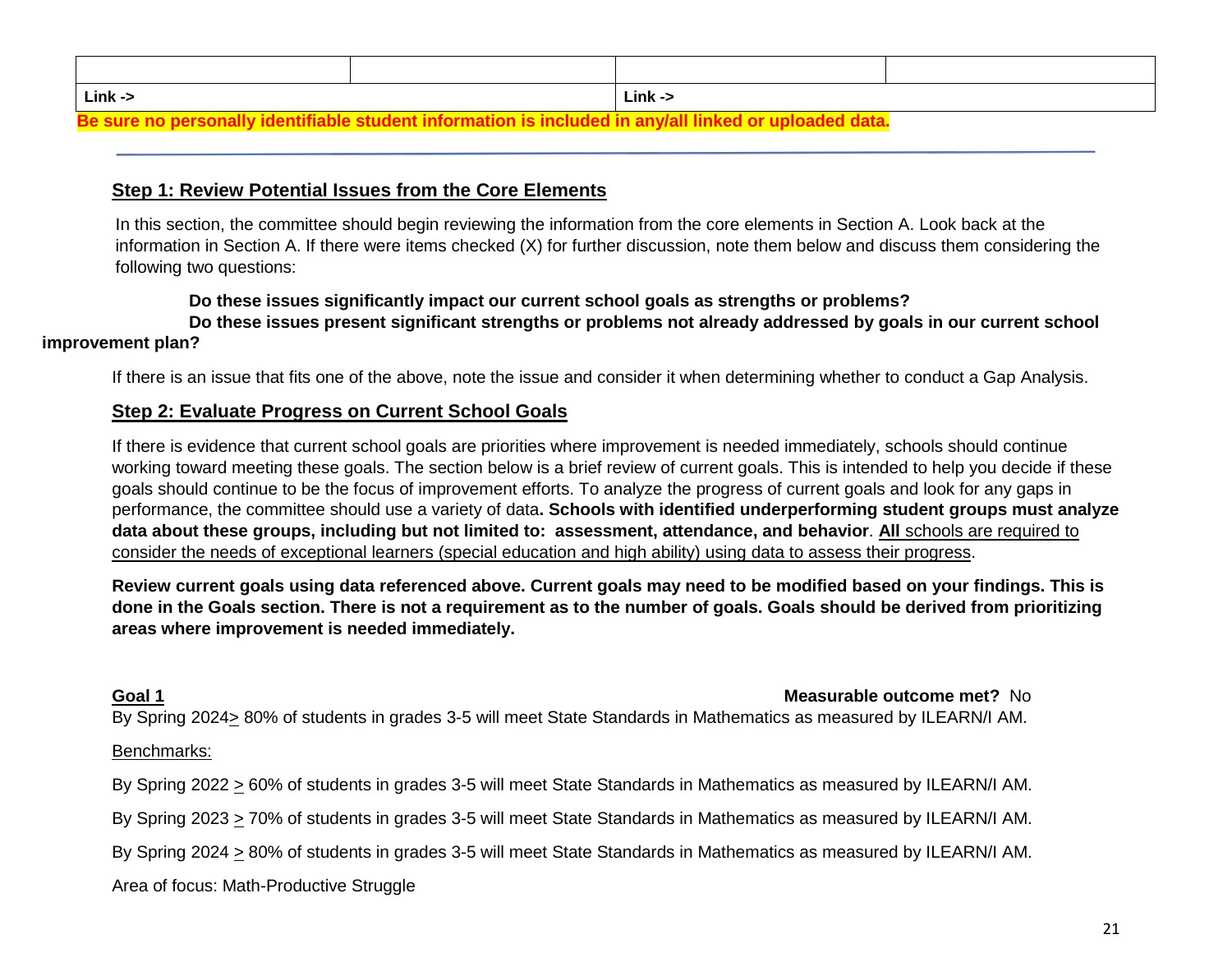Priority question: Why do students lack stamina to solve application problems in mathematics?

Learner-Centered Problem: While students are able to answer recall questions with a high level of accuracy, they often guess or quit well before completing all steps of an application problem.

Problem of Practice: Teachers do not provide consistent opportunities for students to practice implementing complex problem-solving strategies. When opportunities are presented, teachers do not provide adequate time for productive struggle.

Choose a Solution: Teachers will create opportunities for students to practice productive struggle based on information learned from the Productive Struggle book study. Additionally, our district has added the position of a Numeracy Coach who will provide professional development, coaching opportunities for staff based on walk-through observations, and intervention for struggling students.

Plan to Assess Progress: We will use our NWEA scores throughout the school year to progress monitor and alter strategies based on current data.

#### **If goal was met, how will the school further improve or sustain this level of performance?** not applicable

#### **If the goal was not met, should the school continue to work toward this goal?** Yes

Goal was not met. Due to the ongoing continued public health crises, a large portion of the school year was virtual. Additionally, a large portion of our students chose to do the virtual option for the entire school year. This led to a loss of instructional time causing our poor results in testing data. Our school will continue to use the Data Wise model to drive our instruction.

**Goal 2 Measurable outcome met?** No

By Spring 2024> 80% of students in grades 3-5 will meet State Standards in ELA as measured by ILEARN/I AM.

#### Benchmarks:

- By Spring 2022  $\geq$  60% of students in grades 3-5 will meet State Standards in ELA as measured by ILEARN/I AM.
- By Spring 2023 > 70% of students in grades 3-5 will meet State Standards in ELA as measured by ILEARN/I AM.
- By Spring 2024 > 80% of students in grades 3-5 will meet State Standards in ELA as measured by ILEARN/I AM.
- By Spring 2022 > 90% of students in grades 3 will meet State Standards in ELA as measured by IREAD.
- By Spring 2023  $\geq$  93% of students in grades 3 will meet State Standards in ELA as measured by IREAD.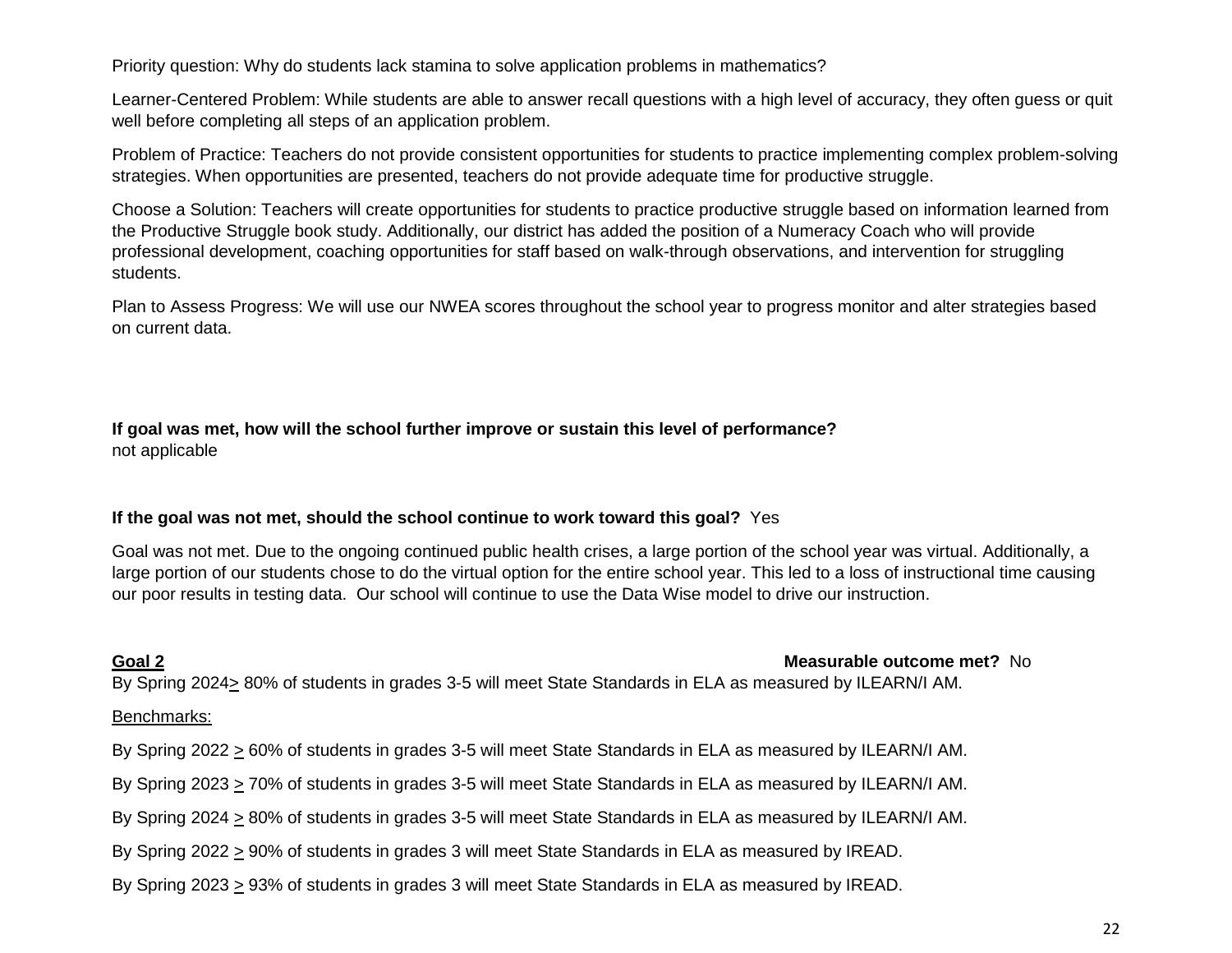By Spring 2024 > 95% of students in grades 3 will meet State Standards in ELA as measured by IREAD.

#### Area of focus: Reading-Comprehension

Priority question: Why do students struggle with analytical thoughts?

Learner-Centered Problem: Students can pull explicitly stated information from the text but they struggle to analyze information and apply more rigorous questioning.

Problem of Practice: Teachers often ask surface level questions and assign DOK 1 tasks to students.

Choose a Solution: Teachers will create opportunities for students to practice skills through reading response using Jan Richardson's comprehension modules specifically Yellow and Red questions.

Plan to Assess Progress: We will use our NWEA scores throughout the school year to progress monitor and alter strategies based on current data.

#### **If goal was met, how will the school further improve or sustain this level of performance?**

#### **If the goal was not met, should the school continue to work toward this goal?** Yes

Goal was not met. Due to the ongoing continued public health crises, a large portion of the school year was virtual. Additionally, a large portion of our students chose to do the virtual option for the entire school year. This led to a loss of instructional time causing our poor results in testing data. Our school will continue to use the Data Wise model to drive our instruction.

#### **Goal 3 Measurable outcome met?** No

By Spring  $2024 \geq 95\%$  of students in grades 3-5 will have 0-1 office discipline referrals.

By Spring 2024, our daily attendance rate will average above 96%.

#### Benchmarks:

By Spring 2022  $\geq$  90% of students in grades 3-5 will have 0-1 office discipline referral.

By Spring 2022, our daily attendance rate will average above 94%.

By Spring 2023 > 93% of students in grades 3-5 will have 0-1 office discipline referral.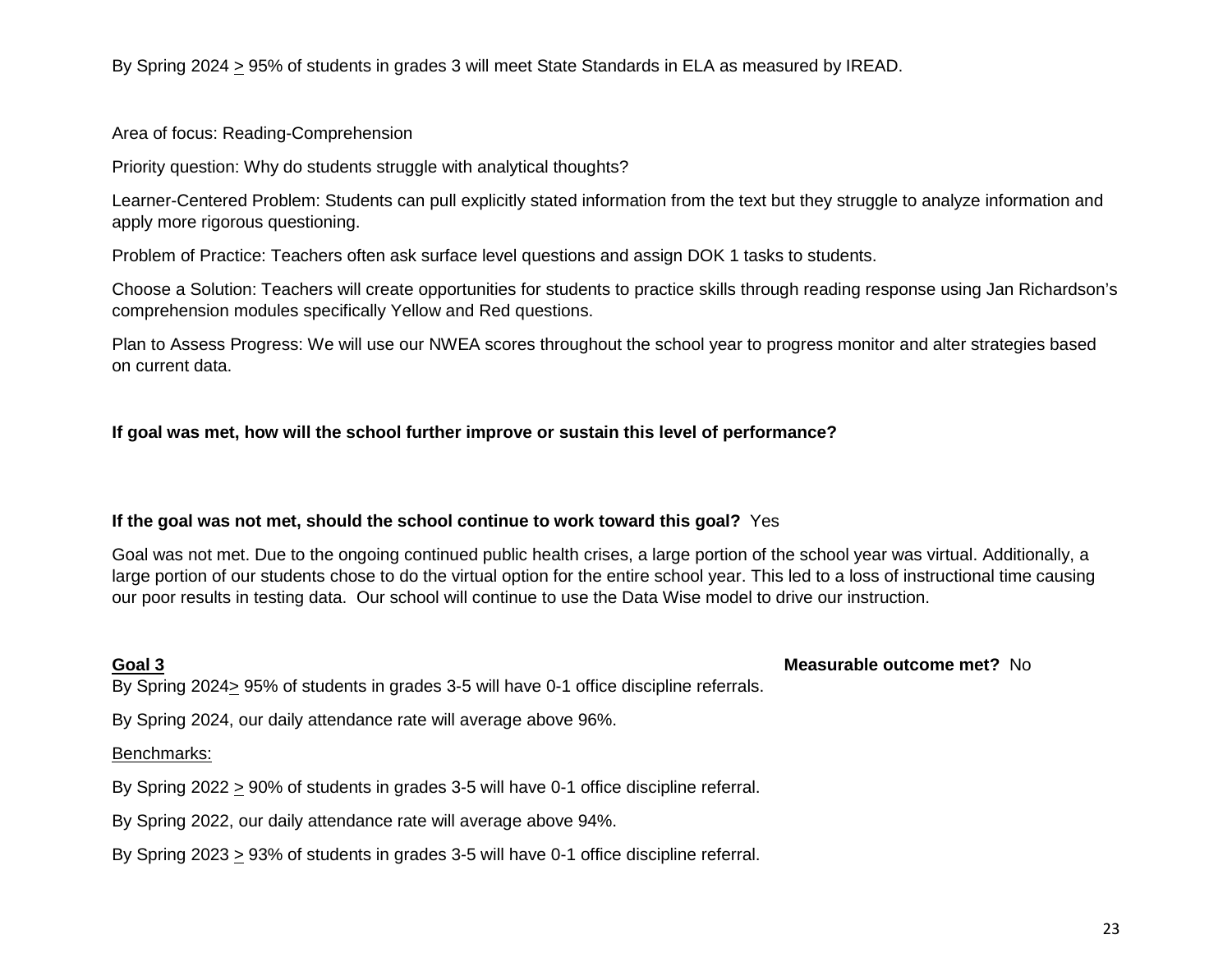By Spring 2023, our daily attendance rate will average above 95%.

By Spring 2024 > 95% of students in grades 3-5 will have 0-1 office discipline referral.

By Spring 2024, our daily attendance rate will average above 96%.

Area of focus: Social Skills and Attendance

Priority question: Why do students lack conflict resolution skills and the ability to interact with their peers in social settings?

Learner-Centered Problem: While students have opportunities to interact with each other in structured and unstructured settings, whenever there is a disagreement, students are often unable to come to a compromise without adult mediation.

Problem of Practice: Teachers do not explicitly teach conflict resolution and students are rarely instructed on how to initiate/facilitate collaboration among their peers.

Choose a Solution: Teachers will implement SEL and team building lessons weekly to address deficits based on classroom observations of student interactions.

Plan to Assess Progress: We will use the data dashboard and quarterly PRIDE data to monitor office discipline referrals as a percentage of the population.

**If goal was met, how will the school further improve or sustain this level of performance?**

**If the goal was not met, should the school continue to work toward this goal?**

*If the goal was not met and it will continue to be a goal, conduct a root cause analysis to determine why (see Section C).*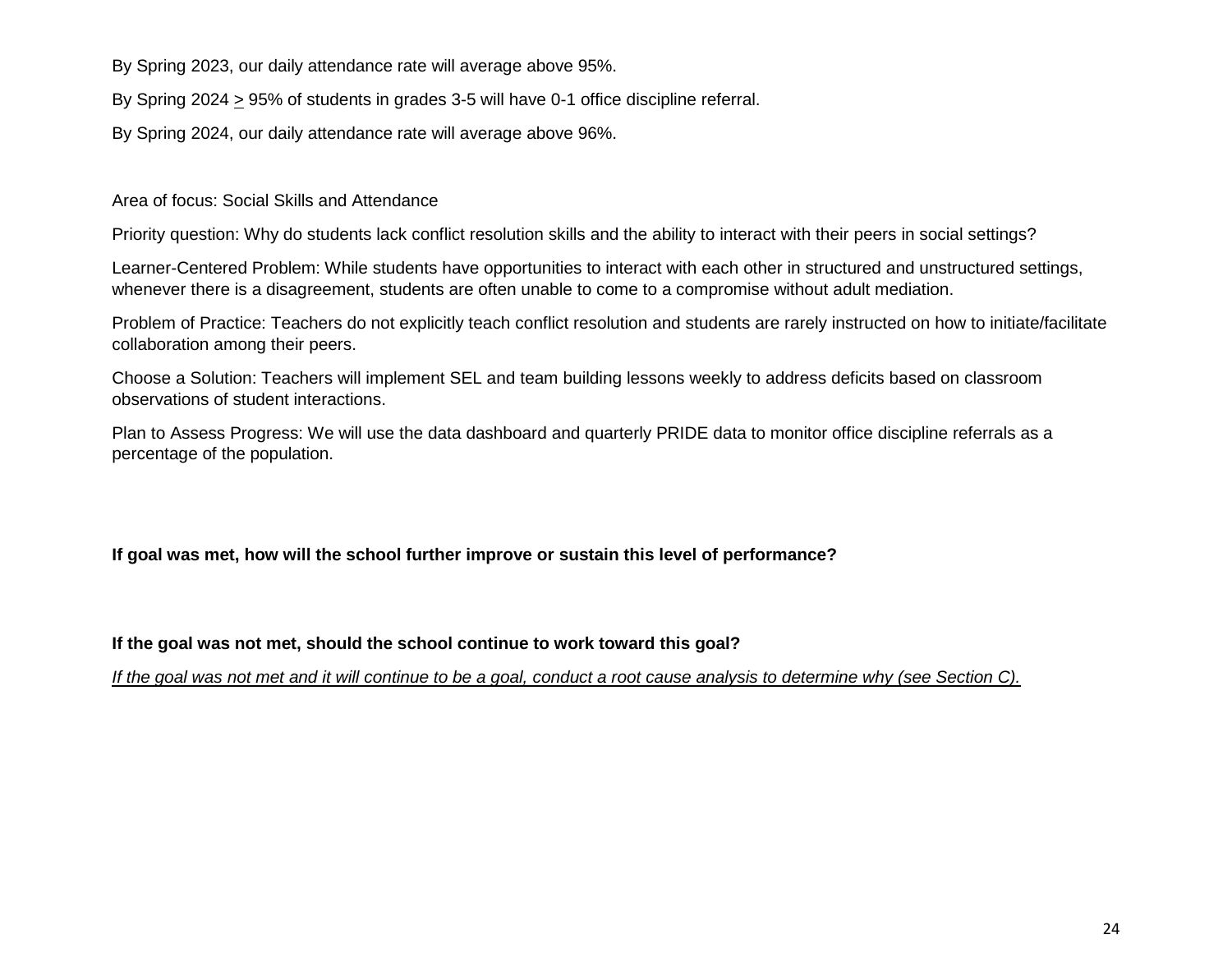**If goal was met, how will the school further improve or sustain this level of performance?**

**If the goal was not met, should the school continue to work toward this goal?**

*If the goal was not met and it will continue to be a goal, conduct a root cause analysis to determine why (see Section C).*

# **SECTION C: Analysis**

### **Step 1: Conduct a Gap Analysis**

A Gap Analysis is a procedure for determining needs by highlighting differences between a school's desired performance and its actual performance. Data about the school's current performance should drive discussions about these differences.

In Sections A and B, the committee analyzed the school's performance in a number of areas. This included core elements of the school and current school goals. For the first column the committee should consider two questions:

1) Are our current goals still areas where improvement is needed immediately?

2) What concerns did we find when studying the core elements that might be serious enough to need improvement immediately?

Now the committee will conduct a Gap Analysis to identify the most significant barriers to the school's success. Here's an **example** of how a committee member might explain the gap analysis process:

*During our discussion about the core elements we felt student misbehavior has gotten worse. If that's the case, it is counter to what we believe. We are committed to providing all students with a safe and disciplined learning environment. We want to find out if discipline is a real problem based on data. We'll state our commitment about a safe environment in the 1st column. It is not a current goal, so we we'll put "No" in the 2nd column. We'll collect discipline data and summarize our findings in the 3rd column. We'll compare what we're committed to regarding student safety with what the data shows. We'll state our finding in the 4<sup>th</sup> column. If*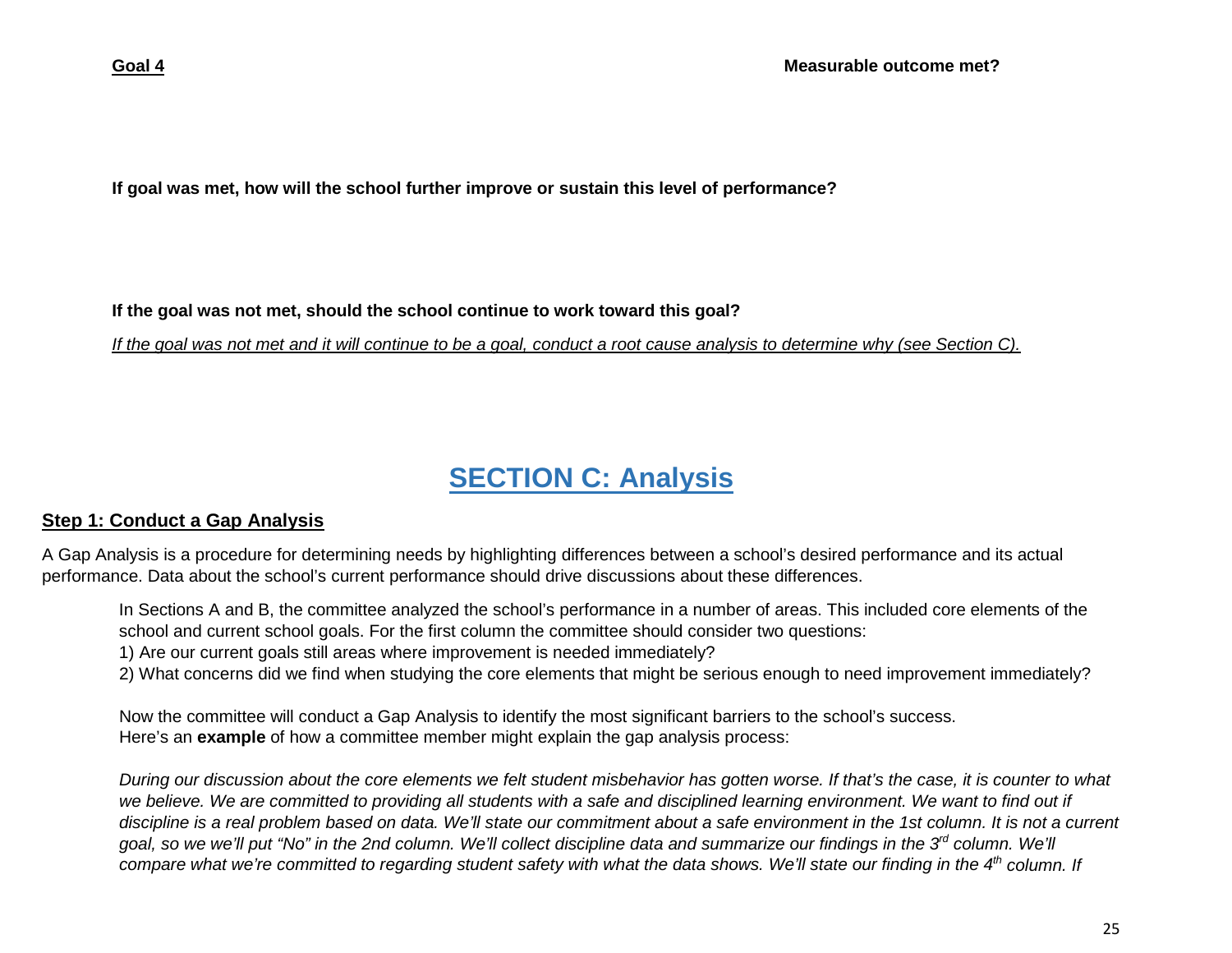*there is a significant difference between what we are committed to and what is actually happening, we'll consider this a gap and put a check in the 5th column. Lastly, we'll compare this with other gaps we found on this chart. We'll prioritize these in the final column.* 

| 6                                                                                                     |                        |     | 3                                                                                                                                                | 4                                                                                                                                                              |  | 5                   |  |  |
|-------------------------------------------------------------------------------------------------------|------------------------|-----|--------------------------------------------------------------------------------------------------------------------------------------------------|----------------------------------------------------------------------------------------------------------------------------------------------------------------|--|---------------------|--|--|
| <b>Desired Performance Indicators</b><br><b>Based on Prioritized</b><br>Goals/Characteristics         | <b>Current</b><br>Goal |     | <b>Actual Performance</b><br><b>Based on School Data</b>                                                                                         | <b>Brief Description Comparing Current Performance to</b><br><b>Desired Performance</b>                                                                        |  | <b>Gap Priority</b> |  |  |
| A safe and disciplined school<br>X<br>ensures                                                         |                        | No. | In-school suspensions increased 15%                                                                                                              | We are committed to a learning environment that                                                                                                                |  |                     |  |  |
| environment provides an education-<br>al atmosphere conducive to<br>learning and personal well-being. |                        |     | over the last 2 years. Suspensions &<br>expulsions increased 8% & 4% re-<br>respectively. Survey: 45% of students<br>do not feel safe at school. | safety and well-being for all. Data indicates that students<br>do not feel safe and that misbehavior resulting in<br>suspensions and expulsions has increased. |  |                     |  |  |

There is no requirement for the number of performance indicators you investigate. **Schools with identified underperforming student groups must include a desired performance indicator relevant to each of these groups.**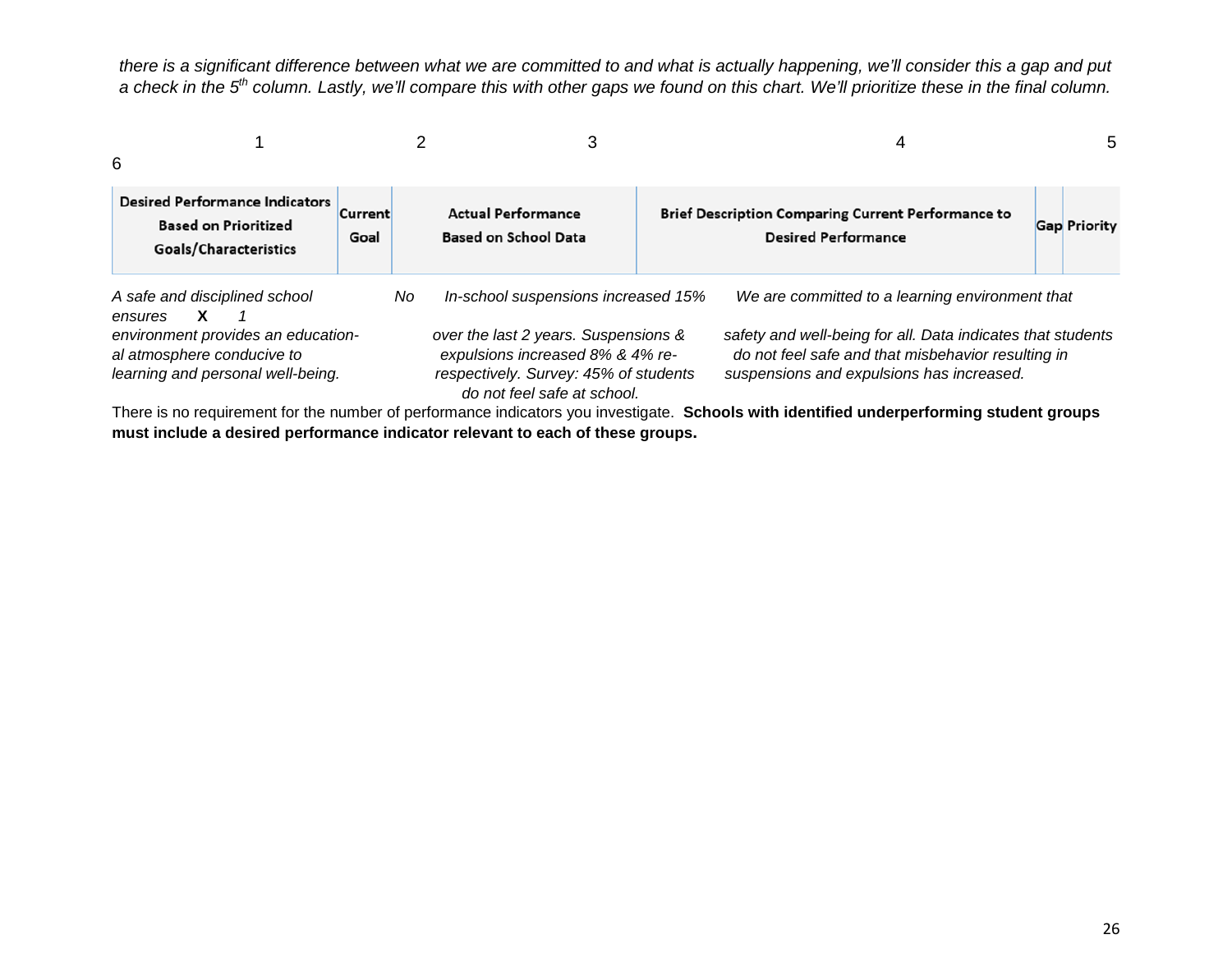# **GAP ANALYSIS TEMPLATE**

| <b>Desired Performance Based</b><br>on Prioritized<br><b>Goals/Characteristics</b>                                                                                                                                                                                                                                                                 | Part of<br><b>Current</b><br>Goal? | <b>Actual Performance</b><br><b>Based on School Data</b>                                                                                                                             | <b>Brief Description Comparing Current</b><br><b>Performance to Desired Performance</b>                                                                                                                                                                                                                                                                                                                                                                                                                                                                                                                                                                                                                                                                                 | Gap          | <b>Priority</b> |
|----------------------------------------------------------------------------------------------------------------------------------------------------------------------------------------------------------------------------------------------------------------------------------------------------------------------------------------------------|------------------------------------|--------------------------------------------------------------------------------------------------------------------------------------------------------------------------------------|-------------------------------------------------------------------------------------------------------------------------------------------------------------------------------------------------------------------------------------------------------------------------------------------------------------------------------------------------------------------------------------------------------------------------------------------------------------------------------------------------------------------------------------------------------------------------------------------------------------------------------------------------------------------------------------------------------------------------------------------------------------------------|--------------|-----------------|
| In order for students to be successful<br>throughout their academic career,<br>achievement at grade level must be<br>accomplished by the majority of<br>students. At JJ, our goal is to achieve<br>60% or higher on ILEARN ELA.<br>Additionally, we have a goal that 95%<br>of students, and 100% non-waiver<br>students will pass the IREAD Test. | Yes                                | 34.4% of students are achieving at or<br>above grade level on ILEARN ELA<br>based on Spring 2021 results. 88.2%<br>of 3rd grade students passed IREAD<br>in the spring of 2021. Data | Due to many factors beyond our control, including a<br>global pandemic, many days of instruction were lost<br>for a large population of our students. What is within<br>our control is to improve our multi-tiered systems of<br>support. Tier 1 is strengthened through the Teacher<br>Clarity process being facilitated by our administration<br>and Academic Improvement Coordinators. Tier 2<br>process is in place with teams including School<br>Psychologist, Administration, Academic Coaches,<br>Interventionists, and Classroom teachers. These<br>teams meet weekly to create quality Tier 2 plans to<br>address student academic needs. Tier 3 is facilitated<br>through our special education process utilizing much<br>of the same process as our Tier 2. | $\mathsf{X}$ |                 |
| In order for students to be successful<br>throughout their academic career,<br>achievement at grade level must be<br>accomplished by the majority of<br>students. At JJ, our goal is to achieve<br>60% or higher on ILEARN Math.                                                                                                                   | <b>Yes</b>                         | 36.7% of students are achieving at or<br>above grade level on ILEARN Math<br>based on Spring 2021 results.<br><b>Data</b>                                                            | Due to many factors beyond our control, including a<br>global pandemic, many days of instruction were lost<br>for a large population of our students. What is within<br>our control is to improve our multi-tiered systems of<br>support. Tier 1 is strengthened through the Teacher<br>Clarity process being facilitated by our administration<br>and Academic Improvement Coordinators. Tier 2<br>process is in place with teams including School<br>Psychologist, Administration, Academic Coaches,<br>Interventionists, and Classroom teachers. These<br>teams meet weekly to create quality Tier 2 plans to<br>address student academic needs. Tier 3 is facilitated<br>through our special education process utilizing much<br>of the same process as our Tier 2. | $ \times $   | 2               |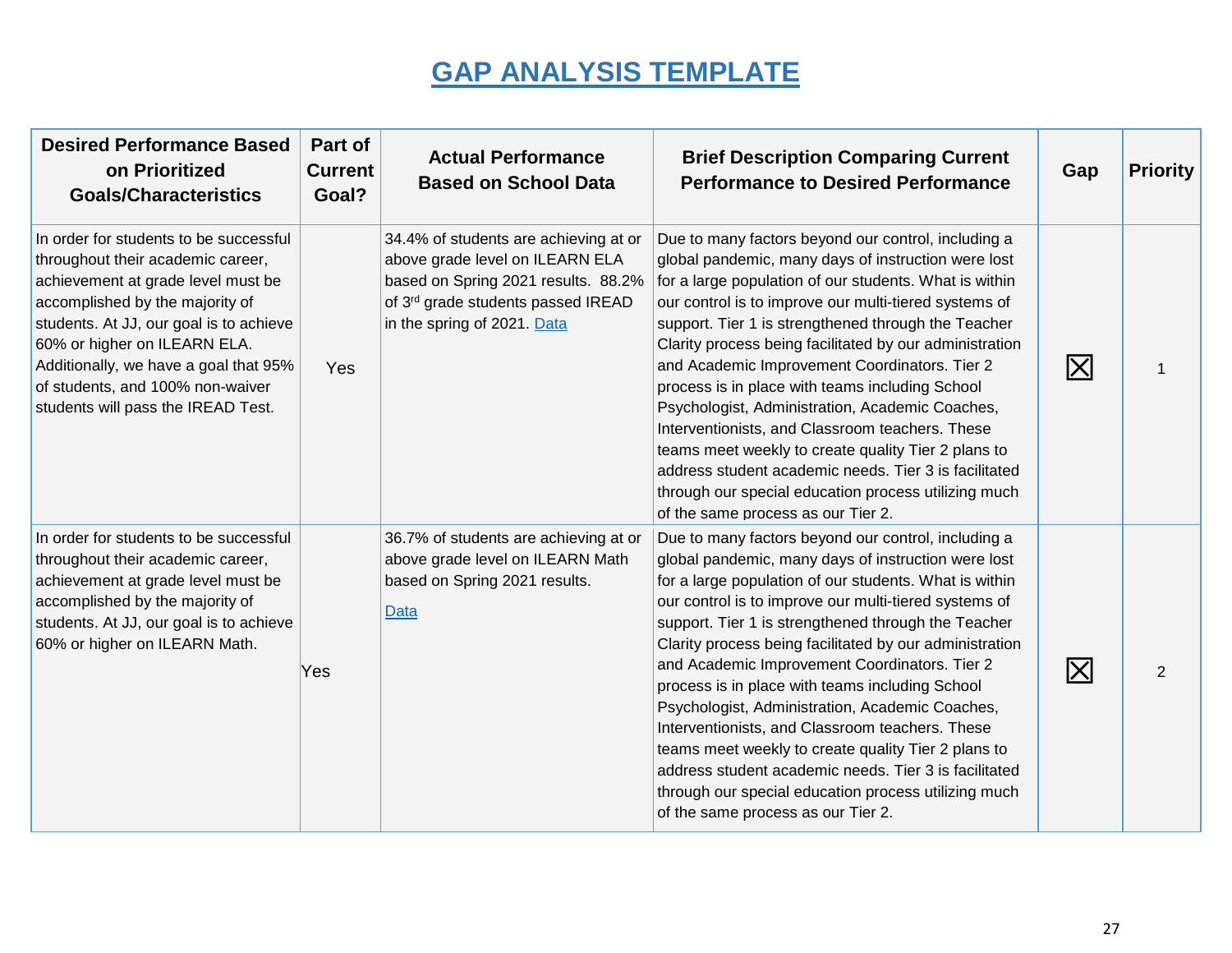| Students need conflict resolution<br>skills and good decision-making skills<br>to be successful throughout their<br>academic careers. Students who<br>make good decisions and are able to<br>resolve conflict without adult<br>intervention are unlikely to receive<br>multiple referrals. Our goal is for<br>95% of our students to receive 1<br>referral or less each school year. | Yes | Currently 84.3% of students receive 0<br>referrals for the school year.<br><b>Data</b> | Overall, our students are making progress toward the<br>goal. Our implementation of SEL into our curriculum<br>has increased self-awareness and increased<br>accountability. In addition to SEL, we have a solid<br>MTSS system which allows us to drill down and focus<br>on student deficits. Tier 1 instruction has been<br>effective at the level we would expect, it is our Tier 2<br>and Tier 3 supports which need to be our focus. Our<br>intervention team meets weekly to discuss student<br>needs and plan our different levels of support. | $\boxtimes$ | 3 |
|--------------------------------------------------------------------------------------------------------------------------------------------------------------------------------------------------------------------------------------------------------------------------------------------------------------------------------------------------------------------------------------|-----|----------------------------------------------------------------------------------------|--------------------------------------------------------------------------------------------------------------------------------------------------------------------------------------------------------------------------------------------------------------------------------------------------------------------------------------------------------------------------------------------------------------------------------------------------------------------------------------------------------------------------------------------------------|-------------|---|
|                                                                                                                                                                                                                                                                                                                                                                                      |     |                                                                                        |                                                                                                                                                                                                                                                                                                                                                                                                                                                                                                                                                        |             |   |
|                                                                                                                                                                                                                                                                                                                                                                                      |     |                                                                                        |                                                                                                                                                                                                                                                                                                                                                                                                                                                                                                                                                        |             |   |
|                                                                                                                                                                                                                                                                                                                                                                                      |     |                                                                                        |                                                                                                                                                                                                                                                                                                                                                                                                                                                                                                                                                        |             |   |

**List the top 3 or 4 on the next page in the column***, Identified Priorities from Previous Chart***.**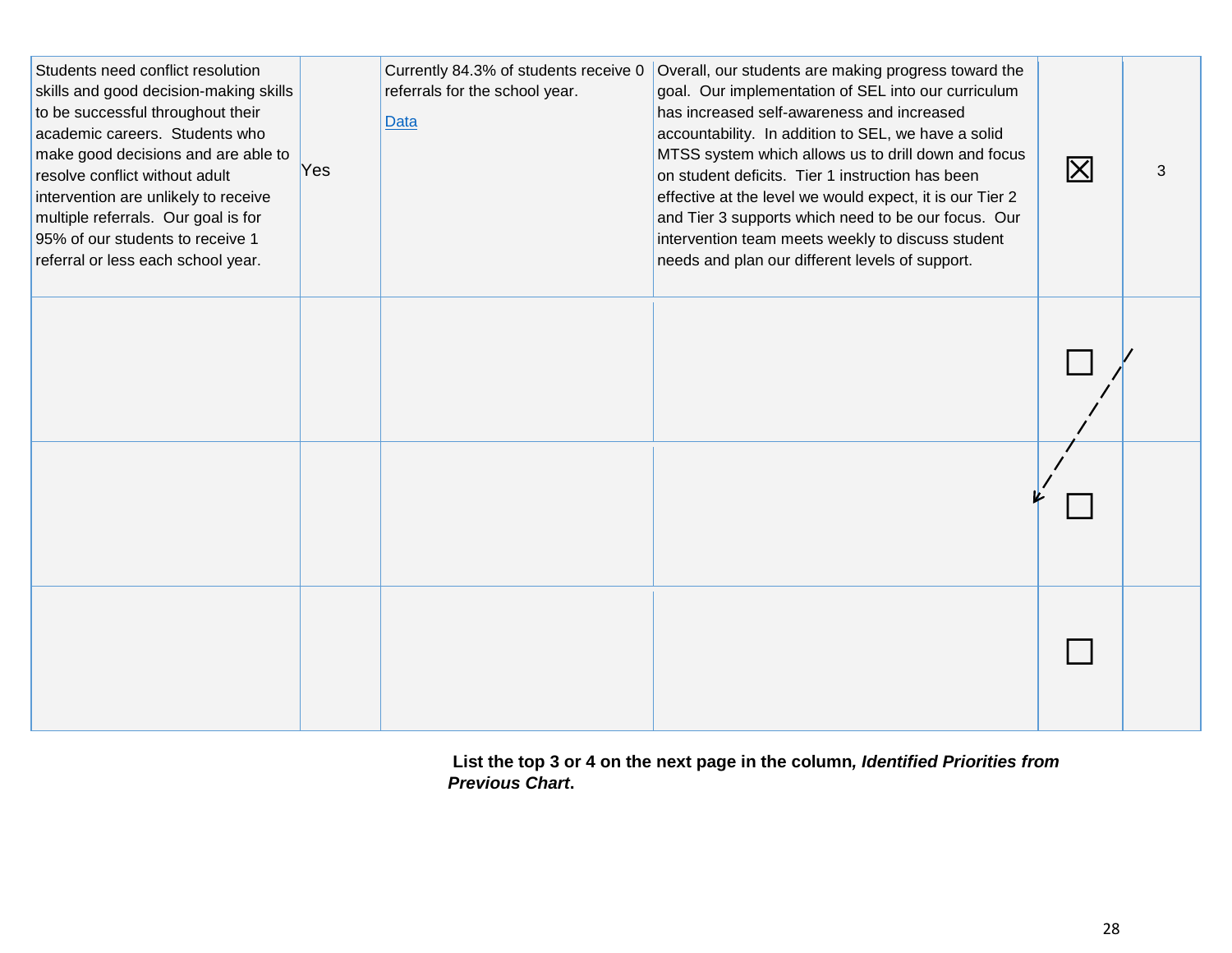#### **Step 2: Conduct Root Cause Analyses**

**Based on review of data from the Gap Analysis, list at least 3 priorities where improvement is needed immediately in the chart below. Schools classified at TSI/ATSI should consider priorities pertaining to the underperforming groups for which they have been identified.**

#### **Determine the root cause(s), or underlying cause(s), for the gaps in the prioritized areas.**

A Root Cause Analysis is a process for determining underlying causes for problems. The recommended tool for this is 5-Whys. An illustration of this process is found [HERE.](https://www.doe.in.gov/sites/default/files/school-improvement/5-why-root-cause-analysis.pdf) Although conducting a root cause analysis is required, schools may use any recognized method/tool of their choice. CSI and TSI/ATSI schools must attach documentation of their root cause analysis (e.g. Word/Google document, pdf, photo of wall chart, etc.).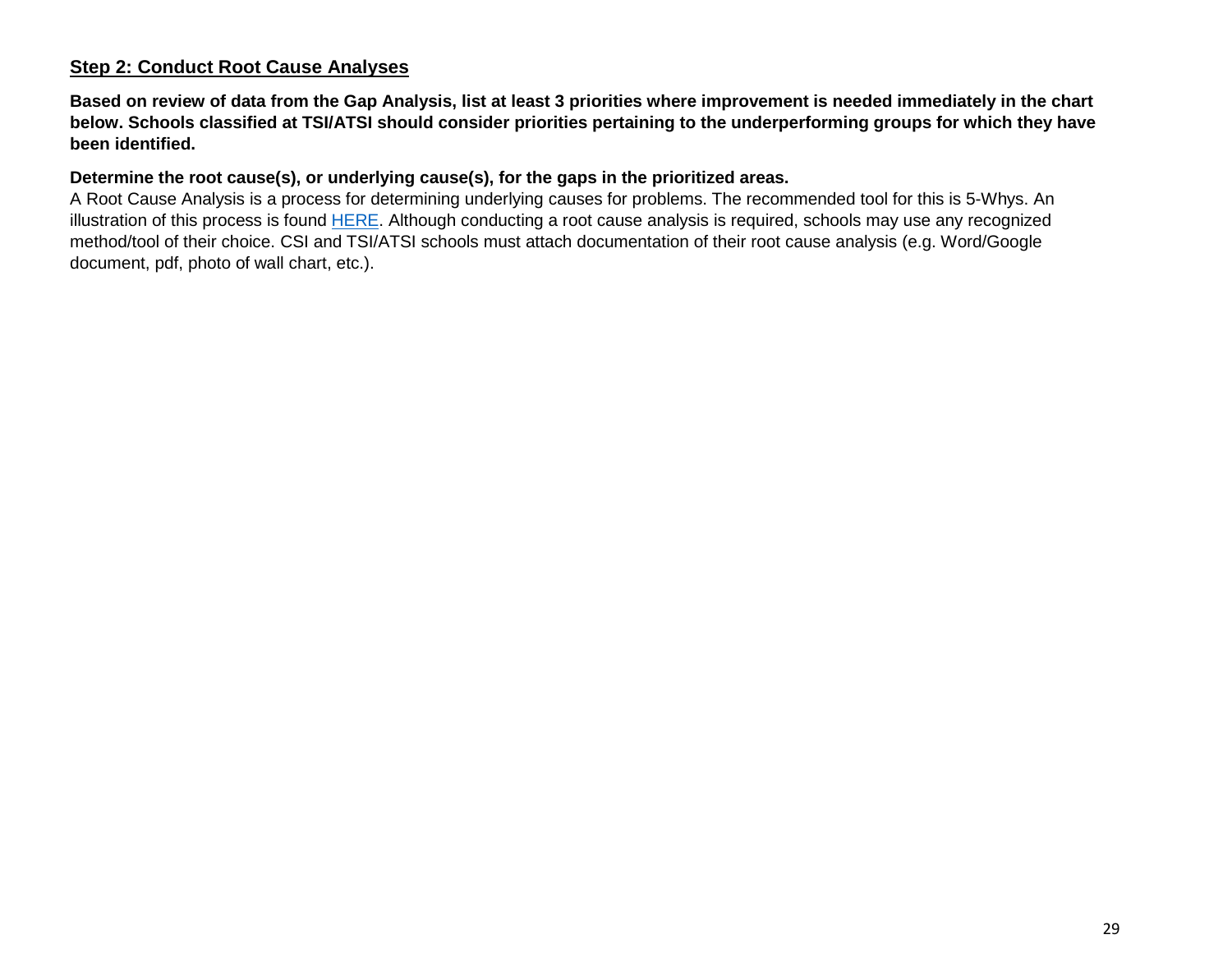| <b>Identified Priorities from Previous Chart</b>                                                        | <b>List Root Cause(s)</b>                                                                                                                                                                                                                                                                                                                                                                                                                                                                                                                                                                                                                                                                                                    |
|---------------------------------------------------------------------------------------------------------|------------------------------------------------------------------------------------------------------------------------------------------------------------------------------------------------------------------------------------------------------------------------------------------------------------------------------------------------------------------------------------------------------------------------------------------------------------------------------------------------------------------------------------------------------------------------------------------------------------------------------------------------------------------------------------------------------------------------------|
| 34.4% of students are achieving at or above grade level on ILEARN ELA<br>based on Spring 2021 results.  | Tier 1 instruction lacked alignment, additionally we missed 25+ days due<br>to virtual instruction.<br>2. Tier 2 systems were not able to be utilized by enough students due to<br>lack of sufficient staffing and total time.<br>We do not have a tier 3 process in place. We are working with the<br>school psychologist to develop tier 3.<br>PD lacked focus and was mostly utilized to improve procedural<br>4.<br>practices.<br>Teacher collaboration mostly focused on routine tasks instead of student<br>5.<br>learning.<br>We did not use enough questions that were DOK 3&4.<br>6.                                                                                                                                |
| 36.7% of students are achieving at or above grade level on ILEARN Math<br>based on Spring 2021 results. | Tier 1 instruction lacked alignment, additionally we missed 25+ days due<br>$1_{-}$<br>to virtual instruction.<br>Tier 2 systems are in development and are being refined. Staff and<br>2.<br>programming are now dedicated to improving and aligning instruction to<br>best benefit students. Previously we did not have the resources<br>allocated to tier 2.<br>3. We do not have a tier 3 process in place. We are working with the<br>school psychologist to develop tier 3.<br>4. PD lacked focus and was mostly utilized to improve procedural<br>practices.<br>Grade level collaboration mostly focused on routine tasks instead of<br>student learning.<br>We did not use enough questions that were DOK 3&4.<br>6. |
| Currently 84.3% of students receive 0 referrals for the school year.                                    | We did not teach school-wide expectations until 3rd quarter.<br>We do not have a well-defined SEL program.<br>2.<br>Our student reward system was paused due to social distancing<br>3.<br>restriction.<br>We did not have staff devoted to tier 2 and tier 3 behavior interventions.                                                                                                                                                                                                                                                                                                                                                                                                                                        |

*Write your Goal(s) from these. Develop strategies from these.*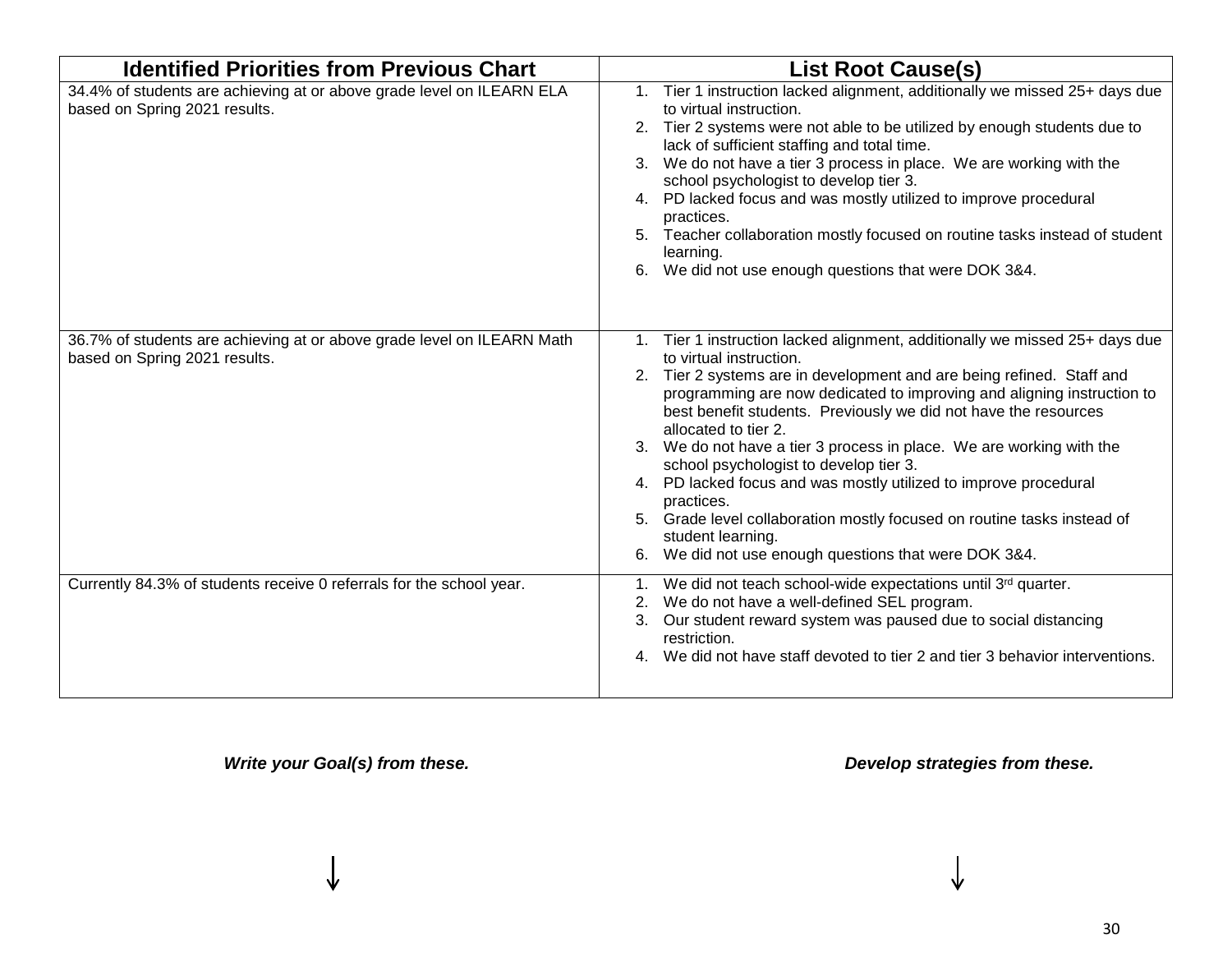## **SECTION D: School Improvement Plan and Professional Development Plan**

The school improvement and professional development plans are developed once immediate needs are identified. The plans are developed from these needs and are the filter through which most decisions are made. The school improvement plan and professional development plan drive all aspects of continuous improvement efforts for the school.

- 1. Develop school improvement plan goals from the identified priorities. Based on your review of data, goals may be:
	- a. A continuation of existing goals and/or
	- b. New goals based on areas where improvement is needed immediately.
- 2. Develop a professional development plan, basing professional development goals on:
	- a. Strategies in the school improvement plan.
	- b. Other areas, apart from the improvement plan, where professional development is a priority.
- 3. Identity and note possible funding sources from local, state, and federal resources that may support the plan(s).

| <b>Possible Funding Sources</b> |                                           |                   |  |  |
|---------------------------------|-------------------------------------------|-------------------|--|--|
| <b>Title IA</b>                 | McKinney-Vento                            | General funds     |  |  |
| Title II                        | <b>High Ability</b>                       | <b>Head Start</b> |  |  |
| Title III                       | <b>Early Literacy</b>                     |                   |  |  |
| Title IV                        | Twenty-first Century After School Program |                   |  |  |
| School Improvement (SIG)        | Rural and Low-Income Schools              |                   |  |  |
|                                 |                                           |                   |  |  |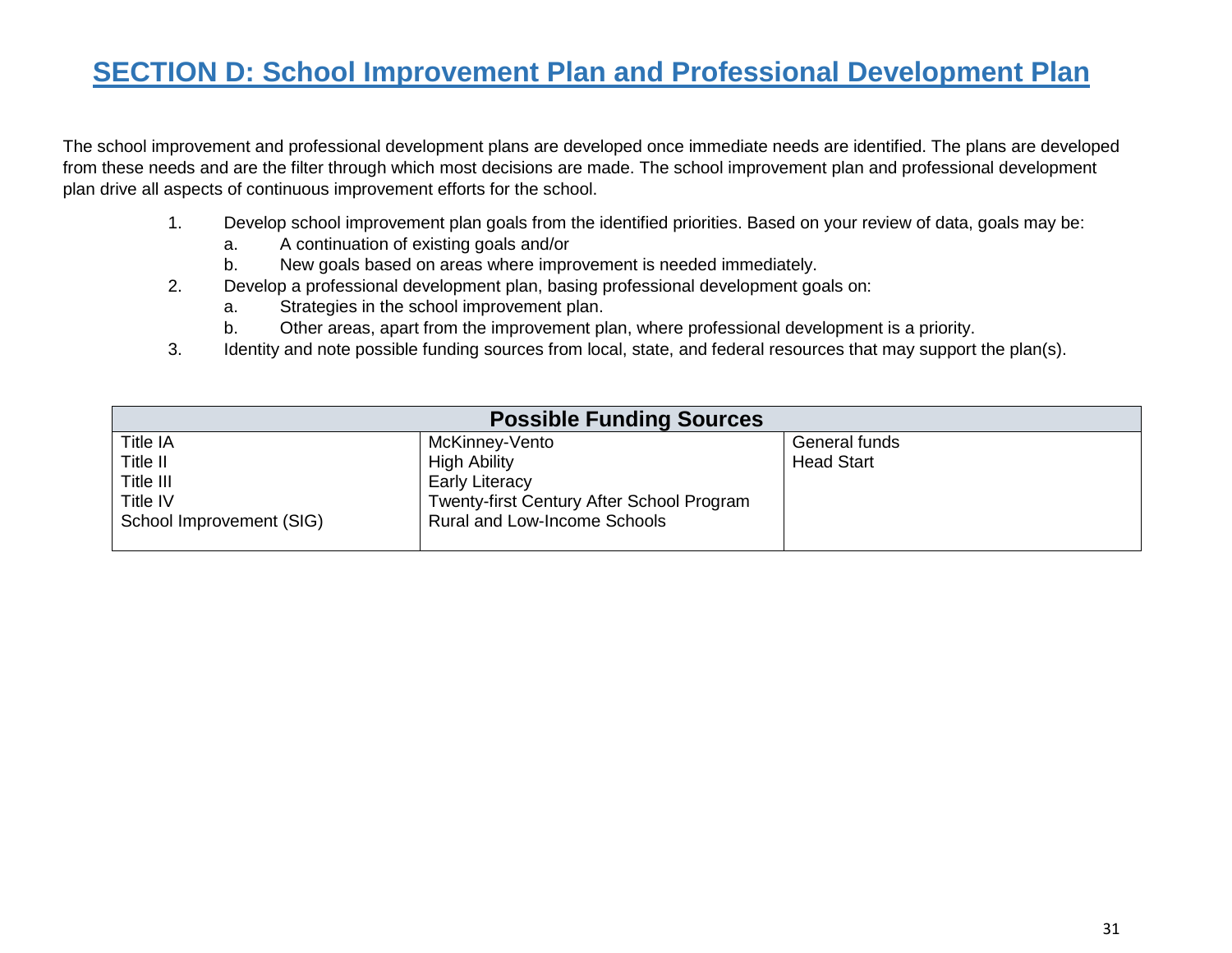### **School Improvement Plan**

### **Using the Goal Template**

#### **Goals**

Are a result of identified priorities (where improvement is needed immediately) Are based on a 3-year plan, starting with the current year (Goal 1) and followed by succeeding years ("Yr. 2" and "Yr. 3").

#### **Evidence-Based Strategy**

A strategy is a specific plan of action to accomplish a goal. Strategies must be supported by evidence considered to be strong or moderate. Find out about evidence-based interventions [HERE.](https://www.doe.in.gov/grants/ebiclearinghouse) In the school improvement plan, check if professional development is needed to successfully implement the strategy. These activities may be replicated and expanded on in the professional development plan.

#### **Strategy Action Steps**

Action steps are specific actions necessary to implement a strategy. In the template, schools may have more or less than four (4) action steps. Space is provided for four. Add additional steps if needed.

**Paste LINK TO YOUR CNA/SIP PLANNING CALENDAR HERE TO ACCESS IT FROM HERE IN THE FUTURE>**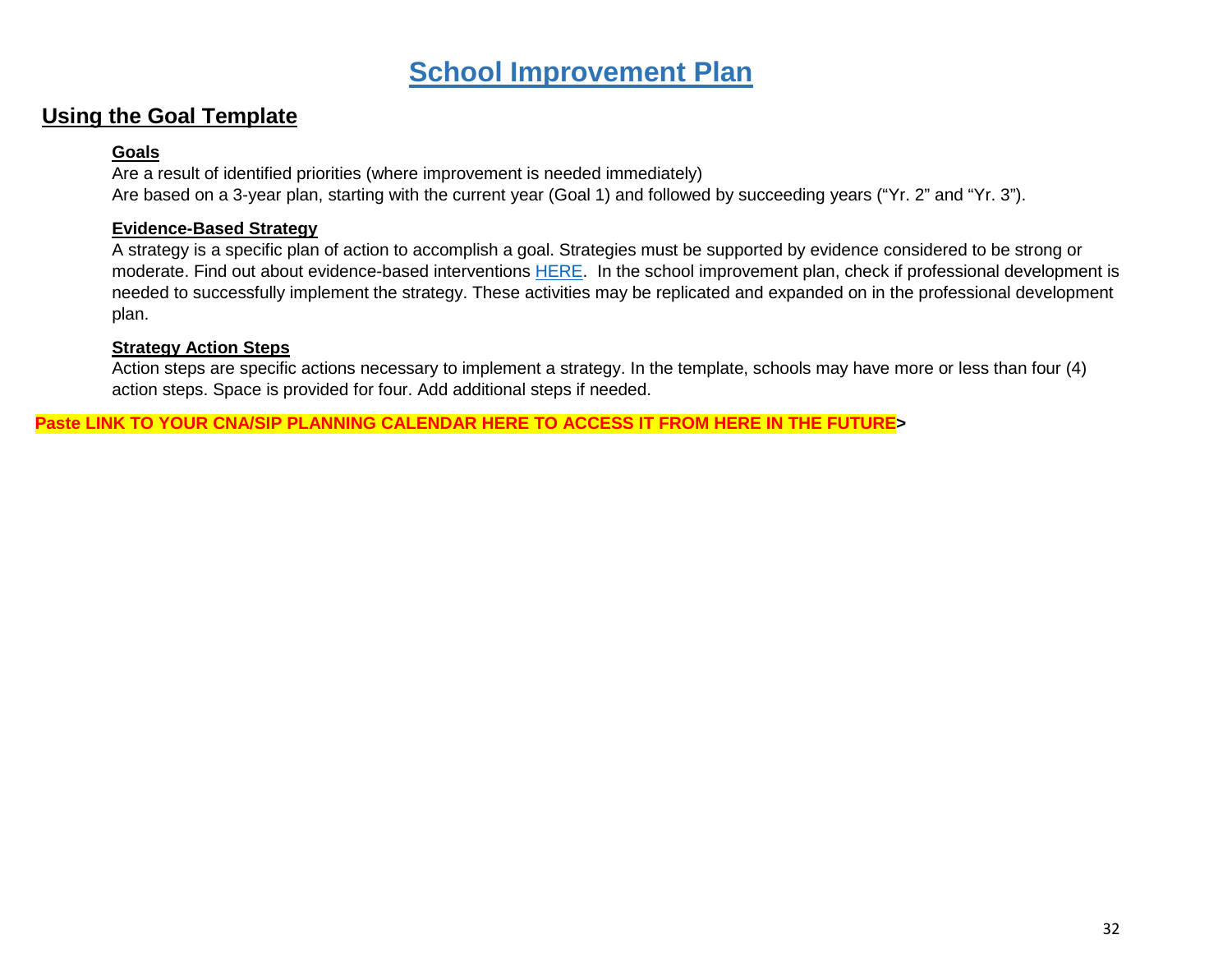| GOAL <sub>1</sub>                 | By Spring 2024> 80% of students in grades 3-5 will meet State Standards in Mathematics as measured by ILEARN/I<br>AM.                                                                                                                                                              |                                  |                                                                          |                                                                                              |                          |
|-----------------------------------|------------------------------------------------------------------------------------------------------------------------------------------------------------------------------------------------------------------------------------------------------------------------------------|----------------------------------|--------------------------------------------------------------------------|----------------------------------------------------------------------------------------------|--------------------------|
| <b>Data Checkpoints (dates)</b>   | September 7                                                                                                                                                                                                                                                                        | January 31<br>May 23             |                                                                          |                                                                                              |                          |
| <b>Evidence at Checkpoints</b>    | <b>Math Scores on NWEA test.</b>                                                                                                                                                                                                                                                   | <b>Math Scores on NWEA test.</b> |                                                                          | <b>Math Scores on NWEA test.</b>                                                             |                          |
| <b>Evidence- Based Strategy 1</b> | Teachers will utilize teacher clarity to improve the alignment of instructional practice and to improve our tier 1<br>instruction.                                                                                                                                                 |                                  |                                                                          |                                                                                              | PD needed<br>$\boxtimes$ |
| <b>Strategy Action Steps</b>      | <b>Required Activity</b>                                                                                                                                                                                                                                                           | <b>Start/End</b><br><b>Dates</b> | <b>Person(s) Responsible</b>                                             | <b>Evidence of Success</b>                                                                   |                          |
| Action Step 1                     | Staff will complete modules 1-3<br>from the Teacher Clarity Playbook.<br>Staff will use these strategies in<br>their PD meetings to create robust<br>lesson plans, share rigorous<br>resources, and align their<br>understanding of the requirements<br>to master each standard.   | Q <sub>1</sub>                   | BLT, Numeracy Coach,<br>Numeracy Committee,<br><b>District Math Lead</b> | Observations of teachers utilizing strategies learned<br>in PD, DMA scores, and NWEA scores. |                          |
| <b>Action Step 2</b>              | Staff will complete modules 4 & 5<br>from the Teacher Clarity Playbook.<br>Staff will use these strategies in<br>their PD meetings to create robust<br>lesson plans, share rigorous<br>resources, and align their<br>understanding of the requirements<br>to master each standard. | Q2                               | BLT, Numeracy Coach,<br>Numeracy Committee,<br><b>District Math Lead</b> | Observations of teachers utilizing strategies learned<br>in PD, DMA scores, and NWEA scores. |                          |
| Action Step 3                     | Staff will complete modules 6 & 7<br>from the Teacher Clarity Playbook.<br>Staff will use these strategies in<br>their PD meetings to create robust<br>lesson plans, share rigorous<br>resources, and align their<br>understanding of the requirements<br>to master each standard. | Q <sub>3</sub>                   | BLT, Numeracy Coach,<br>Numeracy Committee,<br><b>District Math Lead</b> | Observations of teachers utilizing strategies learned<br>in PD, DMA scores, and NWEA scores. |                          |
| Action Step 4                     | Staff will complete modules 8 & 9<br>from the Teacher Clarity Playbook.<br>Staff will use these strategies in<br>their PD meetings to create robust<br>lesson plans, share rigorous<br>resources, and align their<br>understanding of the requirements<br>to master each standard. | Q4                               | BLT, Numeracy Coach,<br>Numeracy Committee,<br><b>District Math Lead</b> | Observations of teachers utilizing strategies learned<br>in PD, DMA scores, and NWEA scores. |                          |
| <b>Evidence- Based Strategy 2</b> | Read and implement the techniques in the Productive Struggle book.                                                                                                                                                                                                                 |                                  |                                                                          |                                                                                              | PD needed<br>$\bowtie$   |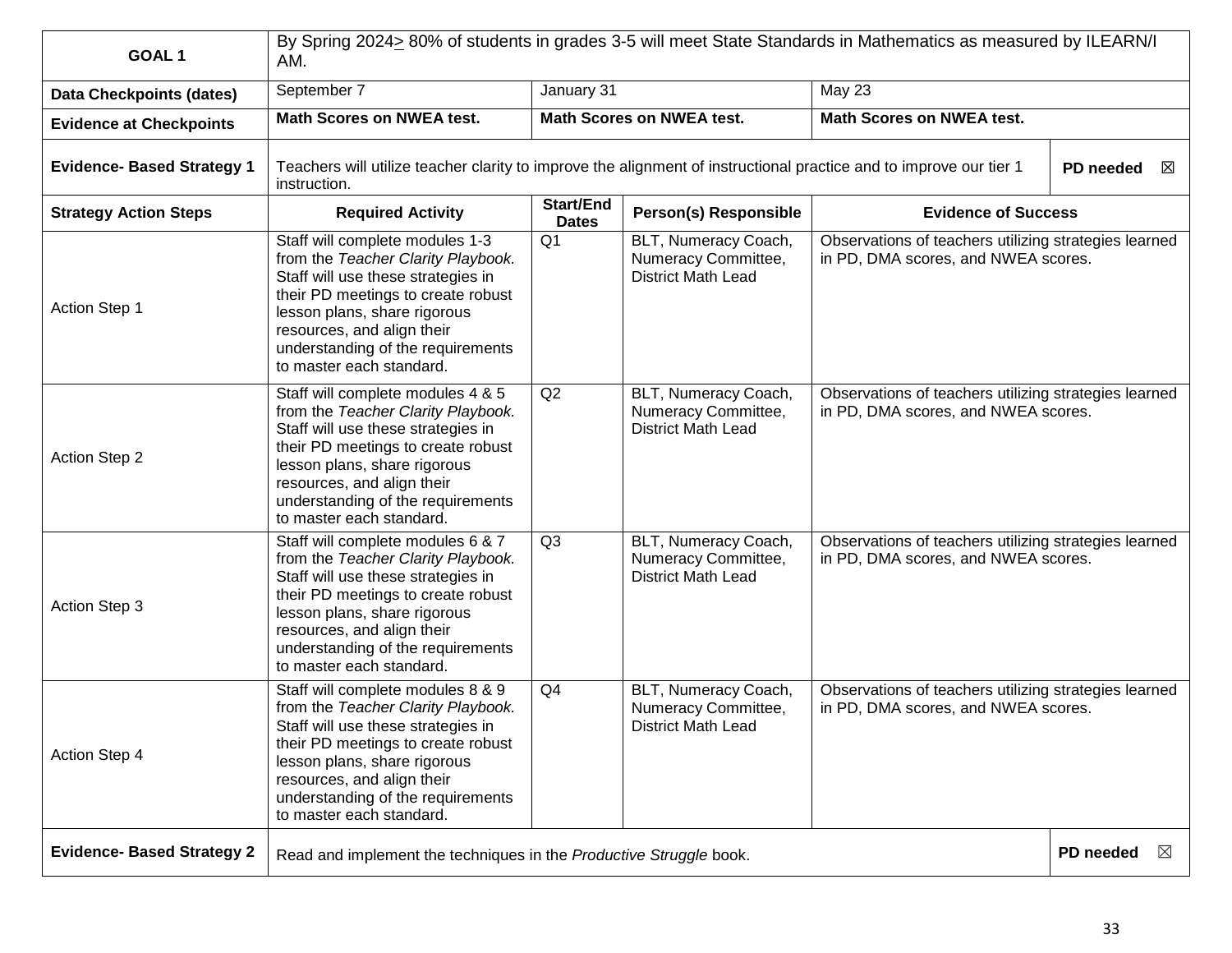| <b>Strategy Action Steps</b> | <b>Required Activity</b>                                                                                                                                                                                             | <b>Start/End</b><br><b>Dates</b> | Person(s) Responsible                                                    | <b>Evidence of Success</b>                                                                   |
|------------------------------|----------------------------------------------------------------------------------------------------------------------------------------------------------------------------------------------------------------------|----------------------------------|--------------------------------------------------------------------------|----------------------------------------------------------------------------------------------|
| <b>Action Step 1</b>         | Conduct on-going, job-embedded<br>training for teachers and<br>instructional support staff.                                                                                                                          | Q <sub>1</sub>                   | BLT, Numeracy Coach,<br>Numeracy Committee,<br><b>District Math Lead</b> | Observations of teachers utilizing strategies learned<br>in PD, DMA scores, and NWEA scores. |
| <b>Action Step 2</b>         | Teachers will begin to introduce the<br>strategies learned in their PD<br>sessions                                                                                                                                   | Q2                               | BLT, Numeracy Coach,<br>Numeracy Committee,<br><b>District Math Lead</b> | Observations of teachers utilizing strategies learned<br>in PD, DMA scores, and NWEA scores. |
| Action Step 3                | Students will begin to use the<br>strategies in their problem-solving<br>process. The teacher will start to<br>put more of the responsibility of<br>utilizing the productive struggle<br>strategy onto the students. | Q <sub>3</sub>                   | BLT, Numeracy Coach,<br>Numeracy Committee,<br><b>District Math Lead</b> | Observations of teachers utilizing strategies learned<br>in PD, DMA scores, and NWEA scores. |
| Action Step 4                | Numeracy Committee will gather<br>information from the<br>implementation and create<br>revisions and next steps.                                                                                                     | Q4                               | BLT, Numeracy Coach,<br>Numeracy Committee,<br><b>District Math Lead</b> | Rolling Agendas and Updated Documents                                                        |
| Yr. 2 Measurable Objective   | By Spring 2023> 70% of students in grades 3-5 will meet State Standards in Mathematics as measured by ILEARN/I<br>AM.                                                                                                |                                  |                                                                          |                                                                                              |
| Yr. 3 Measurable Objective   | By Spring 2024> 80% of students in grades 3-5 will meet State Standards in Mathematics as measured by ILEARN/I<br>AM.                                                                                                |                                  |                                                                          |                                                                                              |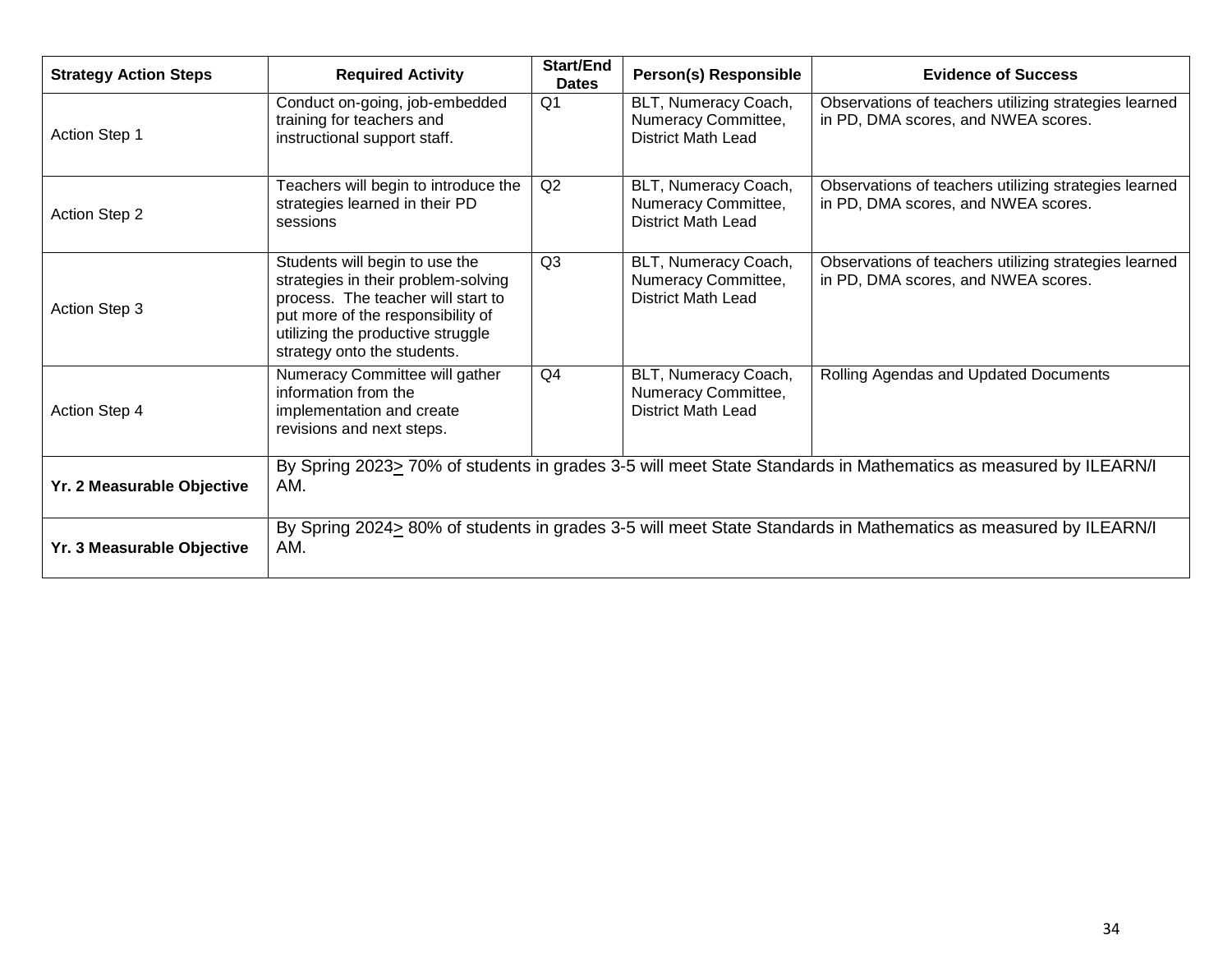| <b>GOAL 2</b>                     | By Spring 2024> 80% of students in grades 3-5 will meet State Standards in ELA as measured by ILEARN/I AM.                                                                                                                                                                            |                                  |                                                                   |                                                                                              |                |
|-----------------------------------|---------------------------------------------------------------------------------------------------------------------------------------------------------------------------------------------------------------------------------------------------------------------------------------|----------------------------------|-------------------------------------------------------------------|----------------------------------------------------------------------------------------------|----------------|
| <b>Data Checkpoints (dates)</b>   | September 7                                                                                                                                                                                                                                                                           | January 31                       |                                                                   | <b>May 23</b>                                                                                |                |
| <b>Evidence at Checkpoints</b>    | Reading scores on NWEA Test.                                                                                                                                                                                                                                                          | Reading scores on NWEA Test.     |                                                                   | <b>Reading scores on NWEA Test.</b>                                                          |                |
| <b>Evidence- Based Strategy 1</b> | Teachers will utilize teacher clarity to improve the alignment of instructional practice and to improve our tier 1<br>instruction.                                                                                                                                                    |                                  |                                                                   |                                                                                              | PD needed<br>X |
| <b>Strategy Action Steps</b>      | <b>Required Activity</b>                                                                                                                                                                                                                                                              | <b>Start/End</b><br><b>Dates</b> | <b>Person(s) Responsible</b>                                      | <b>Evidence of Success</b>                                                                   |                |
| Action Step 1                     | Staff will complete modules 1-3<br>from the Teacher Clarity<br>Playbook. Staff will use these<br>strategies in their PD meetings to<br>create robust lesson plans, share<br>rigorous resources, and align<br>their understanding of the<br>requirements to master each<br>standard.   | Q <sub>1</sub>                   | BLT, AIC, Literacy<br>Committee, District<br>Literacy Lead        | Observations of teachers utilizing strategies learned<br>in PD, DMA scores, and NWEA scores. |                |
| Action Step 2                     | Staff will complete modules 4 & 5<br>from the Teacher Clarity<br>Playbook. Staff will use these<br>strategies in their PD meetings to<br>create robust lesson plans, share<br>rigorous resources, and align<br>their understanding of the<br>requirements to master each<br>standard. | Q2                               | <b>BLT, AIC, Literacy</b><br>Committee, District<br>Literacy Lead | Observations of teachers utilizing strategies learned<br>in PD, DMA scores, and NWEA scores. |                |
| Action Step 3                     | Staff will complete modules 6 & 7<br>from the Teacher Clarity<br>Playbook. Staff will use these<br>strategies in their PD meetings to<br>create robust lesson plans, share<br>rigorous resources, and align<br>their understanding of the<br>requirements to master each<br>standard. | Q <sub>3</sub>                   | BLT, AIC, Literacy<br>Committee, District<br>Literacy Lead        | Observations of teachers utilizing strategies learned<br>in PD, DMA scores, and NWEA scores. |                |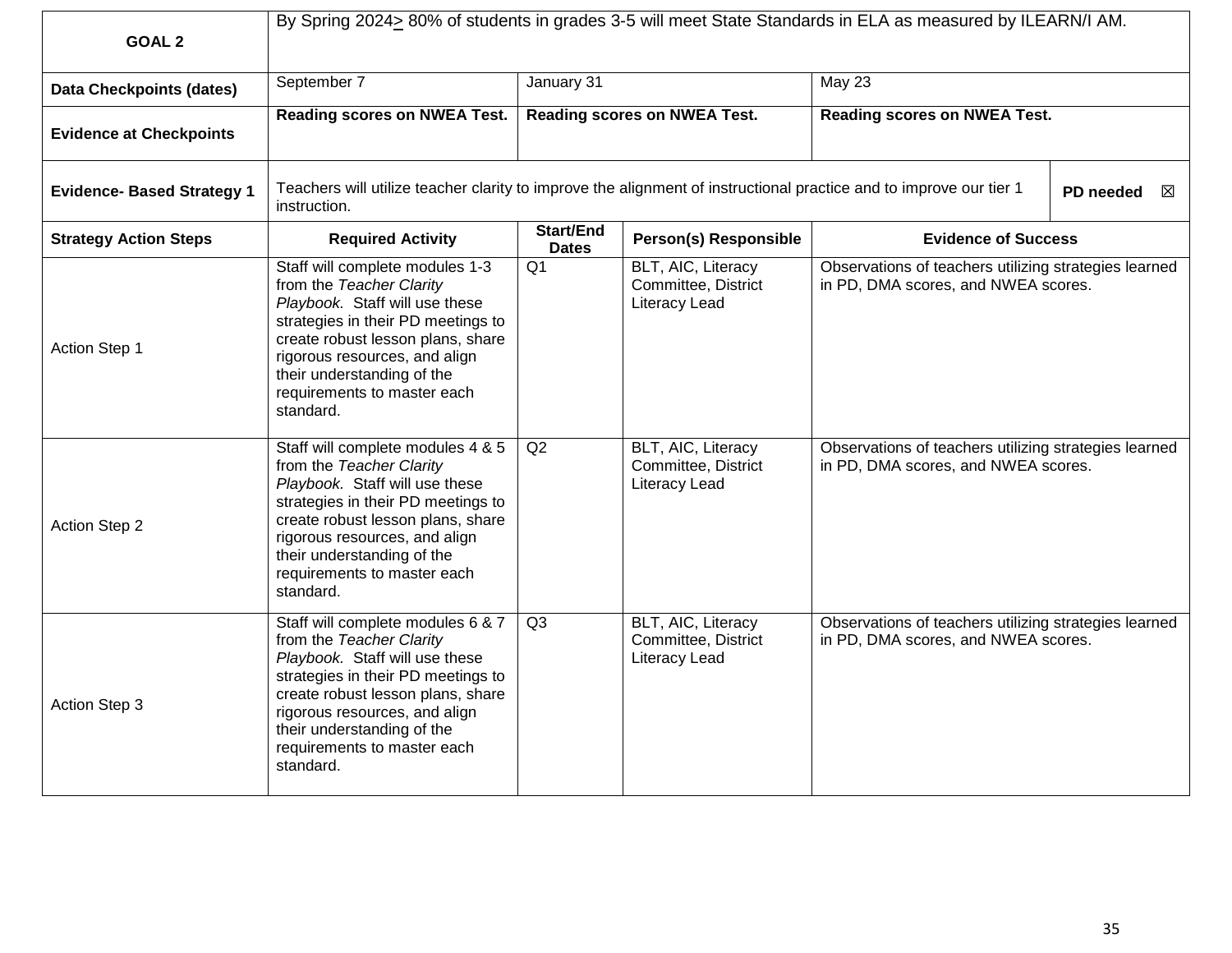| Action Step 4                     | Staff will complete modules 8 & 9<br>from the Teacher Clarity<br>Playbook. Staff will use these<br>strategies in their PD meetings to<br>create robust lesson plans, share<br>rigorous resources, and align<br>their understanding of the<br>requirements to master each<br>standard. | Q4                               | BLT, AIC, Literacy<br>Committee, District<br>Literacy Lead | Observations of teachers utilizing strategies learned<br>in PD, DMA scores, and NWEA scores. |                |
|-----------------------------------|---------------------------------------------------------------------------------------------------------------------------------------------------------------------------------------------------------------------------------------------------------------------------------------|----------------------------------|------------------------------------------------------------|----------------------------------------------------------------------------------------------|----------------|
| <b>Evidence- Based Strategy 2</b> | Teachers will utilize Jan Richardson's 12 Comprehension Modules.                                                                                                                                                                                                                      |                                  |                                                            |                                                                                              | PD needed<br>図 |
| <b>Strategy Action Steps</b>      | <b>Required Activity</b>                                                                                                                                                                                                                                                              | <b>Start/End</b><br><b>Dates</b> | <b>Person(s) Responsible</b>                               | <b>Evidence of Success</b>                                                                   |                |
| <b>Action Step 1</b>              | Conduct on-going, job-embedded<br>training for teachers and<br>instructional support staff.                                                                                                                                                                                           | Q <sub>1</sub>                   | BLT, AIC, Literacy<br>Committee, District<br>Literacy Lead | Observations of teachers utilizing strategies learned<br>in PD, DMA scores, and NWEA scores. |                |
| Action Step 2                     | Teachers will introduce each of<br>the 12 Comprehension Modules<br>in their focus lesson.                                                                                                                                                                                             | Q2                               | BLT, AIC, Literacy<br>Committee, District<br>Literacy Lead | Observations of teachers utilizing strategies learned<br>in PD, DMA scores, and NWEA scores. |                |
| Action Step 3                     | Students will practice each of the<br>12 Comprehension Modules<br>during their small group Guided<br>Reading lessons.                                                                                                                                                                 | Q <sub>3</sub>                   | BLT, AIC, Literacy<br>Committee, District<br>Literacy Lead | Observations of teachers utilizing strategies learned<br>in PD, DMA scores, and NWEA scores. |                |
| Action Step 4                     | Literacy Committee will gather<br>information from the<br>implementation and create<br>revisions and next steps.                                                                                                                                                                      | Q4                               | BLT, AIC, Literacy<br>Committee                            | Rolling Agendas and Updated Documents                                                        |                |
| Yr. 2 Measurable Objective        | By Spring 2023> 70% of students in grades 3-5 will meet State Standards in ELA as measured by ILEARN/I AM.                                                                                                                                                                            |                                  |                                                            |                                                                                              |                |
| Yr. 3 Measurable Objective        | By Spring 2024> 80% of students in grades 3-5 will meet State Standards in ELA as measured by ILEARN/I AM.                                                                                                                                                                            |                                  |                                                            |                                                                                              |                |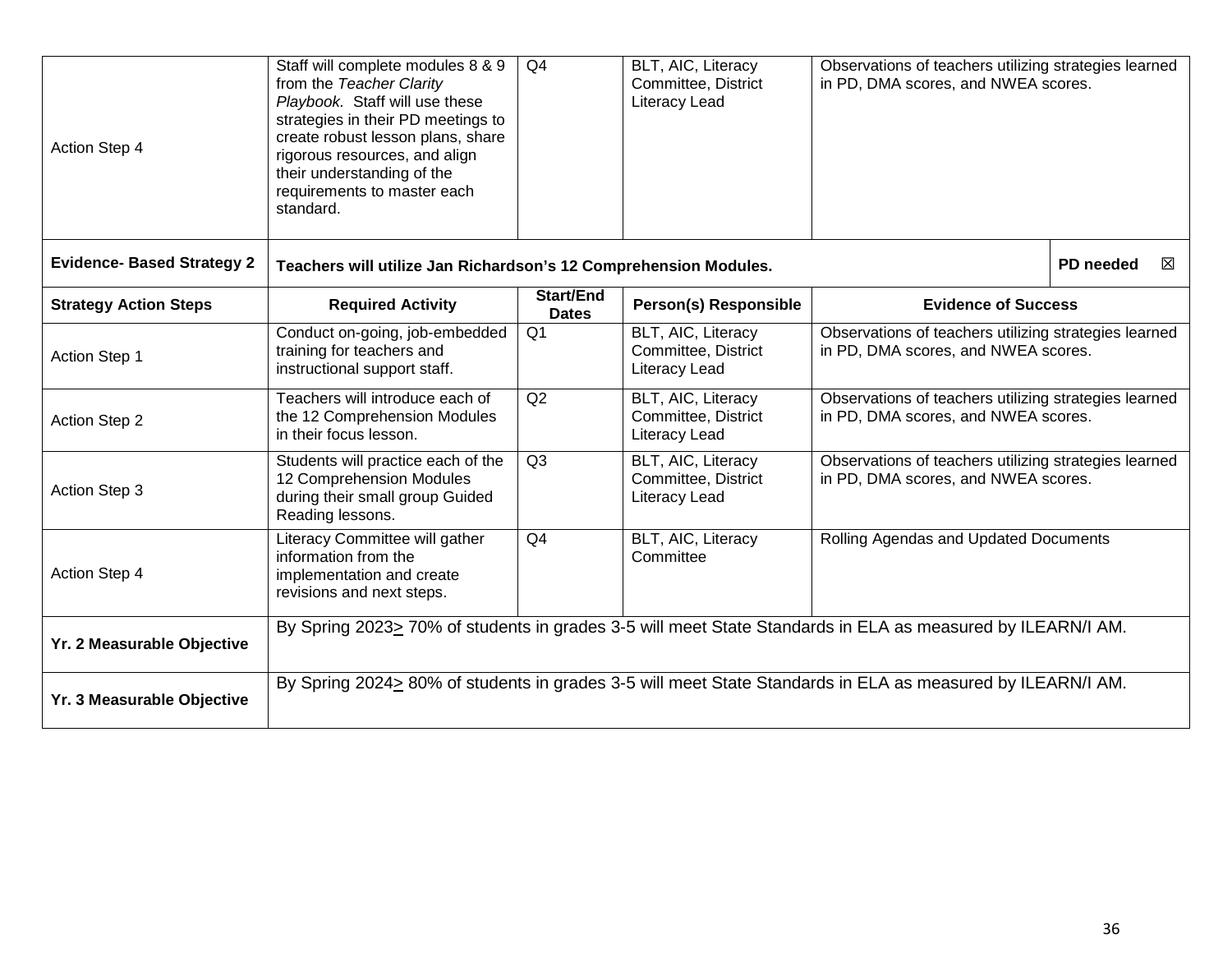| GOAL <sub>3</sub>                 | By Spring 2024> 95% of students in grades 3-5 will have 0-1 office discipline referrals.<br>By Spring 2024, our daily attendance rate will average above 96%. |                                          |                                                                                 |                                                      |                     |
|-----------------------------------|---------------------------------------------------------------------------------------------------------------------------------------------------------------|------------------------------------------|---------------------------------------------------------------------------------|------------------------------------------------------|---------------------|
| <b>Data Checkpoints (dates)</b>   | October 1                                                                                                                                                     | January 1                                | March 18                                                                        |                                                      |                     |
| <b>Evidence at Checkpoints</b>    | <b>PowerSchool data log</b><br>entries and attendance                                                                                                         | attendance                               | PowerSchool data log entries and<br>PowerSchool data log entries and attendance |                                                      |                     |
| <b>Evidence- Based Strategy 1</b> |                                                                                                                                                               |                                          | 100% of staff will utilize SEL curriculum provided by the district PRIDE Team.  |                                                      |                     |
| <b>Strategy Action Steps</b>      | <b>Required Activity</b>                                                                                                                                      | Start/End<br><b>Dates</b>                | <b>Person(s) Responsible</b>                                                    | <b>Evidence of Success</b>                           |                     |
| Action Step 1                     | Utilize the SEL trade books<br>provided by GCCS.                                                                                                              | August 1-<br>August 31                   | Classroom teachers                                                              | Classroom walkthroughs                               |                     |
| <b>Action Step 2</b>              | SEL/PRIDE team time                                                                                                                                           | Each Friday<br>during the<br>school year | Classroom teachers                                                              | Reduction in log entries and increase in attendance. |                     |
| Action Step 3                     | <b>Quarterly PRIDE reward</b><br>rallies and contests                                                                                                         | At the end of<br>each quarter            | <b>PRIDE Committee</b>                                                          | Reduction in log entries and increase in attendance. |                     |
| Action Step 4                     |                                                                                                                                                               |                                          |                                                                                 |                                                      |                     |
| <b>Evidence- Based Strategy 2</b> |                                                                                                                                                               |                                          |                                                                                 |                                                      | PD needed<br>$\Box$ |
| <b>Strategy Action Steps</b>      | <b>Required Activity</b>                                                                                                                                      | <b>Start/End</b><br><b>Dates</b>         | <b>Person(s) Responsible</b>                                                    | <b>Evidence of Success</b>                           |                     |
| <b>Action Step 1</b>              |                                                                                                                                                               |                                          |                                                                                 |                                                      |                     |
| <b>Action Step 2</b>              |                                                                                                                                                               |                                          |                                                                                 |                                                      |                     |
| Action Step 3                     |                                                                                                                                                               |                                          |                                                                                 |                                                      |                     |
| Action Step 4                     |                                                                                                                                                               |                                          |                                                                                 |                                                      |                     |
| Yr. 2 Measurable Objective        | By Spring 2023> 93% of students in grades 3-5 will have 0-1 office discipline referrals.<br>By Spring 2023, our daily attendance rate will average above 95%. |                                          |                                                                                 |                                                      |                     |
| Yr. 3 Measurable Objective        | By Spring 2024> 95% of students in grades 3-5 will have 0-1 office discipline referrals.<br>By Spring 2024, our daily attendance rate will average above 96%. |                                          |                                                                                 |                                                      |                     |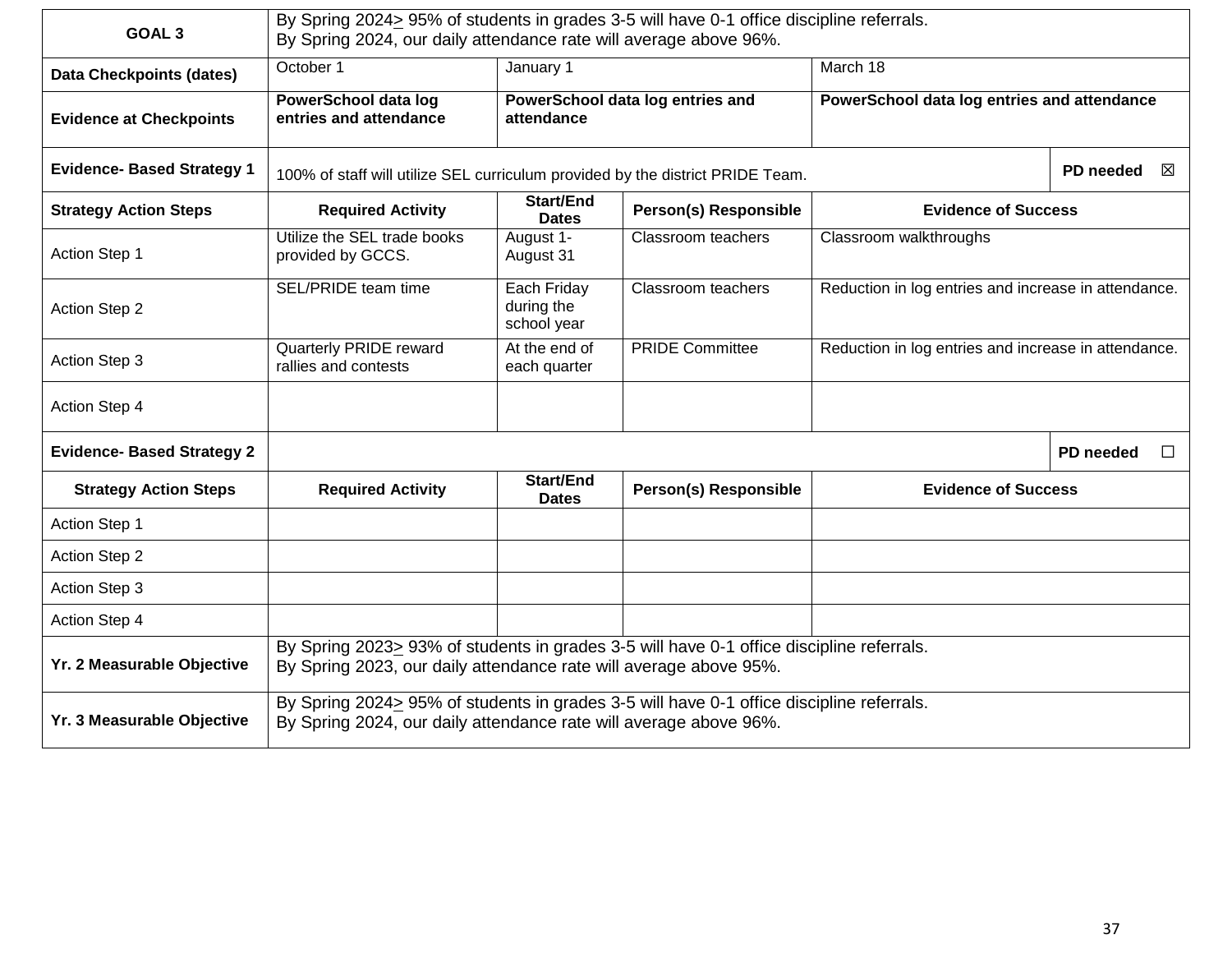### **Professional Development Plan**

Professional development and training are not the same. Training involves a short-term goal that is has an immediate impact of some aspect of a job, such as learning to use an on-line gradebook or attendance program. Professional development is career focused and impacts a worker's effectiveness in performance. Development occurs over time and requires job-embedded coaching and collaboration.

#### **Write professional development goals below. These should connect with and support the school improvement plan.**

| <b>Professional Development Goal 1</b>                                                                                                                                                                                                                                                                                                                                                                       | JJES will improve our tier 1 instruction by implanting the strategies outlined in<br>the Teacher Clarity Playbook. The average effect size of a year of instruction<br>Linked SIP Goals $\boxtimes$<br>is 0.40, utilizing the teacher clarity strategy will improve our overall impact to<br>0.75. this should nearly double the impact of our teaching each year. |  |  |  |
|--------------------------------------------------------------------------------------------------------------------------------------------------------------------------------------------------------------------------------------------------------------------------------------------------------------------------------------------------------------------------------------------------------------|--------------------------------------------------------------------------------------------------------------------------------------------------------------------------------------------------------------------------------------------------------------------------------------------------------------------------------------------------------------------|--|--|--|
| <b>Possible Funding Source(s)</b>                                                                                                                                                                                                                                                                                                                                                                            | <b>GCCS Funded</b>                                                                                                                                                                                                                                                                                                                                                 |  |  |  |
| <b>NWEA Quarterly Scores</b><br>$\bullet$<br><b>DMA Scores</b><br>Walkthrough Data<br><b>Evidence of Impact</b><br><b>ILEARN Data</b><br>Observations from Grade Level Meetings/Rolling Agendas                                                                                                                                                                                                              |                                                                                                                                                                                                                                                                                                                                                                    |  |  |  |
| Plan for coaching and support during the learning process:<br>Staff will meet twice weekly to work through the standard and will create a document that aligns with the teacher clarity program.<br>Literacy committee will meet weekly to align instructional practice and research resources.<br>AIC, will meet with teams, lead literacy committee, and observe/coach teachers.<br><b>ELA PD Calendar</b> |                                                                                                                                                                                                                                                                                                                                                                    |  |  |  |
| How will effectiveness be sustained over time?<br>Meetings will be scheduled to continue the process throughout the year.<br>AIC, will observe classrooms weekly.<br>BLT will provide feedback and leadership throughout the process.<br>We will norm scoring of open response questions.                                                                                                                    |                                                                                                                                                                                                                                                                                                                                                                    |  |  |  |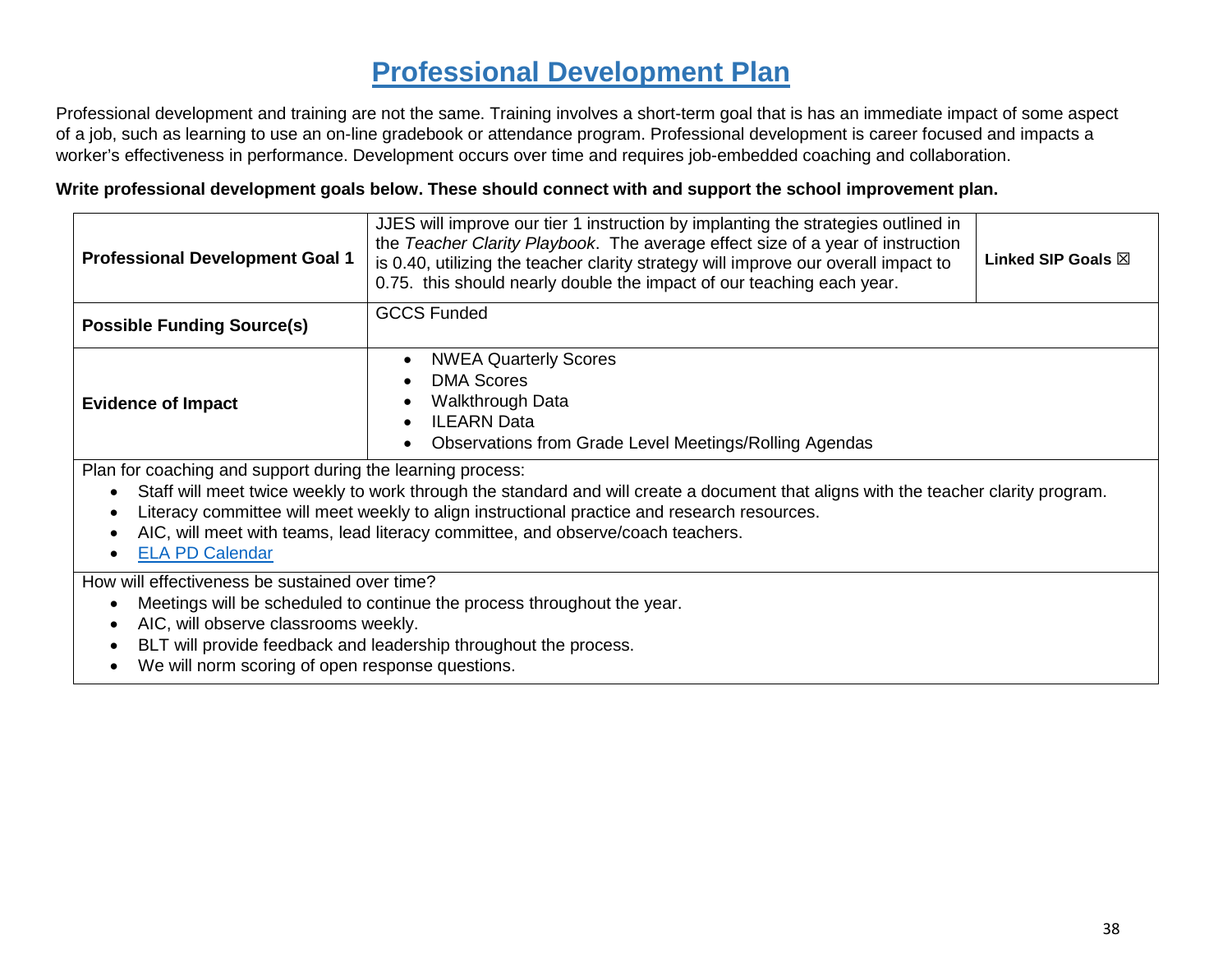| <b>Professional Development Goal 2</b>                                                                                                                                                                                                                                                                                                                                                                        | JJES will improve our tier 1 instruction by implanting the strategies outlined in<br>the Teacher Clarity Playbook. The average effect size of a year of instruction<br>is 0.40, utilizing the teacher clarity strategy will improve our overall impact to<br>0.75. this should nearly double the impact of our teaching each year.<br>JJES will also use the information learned from the Productive struggle book<br>to increase rigor in the math block. | Linked SIP Goals $\square$ |  |  |
|---------------------------------------------------------------------------------------------------------------------------------------------------------------------------------------------------------------------------------------------------------------------------------------------------------------------------------------------------------------------------------------------------------------|------------------------------------------------------------------------------------------------------------------------------------------------------------------------------------------------------------------------------------------------------------------------------------------------------------------------------------------------------------------------------------------------------------------------------------------------------------|----------------------------|--|--|
| <b>Possible Funding Source(s)</b>                                                                                                                                                                                                                                                                                                                                                                             | <b>GCCS Funded</b>                                                                                                                                                                                                                                                                                                                                                                                                                                         |                            |  |  |
| <b>NWEA Quarterly Scores</b><br><b>DMA Scores</b><br>Walkthrough Data<br><b>Evidence of Impact</b><br><b>ILEARN</b> Data<br>$\bullet$<br><b>Observations from Grade Level Meetings/Rolling Agendas</b>                                                                                                                                                                                                        |                                                                                                                                                                                                                                                                                                                                                                                                                                                            |                            |  |  |
| Plan for coaching and support during the learning process:<br>Staff will meet twice weekly to work through the standard and will create a document that aligns with the teacher clarity program.<br>Numeracy committee will meet weekly to align instructional practice and research resources.<br>AIC, will meet with teams, lead literacy committee, and observe/coach teachers.<br><b>Math PD Calendar</b> |                                                                                                                                                                                                                                                                                                                                                                                                                                                            |                            |  |  |
| How will effectiveness be sustained over time?                                                                                                                                                                                                                                                                                                                                                                |                                                                                                                                                                                                                                                                                                                                                                                                                                                            |                            |  |  |
|                                                                                                                                                                                                                                                                                                                                                                                                               | Meetings will be scheduled to continue the process throughout the year.                                                                                                                                                                                                                                                                                                                                                                                    |                            |  |  |
| AIC, will observe classrooms weekly.                                                                                                                                                                                                                                                                                                                                                                          |                                                                                                                                                                                                                                                                                                                                                                                                                                                            |                            |  |  |
|                                                                                                                                                                                                                                                                                                                                                                                                               | BLT will provide feedback and leadership throughout the process.                                                                                                                                                                                                                                                                                                                                                                                           |                            |  |  |
| We will norm scoring of open response questions.                                                                                                                                                                                                                                                                                                                                                              |                                                                                                                                                                                                                                                                                                                                                                                                                                                            |                            |  |  |